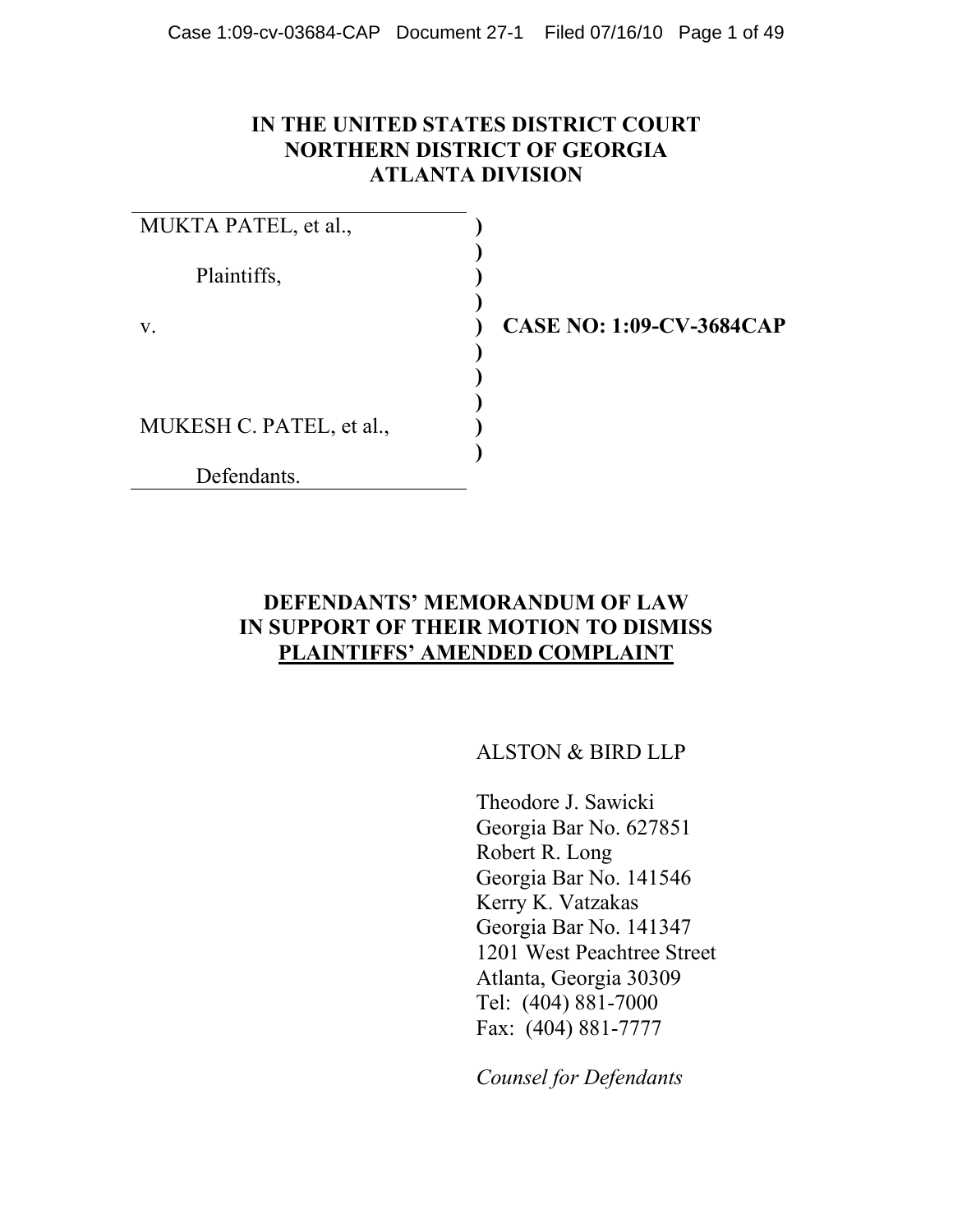# TABLE OF CONTENTS

# Page

| I.   |                                          |                                                                                                                                                                                                                                             |  |  |  |
|------|------------------------------------------|---------------------------------------------------------------------------------------------------------------------------------------------------------------------------------------------------------------------------------------------|--|--|--|
| II.  |                                          |                                                                                                                                                                                                                                             |  |  |  |
| III. | STANDARDS GOVERNING THE DECISION ON THIS |                                                                                                                                                                                                                                             |  |  |  |
|      | A.                                       |                                                                                                                                                                                                                                             |  |  |  |
|      | <b>B</b> .                               |                                                                                                                                                                                                                                             |  |  |  |
|      | $\mathcal{C}$ .                          | Fed. R. Civ. P. 9(b)'s Heightened Pleading Requirements 14                                                                                                                                                                                  |  |  |  |
|      | D.                                       |                                                                                                                                                                                                                                             |  |  |  |
| IV.  |                                          | ARGUMENTS AND CITATIONS OF AUTHORITY 15                                                                                                                                                                                                     |  |  |  |
|      | A.                                       | Plaintiffs' Purported "Non-fraud" Claims Under the Georgia<br>Securities Act of 1973 Must Be Dismissed Because Scienter is                                                                                                                  |  |  |  |
|      | <b>B</b> .                               | The Amended Complaint's Scienter Allegations Fail To<br>Support An Inference Of Scienter That Is At Least As<br>Compelling As Plausible Nonculpable Inferences.  16                                                                         |  |  |  |
|      | $\mathcal{C}$ .                          |                                                                                                                                                                                                                                             |  |  |  |
|      | D.                                       | All of Plaintiffs' Claims Based on Alleged Omissions to<br>Disclose Information Contained in the Regulators' Reports of<br>Examinations of the Bank Must Be Dismissed Because<br>Defendants Were Prohibited by Law from Disclosing Any Such |  |  |  |
|      | Ε.                                       | The Remaining Alleged Misrepresentations and Omissions Are                                                                                                                                                                                  |  |  |  |
|      |                                          | 1.<br>The statement about the Bank's internal loan limit in<br>juxtaposition with certain loans that were exceptions                                                                                                                        |  |  |  |
|      |                                          | The risks of CRE loans, including inadequate collateral<br>2.<br>value, were adequately disclosed in the 2006 PPM.  24                                                                                                                      |  |  |  |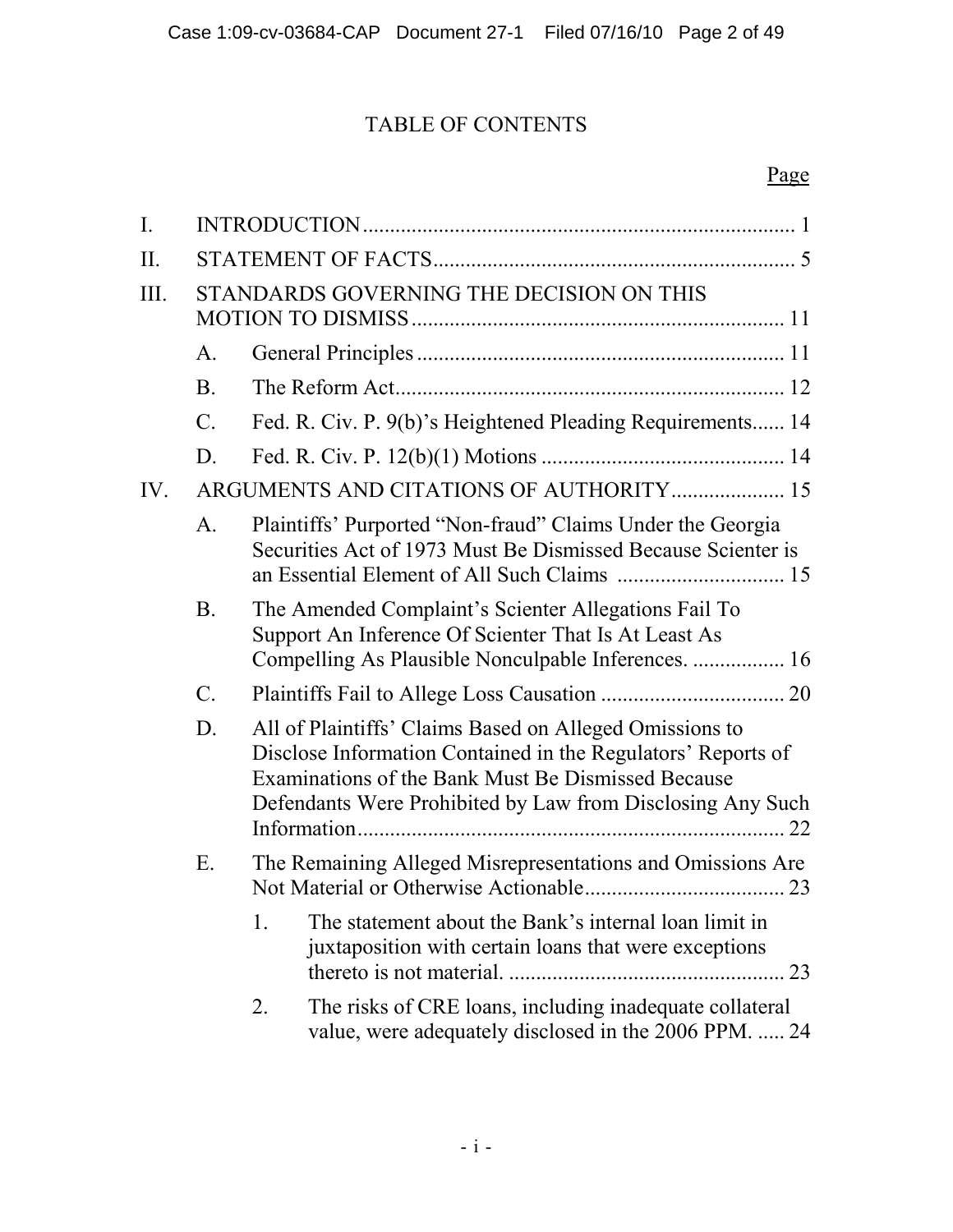# TABLE OF CONTENTS (Continued)

# Page

|                   |    | 3. | The alleged omission to fully disclose the potential<br>ramifications of the Bank being rated as "adequately"<br>capitalized" for brief periods of time is not material or                                                             | 25 |
|-------------------|----|----|----------------------------------------------------------------------------------------------------------------------------------------------------------------------------------------------------------------------------------------|----|
|                   |    | 4. | The 2008 PPM's statements about the Bank's ALLL                                                                                                                                                                                        |    |
|                   |    | 5. | Plaintiffs' allegation that the 2008 PPM was misleading<br>because it failed to disclose the Bank's purported "amend"<br>and pretend" practices does not meet Reform Act                                                               |    |
|                   |    | 6. | Plaintiffs' allegation that the 2008 PPM was misleading<br>because it failed to disclose that the Bank was insolvent<br>as of January 2008 is conclusory, speculative and fails to<br>meet applicable heightened pleading standards 30 |    |
|                   |    | 7. | Plaintiffs' allegations that Defendants stated that Haven<br>Trust was a "great investment opportunity" and "safe"                                                                                                                     |    |
|                   |    | 8. | The Amended Complaint's allegations concerning<br>alleged insider loans are insufficient as a matter                                                                                                                                   |    |
|                   |    | 9. | The remainder of the Amended Complaint alleges<br>nothing more than fraud by hindsight or corporate                                                                                                                                    |    |
|                   | F. |    | The Complaint Does Not State a Claim for "Control Person"                                                                                                                                                                              |    |
|                   | G. |    | Plaintiffs Have Failed to State a Cognizable                                                                                                                                                                                           |    |
|                   | Η. |    | There is no Basis for Subject Matter Jurisdiction Under 28                                                                                                                                                                             |    |
| ${\rm V_{\cdot}}$ |    |    |                                                                                                                                                                                                                                        |    |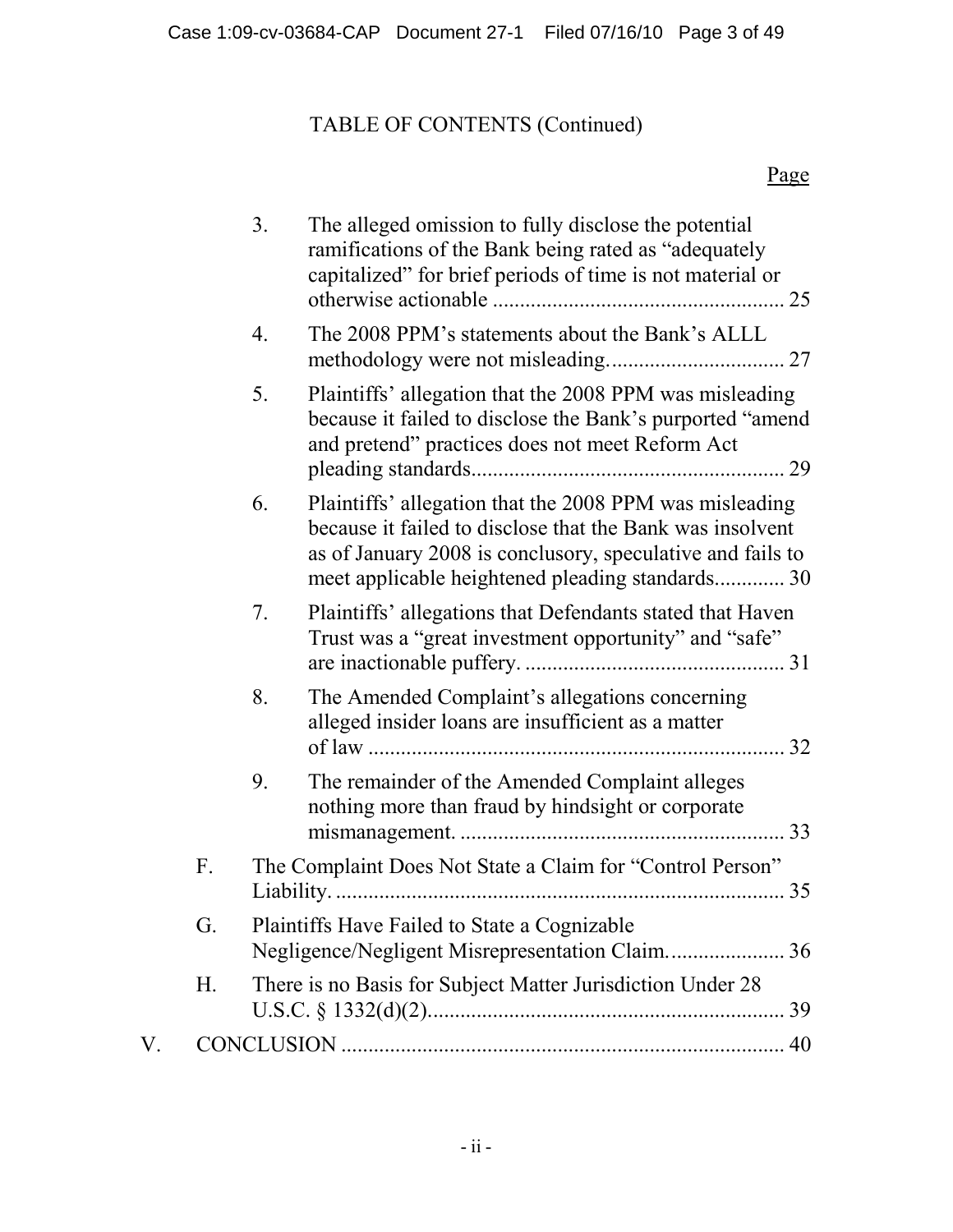# TABLE OF AUTHORITIES

# Page

# **Cases**

| American Casual Dining, L.P. v. Moe's Southwest Grill, L.L.C., 426         |  |
|----------------------------------------------------------------------------|--|
| Andropolis v. Red Robin Gourmet Burgers, Inc., 505 F. Supp. 2d 662         |  |
|                                                                            |  |
| Asuamah v. Haley, 293 Ga. App. 112, 666 S.E.2d 426 (2008) 36               |  |
| Barr v. Matria Healthcare, Inc., 324 F. Supp. 2d 1369                      |  |
|                                                                            |  |
|                                                                            |  |
| Blue Chip Stamps v. Manor Drug Stores, 421 U.S. 723 (1975) 12              |  |
| Brooks v. Blue Cross & Blue Shield of Fla., Inc., 116 F.3d 1364 (11th Cir. |  |
| Carmichael v. Kellogg, Brown & Root Serv., Inc., 572 F.3d 1271             |  |
|                                                                            |  |
| D.E. & J. Ltd. P'ship v. Conaway, 133 F. App'x. 994 (6th Cir. 2005) 21     |  |
|                                                                            |  |
| Druskin v. Answerthink, Inc., 299 F. Supp. 2d 1307 (S.D. Fla. 2004) 18     |  |
|                                                                            |  |
| GCA Strategic Inv. Fund, Ltd. v. Joseph Charles & Assocs., 245 Ga. App.    |  |
| Holmes v. Grubman, 286 Ga. 636, 642, 691 S.E.2d 196                        |  |
| Hubbard v. BankAtlantic Bancorp, Inc., 625 F. Supp. 2d 1267                |  |
|                                                                            |  |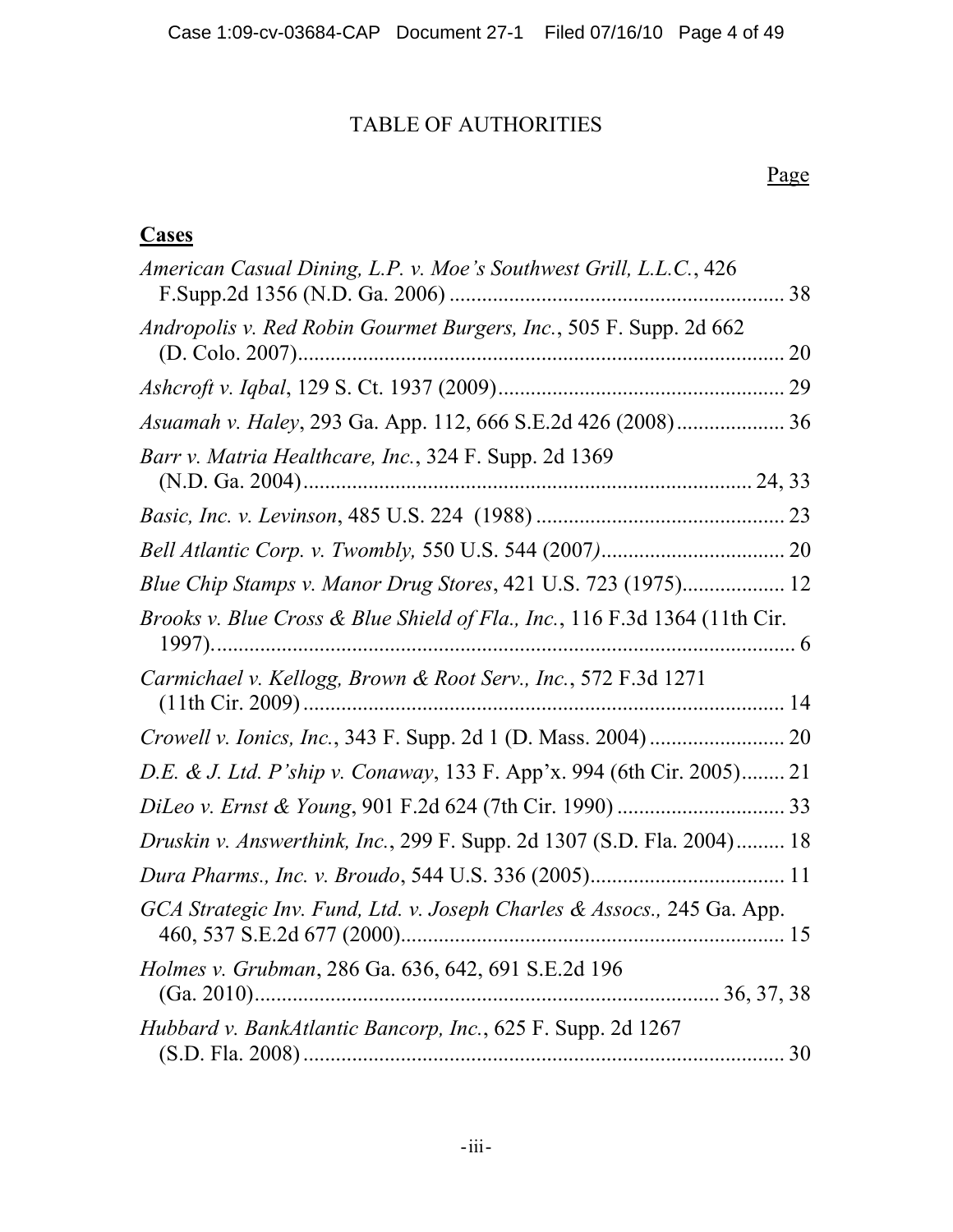# TABLE OF AUTHORITIES (Continued)

## Page

| <i>In re Coca-Cola Enters., Inc. Sec. Litig., 510 F. Supp. 2d 1187</i>    |  |
|---------------------------------------------------------------------------|--|
| In re Homebanc Corp. Sec. Litig., No. 08-cv-1461-TCB, 2010 WL             |  |
| In re Manugistics Group, Inc., No. CIV.S 98-1881, 1999 WL 1209509,        |  |
| In re Serologicals Sec. Litig., No. Civ.A. 1:00-CV1025CAP, 2003 WL        |  |
| In re Spectrum Brands, Inc. Sec. Litig., 461 F. Supp.2d 1297              |  |
| Keogler v. Krasnoff, 268 Ga. App. 250, 601 S.E.2d 788 (2004) 15           |  |
|                                                                           |  |
|                                                                           |  |
|                                                                           |  |
| Malin v. IVAX Corp., 17 F.Supp.2d 1345 (S.D. Fla. 1998) 17, 18            |  |
| Mizzaro v. Home Depot, Inc., 544 F.3d 1230 (11th Cir. 2008) passim        |  |
| Next Century Commc'ns Corp. v. Ellis, 318 F.3d 1023 (11th Cir. 2003)  29  |  |
|                                                                           |  |
| Panter v. Marshall Field & Co., 646 F.2d 271 (7th Cir. 1981)  33          |  |
| Phillips v. Scientific-Atlanta, Inc., 374 F.3d 1015 (11th Cir.2004) 13    |  |
| Plumbers & Steamfitters Local 773 Pension Fund v. Canadian Imperial       |  |
| Robbins v. Koger Props., Inc., 116 F.3d 1441 (11th Cir.1997)  20          |  |
|                                                                           |  |
| Smiley v. S & J Invs., Inc., 260 Ga. App. 493 580, S.E.2d 283 (2003) 38   |  |
| Tellabs, Inc. v. Makor Issues & Rights, Ltd., 551 U.S. 308 (2007)  16, 19 |  |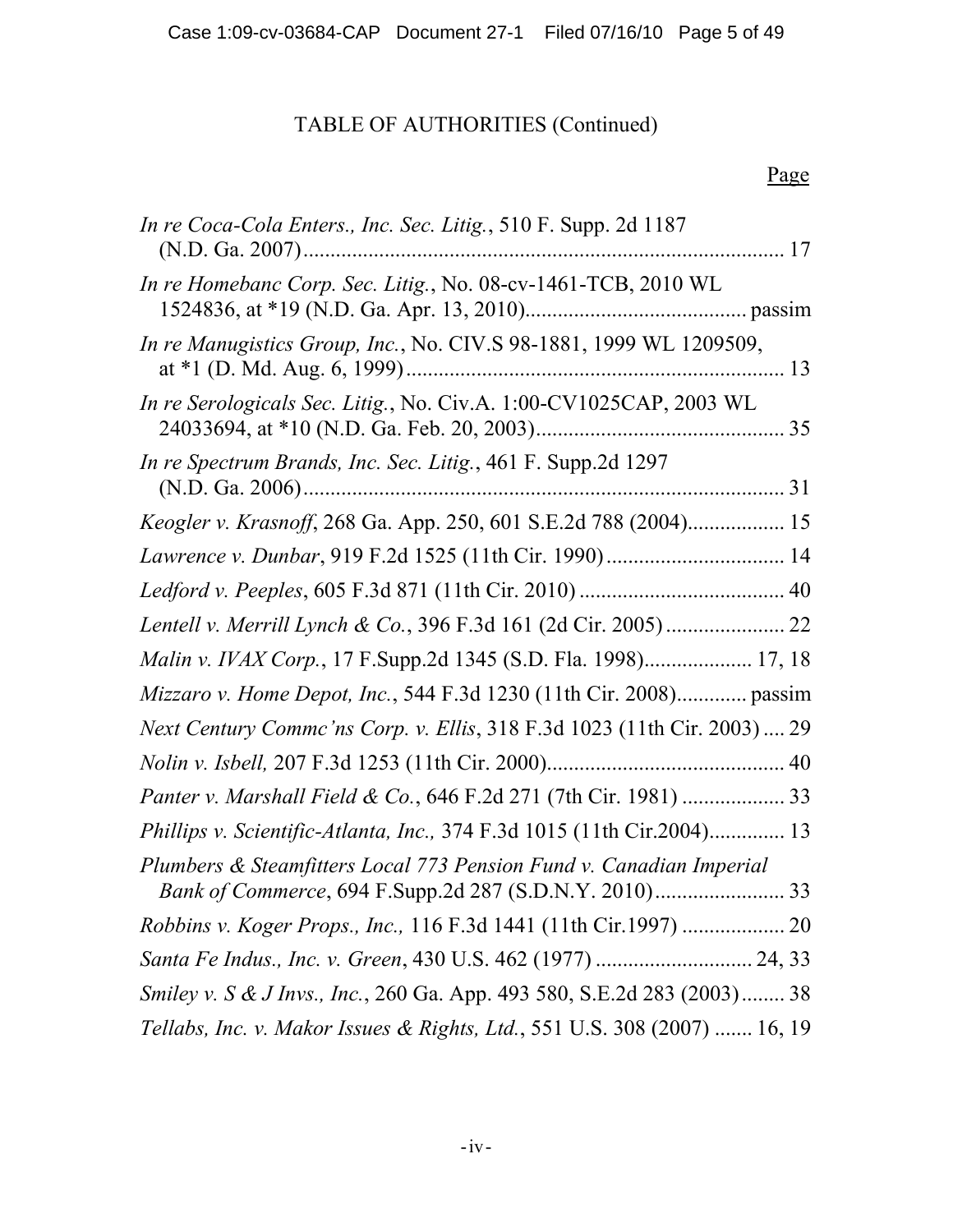# TABLE OF AUTHORITIES (Continued)

## Page

| Waterford Twp. Gen. Emps. Ret. Sys. v. BankUnited Fin. Corp., |  |
|---------------------------------------------------------------|--|
| No. 08-civ-22572 Cooke/Bandstra, 2010 WL 1332574, at *8       |  |
|                                                               |  |
|                                                               |  |
|                                                               |  |

# **Statutes**

# **Other Authorities**

| S. Rep. No. 104-98, at 15 (1995), reprinted in 1995 U.S.C.C.A.N. 679  12 |  |
|--------------------------------------------------------------------------|--|
| <b>Rules</b>                                                             |  |
|                                                                          |  |
|                                                                          |  |
|                                                                          |  |
|                                                                          |  |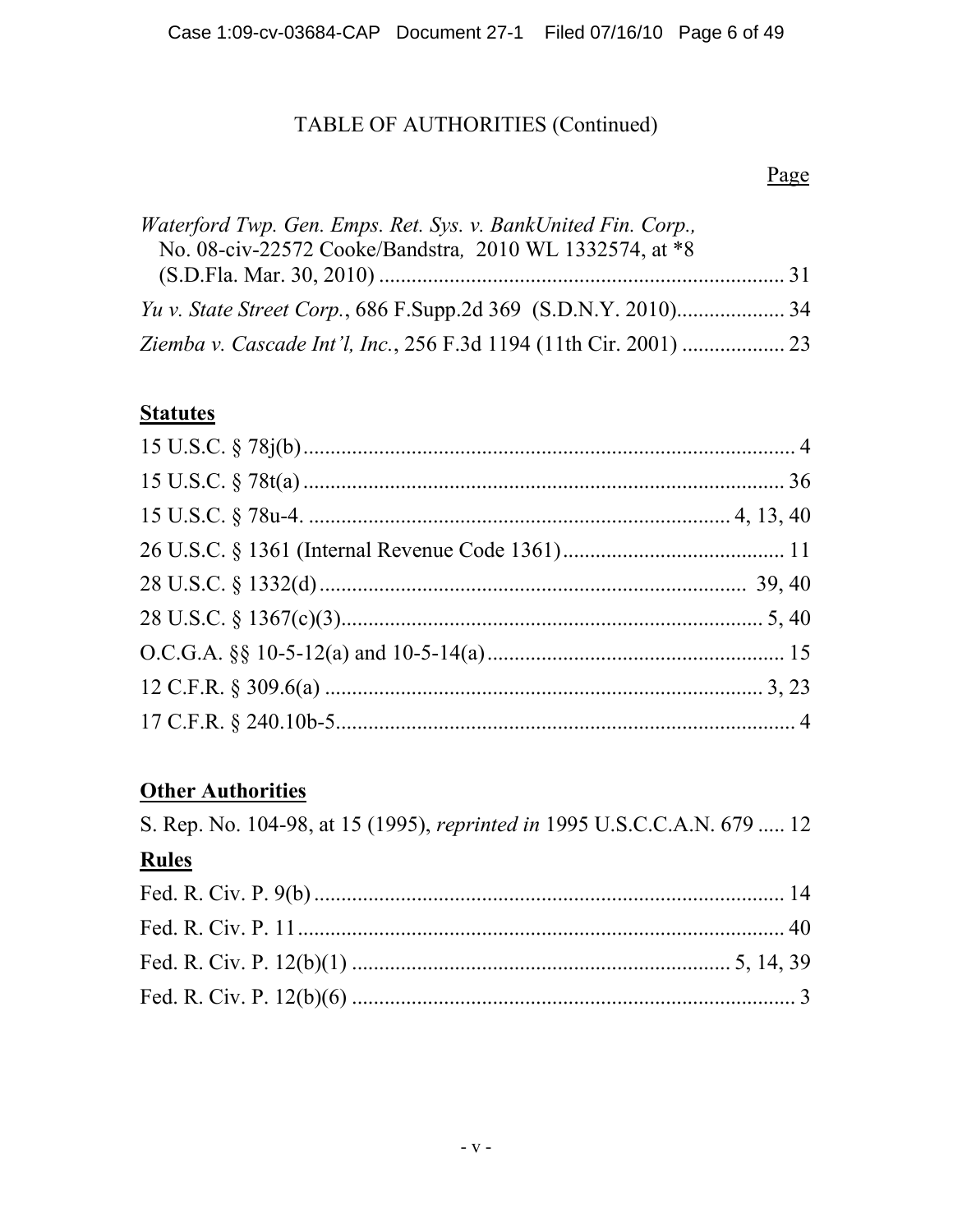#### **I. INTRODUCTION**

Plaintiffs in this case join the multitude of disappointed investors who now improperly seek to blame their losses caused by the recent financial crisis on securities fraud. They invested in Haven Trust Bancorp, the holding company for Haven Trust Bank, through private offerings in 2006 and 2008. At the time they invested, Plaintiffs knew by virtue of the offering memoranda they received that over 70% of the Bank's loan portfolio was secured by real estate – mainly in the metro Atlanta area. Thus, Plaintiffs consciously decided to tie their fortunes to the Atlanta real estate market when they invested in Haven Trust.

In the wake of the recent financial crisis and its deleterious impact on the Atlanta economy and real estate market, the Bank was put into FDIC receivership, and Plaintiffs (as well as Defendants) lost their entire investment in the company. Yet, Plaintiffs claim in their Amended Complaint that they lost their investments, not because of the recent financial crisis, but rather because Defendants committed fraud. However, the Amended Complaint's fundamental pleading deficiencies, particularly with regard to scienter and loss causation, and their extensive reliance on the Defendants' alleged failure to disclose information they were expressly prohibited from disclosing by FDIC regulation, reveal and confirm that no securities fraud occurred here.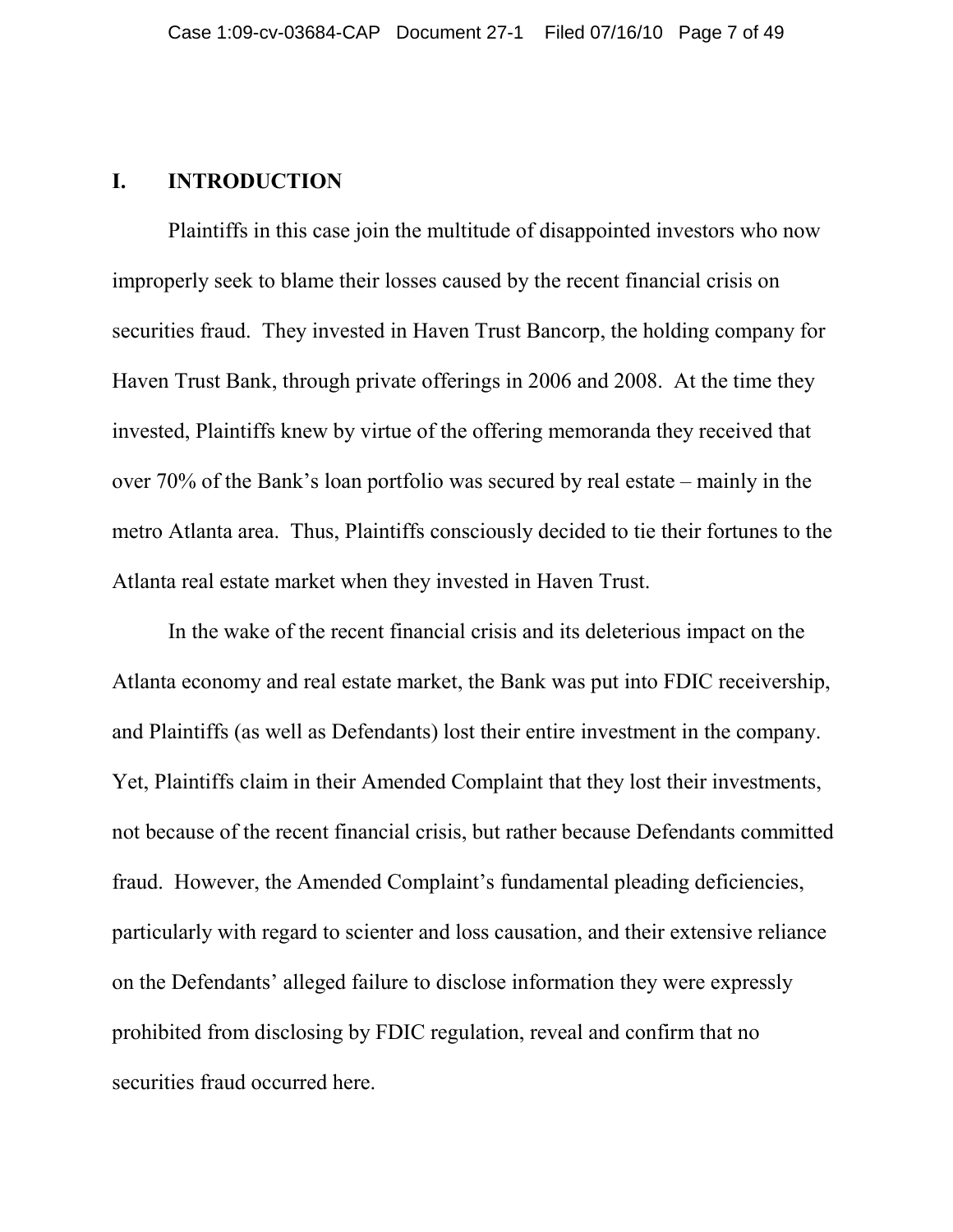At best, all that Plaintiffs have done is complain of mismanagement and allege fraud by hindsight. But as this Court well knows, claims of mismanagement and fraud by hindsight cannot form the basis for a securities fraud claim.

Beyond these fundamental and fatal defects, Plaintiffs did not heed the Court's warning that they should avoid "those tactics that result in a shotgun pleading." (Order dated March 18, 2010.) Instead, Plaintiffs have compounded their shotgun pleading by adding purported securities fraud claims on behalf of a separate group of investors (purchasers in the Haven Trust Bancorp 2006 private offering) without making any effort to specify which allegations of fact support which cause of action.

For example, Plaintiffs devote only one paragraph to pleading their loss causation element (Am. Compl. ¶ 89) but evidently intend this conclusory allegation to show loss causation for both the 2006 and 2008 offerings. Plaintiffs also assert most of their causes of action on behalf of the "Class," which is defined to include all purchasers of Haven Trust stock during the period between April 1, 2006 and December 12, 2008 (Am. Compl. Preamble) but nowhere delineate, specify or distinguish which alleged misrepresentations or omissions apply to which subgroups of the purported Class in any of those causes of action.

 $-2-$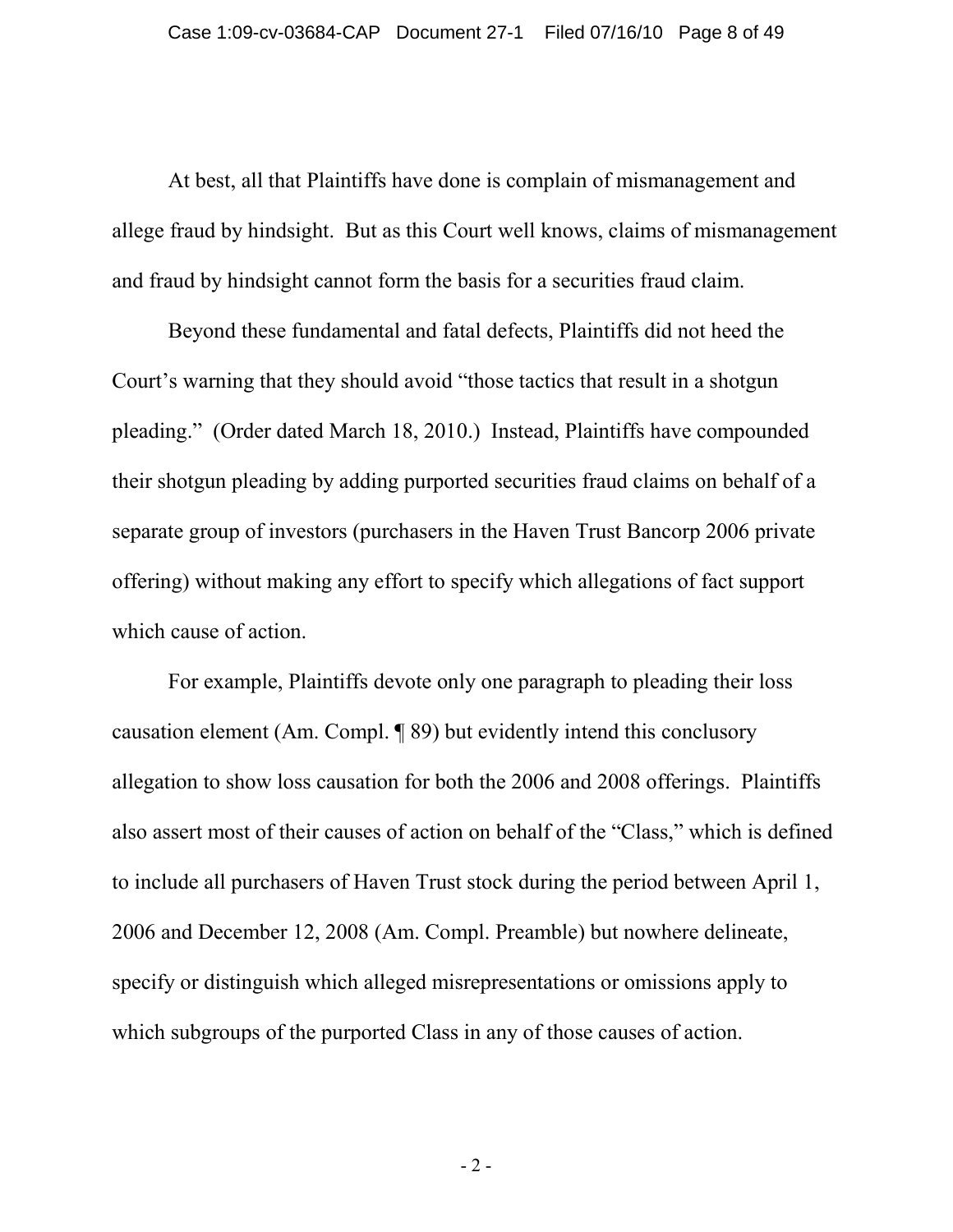The entirety of the Amended Complaint should be dismissed pursuant to Fed. R. Civ. P. 12(b)(6) for failure to state any claim upon which relief can be granted.

All of the Subclass's "non-fraud" Georgia Securities Act claims may be easily dispensed with because it is incontrovertible Georgia law that scienter is an essential element of such claims. Therefore, Counts I and II, which "expressly exclude and disclaim any allegation that could be construed as alleging or sounding in fraud or intentional, knowing or reckless misconduct" (Am. Compl.  $\P$ 90 and 96), are fatally deficient.

In the same vein, much of the Amended Complaint may be dispensed with because it is erroneously premised on the alleged failure to disclose information contained in the regulators' Reports of Examination of the Bank during the period from 2004 through 2008. Plaintiffs fail to acknowledge that Defendants were absolutely prohibited by FDIC regulation from disclosing any portion of those examination reports. 12 C.F.R. § 309.6(a). Defendants cannot be faulted under any asserted legal theory for failing to disclose that which they were prohibited by law from disclosing.

The remainder of the Amended Complaint, such as it is, also should be dismissed for failure to state any cognizable claim. Since Plaintiffs' allegations fail

- 3 -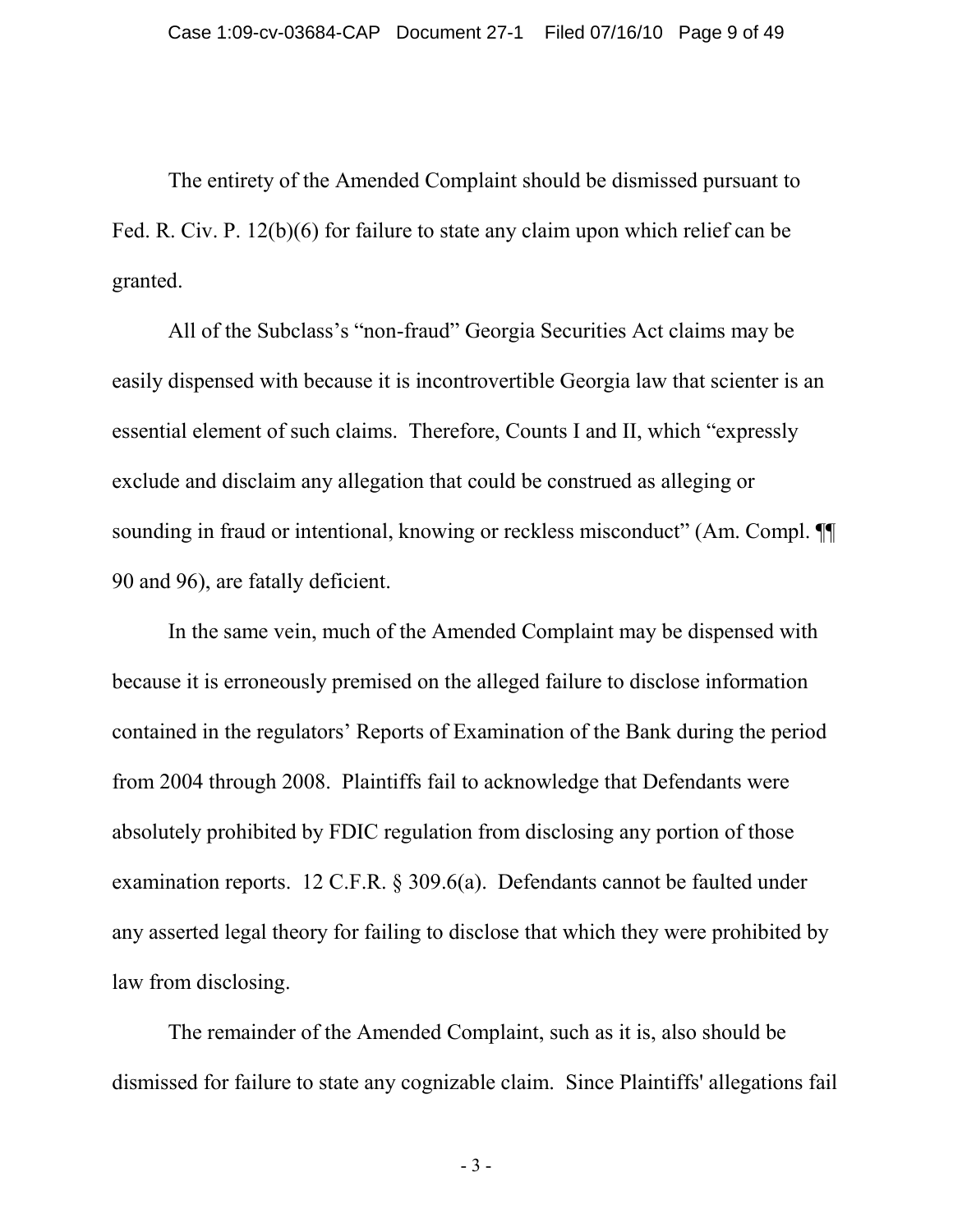to meet the mandatory pleading requirements of the Private Securities Litigation Reform Act of 1995 ("Reform Act"), 15 U.S.C. § 78u-4, *et seq.*, Plaintiffs' claim for violation of § 10(b) of the Securities Exchange Act of 1934 ("1934 Act"), 15 U.S.C. § 78j(b), and Rule 10b-5 promulgated thereunder, 17 C.F.R. § 240.10b-5 ("10b-5 claim"), in Count IV should be dismissed. And because Plaintiffs have failed to properly allege a primary 10b-5 claim, their claim for "control person" liability pursuant to § 20(a) of the 1934 Act in Count V necessarily fails as well.

Since the elements of claims for violation of  $\S$  10-5-12(a) of the Georgia Securities Act of 1973 mirror those of 10b-5 claims and common law fraud claims, including the essential elements of scienter and loss causation, Plaintiffs' Georgia Securities Act claims, both fraud-based and "non-fraud," in Counts I, II, and VI, and their fraud claim and claim for punitive damages, in Counts VII and VIII, should be dismissed. And since there is no negligence or negligent misrepresentation available as a matter of law by these Plaintiffs and these Defendants, Count III should be dismissed.

Finally, as an alternative basis for dismissal of the state law claims, Defendants show that, upon dismissal of Plaintiffs' federal securities claims, there is no independent basis for subject matter jurisdiction of the state law claims so

- 4 -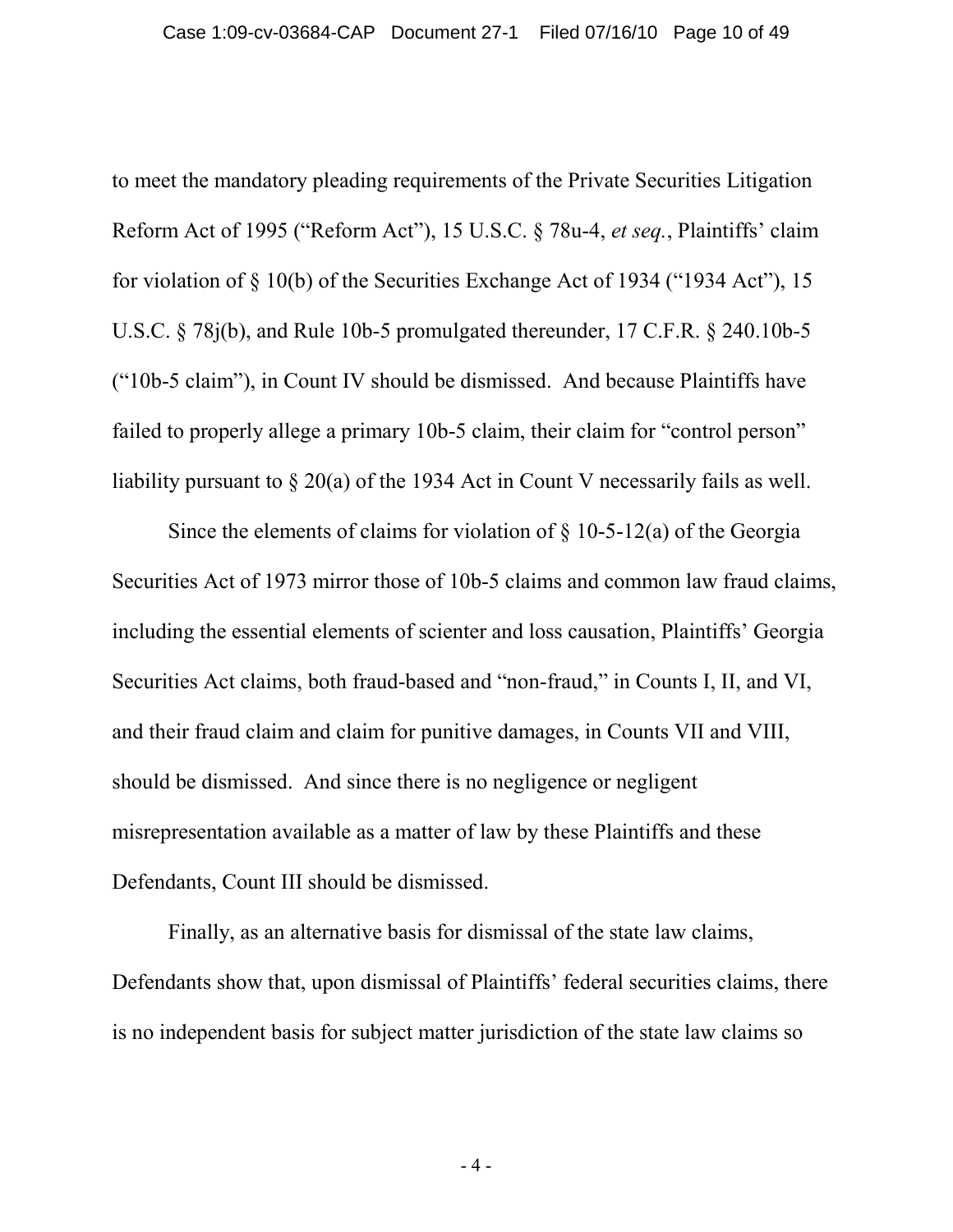that they should be dismissed pursuant to Fed. R. Civ. P.  $12(b)(1)$  and 28 U.S.C. § 1367(c)(3) for lack of subject matter jurisdiction.

#### **II. STATEMENT OF FACTS**

Haven Trust Bancorp, Inc., now in bankruptcy (the "Company"), was the holding company for Haven Trust Bank (the "Bank" or "Haven Trust"), a Georgia state-chartered community bank based in Duluth, Georgia, with four branches in the Metro Atlanta area. (Am. Compl. ¶¶ 33, 37.) Haven Trust was founded in 2000 by Defendants Mukesh "Mike" Patel and Rajesh C. "RC" Patel as a minorityowned bank serving the Indian and Asian-American communities. (Am. Compl. ¶¶ 13, 14, 33.) The Bank was regulated by the Federal Deposit Insurance Corporation ("FDIC") and the Georgia Department of Banking and Finance ("GDBF"). (Am. Compl. ¶ 45.)

As a community bank, Haven Trust concentrated its loan portfolio in commercial real estate ("CRE") with a focus in acquisition, development and construction projects ("ADC") and hotel/motel lending. (Am. Compl. ¶ 34.) By 2008, the Bank had approximately \$575 million in assets, up from \$29 million in assets at the end of its first year of operation in 2000. (Am. Compl. ¶ 35.) The Bank's growth coincided with the real estate development boom in metro Atlanta, and that growth generated strong profits for the Company's shareholders from

- 5 -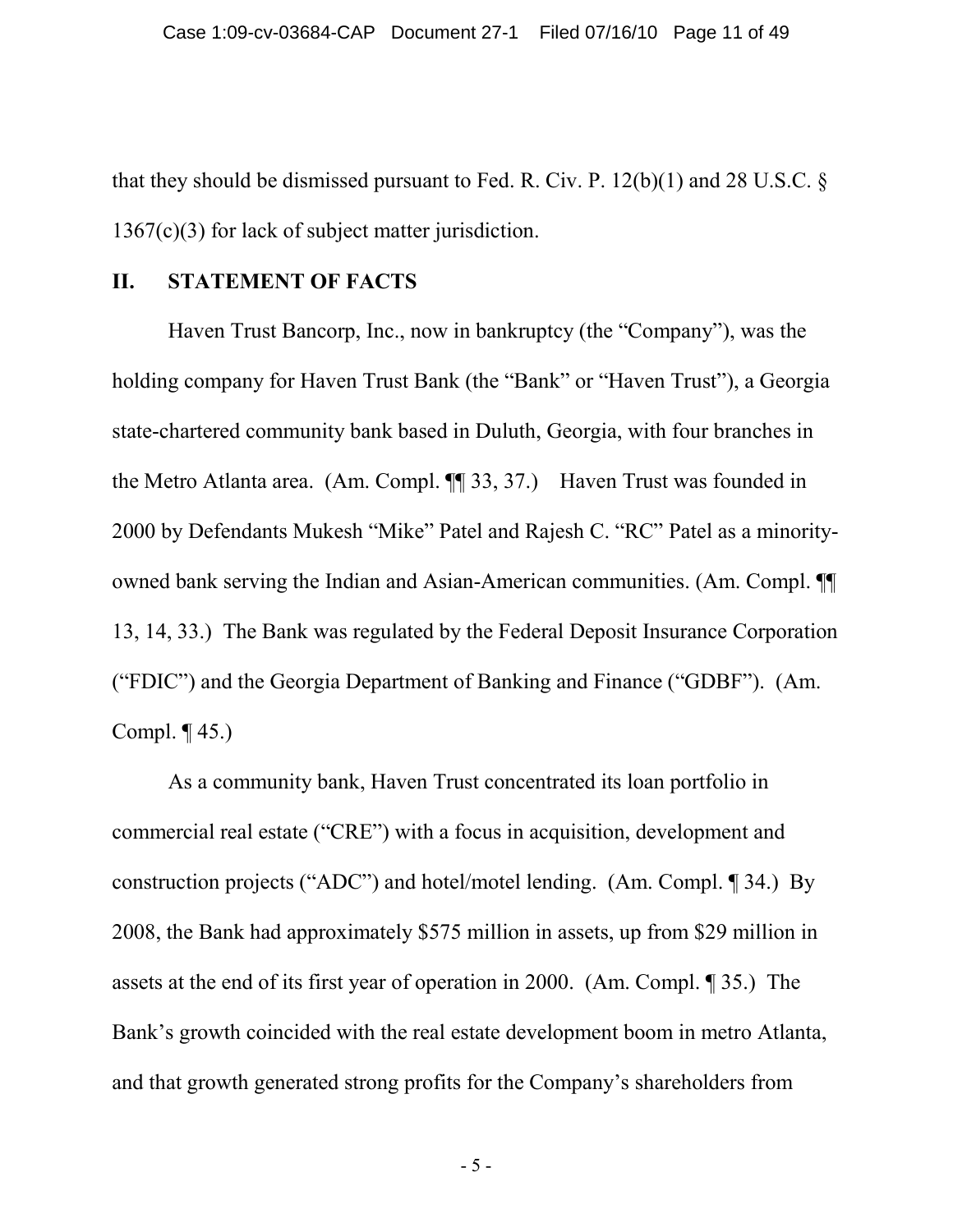2004 through December 31, 2007. The offering memoranda Plaintiffs received disclosed that the Company earned net income for the calendar years ended 2004 through 2007 as follows: $<sup>1</sup>$  $<sup>1</sup>$  $<sup>1</sup>$ </sup>

| 2004        | 2005        | 2006        | 2007        |
|-------------|-------------|-------------|-------------|
| \$1,841,000 | \$3,428,000 | \$6,583,000 | \$5,004,000 |

Plaintiffs do not allege that any of the financial information disclosed in those

offering memoranda was false and misleading.[2](#page-11-1)

The Company made a private offering in 2006 (the "2006 Offering") pursuant to the 2006 PPM. (*See* Declaration of R.C. Patel ("RC Patel Decl."), Ex. 1 ("2006 PPM").) The 2006 PPM disclosed that the 2006 Offering was being made only to sophisticated investors willing to bear the loss of their entire

<span id="page-11-0"></span><sup>1</sup> *See* Haven Trust Bancorp, Inc. Confidential Private Placement Memorandum dated March 31, 2006 (the "2006 PPM") at 32, attached as Exhibit 1 to the Declaration of R. C. Patel ("RC Patel Decl."), filed in support of the instant motion; Haven Trust Bancorp, Inc. Confidential Private Placement Memorandum dated March 31, 2008 (the "2008 PPM") at 36, attached as Exhibit 2 to the RC Patel Decl.

<span id="page-11-1"></span><sup>2</sup> *"[W]here the plaintiff refers to certain documents in the complaint and those documents are central to the plaintiff's claim,* then the Court may consider the documents part of the pleadings for purposes of Rule 12(b)(6) dismissal, and the defendant's attaching such documents to the motion to dismiss will not require conversion of the motion into a motion for summary judgment." *Brooks v. Blue Cross & Blue Shield of Fla., Inc.*, 116 F.3d 1364, 1369 (11th Cir. 1997).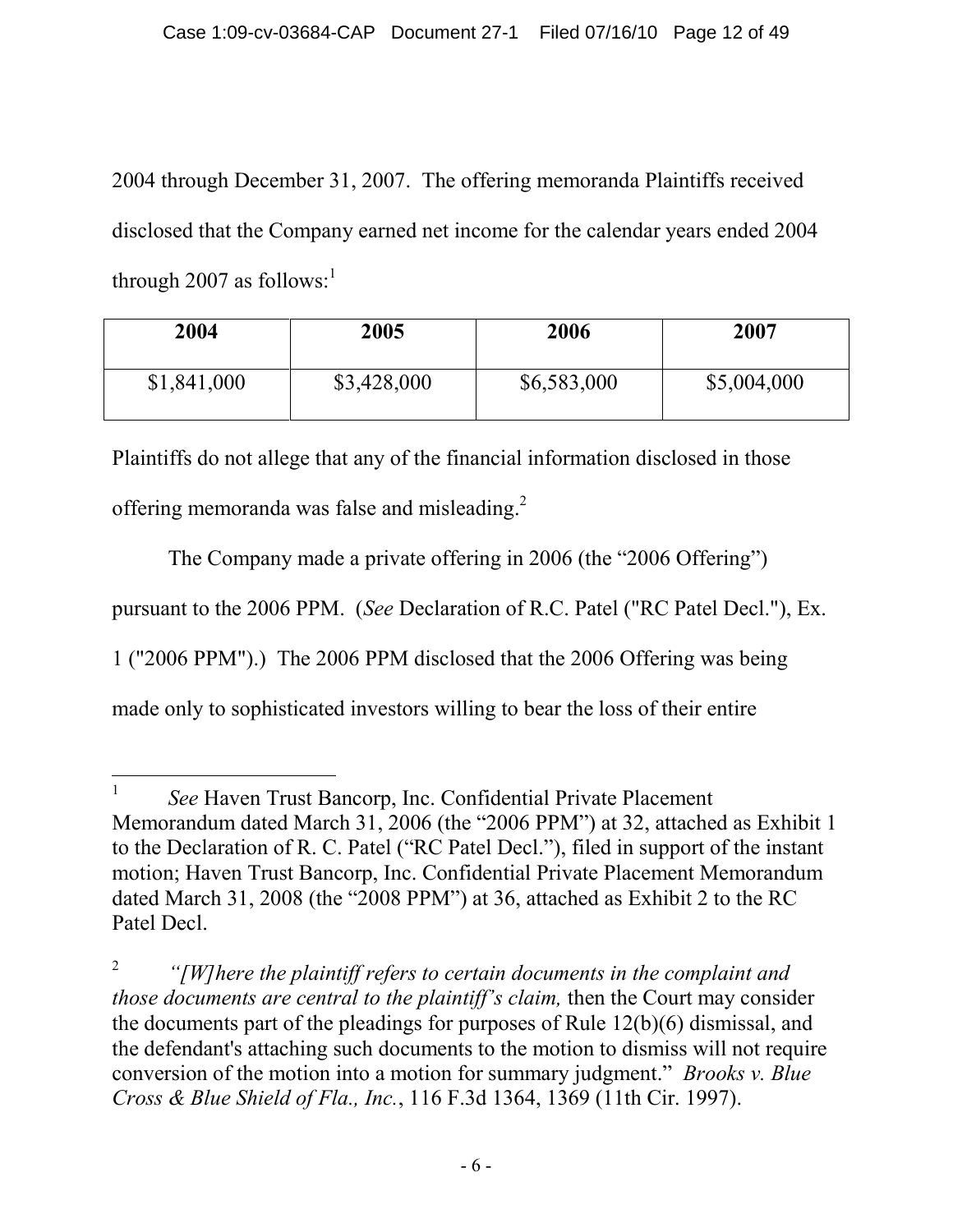investment. (2006 PPM at 4-5.) The 2006 PPM furthermore was replete with disclosures and risk factors specific to the Bank's business, including the Bank's high concentration of real estate loan business (70% of loans) and the economic, regulatory and other risks that could have a material impact on the business and viability of a community bank like Haven Trust. (2006 PPM at 5-9, 16-17, 23-31.)

Defendants RC Patel, Mike Patel, several other Directors and their family members invested in the 2006 Offering. (RC Patel Decl. ¶ 3.) On December 28, 2006, Plaintiff Ashok Parekh purchased 4,000 shares of Company stock for \$100,000, and Plaintiff Jitu Patel purchased 3,000 shares for \$75,000. (Am. Compl. ¶¶ 10, 11.)

The Company made another private offering in May 2008 (the "2008 Offering") pursuant to the 2008 PPM. (*See* RC Patel Decl., Ex. 2 ("2008 PPM"); Am. Compl.  $\P$  73-74.) Like the 2006 PPM, the 2008 PPM disclosed that only sophisticated, accredited investors were eligible to purchase shares in the 2008 Offering and that any investment in the Company "is speculative, involves a significant degree of risk and is suitable only for persons who have substantial financial resources, have no need for liquidity in this investment, and understand completely the tax consequences, risk factors and all other aspects of this investment." (2008 PPM at 6, 14-15.) And like the 2006 PPM, the 2008 PPM was

- 7 -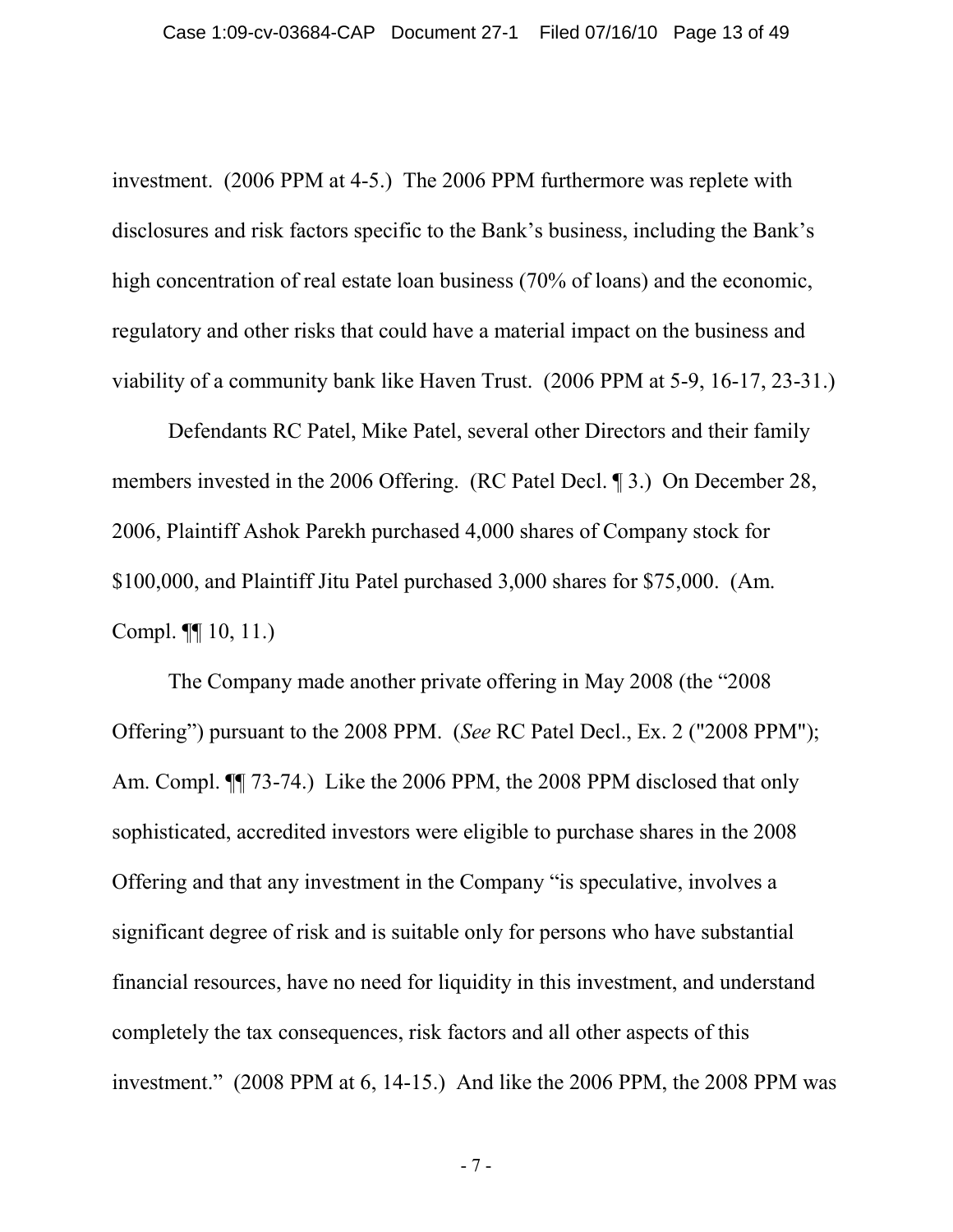replete with disclosures and risk factors specific to the Bank's business, including the Bank's even higher concentration of loans secured by real estate (73%), and all material economic, regulatory and other risks. (2008 PPM at 6-13, 21-22, 28-35.)

Notably, the 2008 PPM made additional disclosures about the adverse impacts of the evolving economic downturn that had already caused the Bank's non-performing assets to increase significantly, and the fact that 24% of the loan portfolio represented loans for which the related property was neither presold nor preleased. (2008 PPM at 8-10.) The 2008 PPM went on to disclose:

These land acquisition and development and construction loans are considered more risky than other types of residential mortgage loans. . . . Given the current environment, we expect that in 2008, the non-performing loans in our land acquisition and development and construction portfolio will increase substantially and these non-performing loans could result in a material level of charge-offs, which will negatively impact our capital and earnings.

Furthermore, to the extent that real estate collateral is obtained through foreclosure, the costs of holding and marketing the real estate collateral, as well as the ultimate values obtained from disposition, could reduce the Company's earnings and adversely affect the Company's financial condition.

*(Id*. at 9-10.)

The 2008 Offering raised \$3,216,800. Of this amount, Defendants RC Patel

and Mike Patel invested \$500,000 each - \$1,000,000 in total. Defendants Brij

Kapoor, Mukund R. "Bobby" Patel, Narendra D. "Tony" Patel, Dhiru G. "Danny"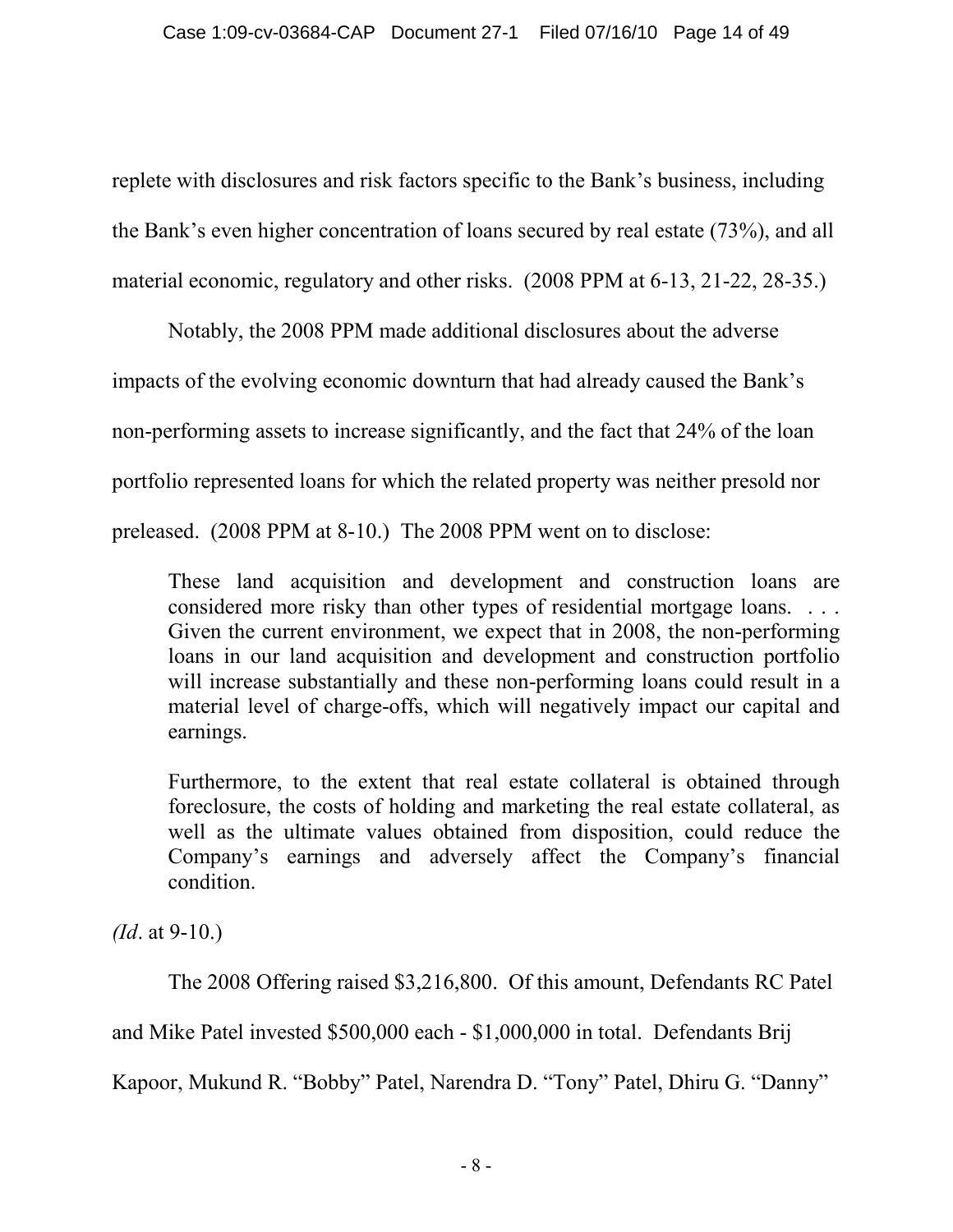Patel and Balvant "Bill" Patel invested a total of \$864,300. Thus, the purported "Subclass" as defined in the Amended Complaint invested a total of \$1,352,500 and is comprised of only 15 individuals, including Plaintiffs Mukta Patel and the Boswells. (Am. Compl. ¶ 1; RC Patel Decl. ¶ 5 and Ex. 3 attached thereto.) Plaintiff Mukta Patel made her \$100,000 investment in the Company on or about September 23, 2008, and Plaintiffs Andrea and Phil Boswell made their \$25,000 investment on or about September 25, 2008. (Am. Compl. ¶¶ 9, 12.)

The Bank's fortunes quickly turned for the worse in late 2008. On August 12, 2008, the FDIC informed the Bank that it would be lowering the Bank's capitalization status from "well capitalized" to "adequately capitalized." (Am. Compl. ¶ 52.) Then, in September 2008, the Bank entered into a Memorandum of Understanding with the FDIC, the purpose of which was to address examination concerns, inadequate risk management controls and other safety and soundness issues. (Am. Compl. ¶ 53.)

Also, the GDBF commenced an examination in September 2008, and some time thereafter was preparing to downgrade the Bank's CAMELS rating below 3, the Bank's then-current rating. (Am. Compl. ¶ 54.) Notably, a composite CAMELS rating of 3 connotes that the financial institution requires more than normal [regulatory] supervision, which may include formal or informal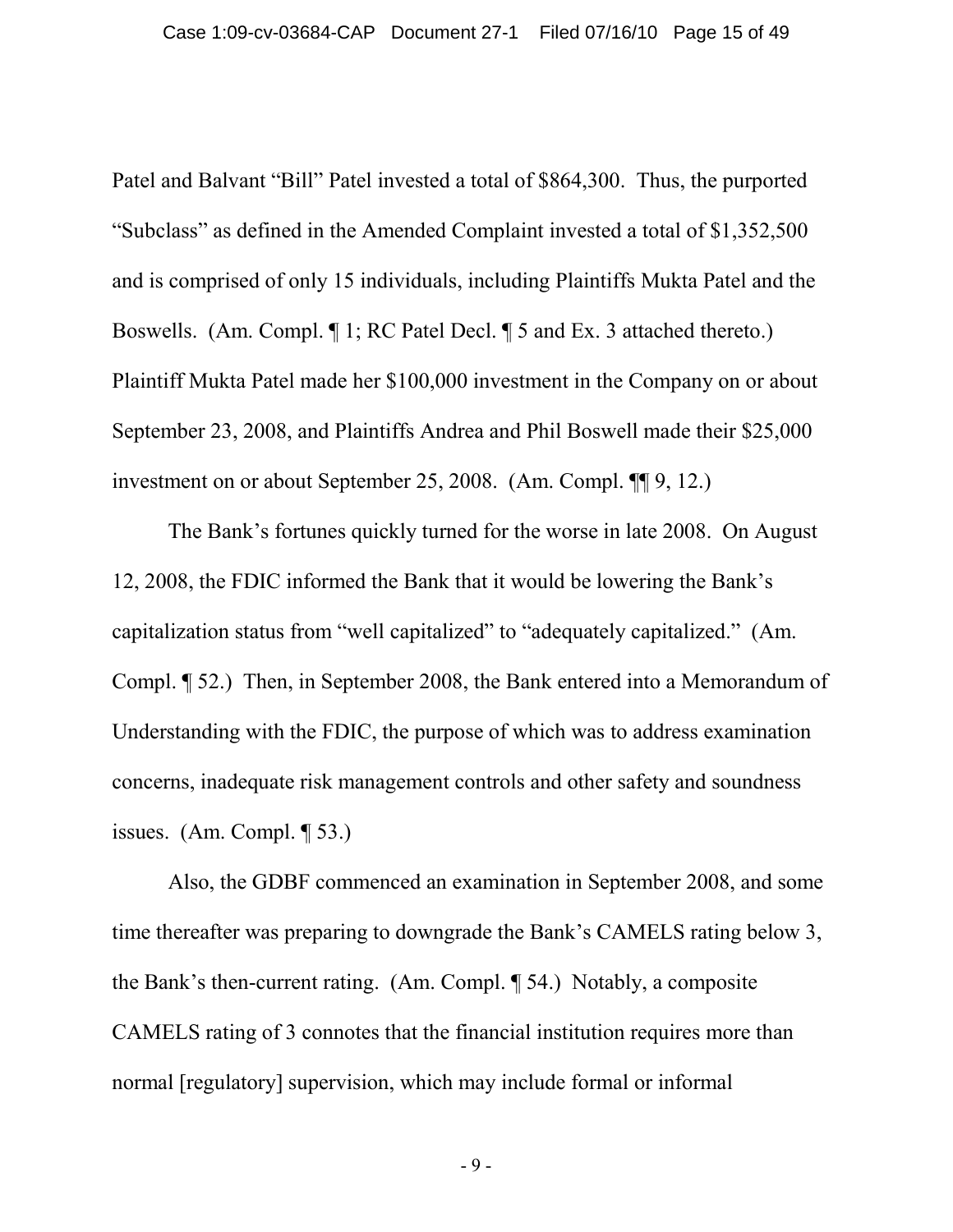enforcement actions. "Failure appears unlikely, however, given the overall strength and financial capacity of the[ ] institution." Uniform Financial Institutions Rating System, 61 Fed. Reg. 67021-02 at 67026 (Dec. 19, 1996) (Fed. Fin. Inst. Exam. Council).

On November 17, 2008, the FDIC informed the Bank that due to further decreases in certain of its capital ratios, the Bank was going to be classified as "undercapitalized" as of September 30, 2008. (Am. Compl. ¶ 55.) Then, on December 10, 2008, the Bank's Board of Directors passed a resolution to place the Bank into receivership, and the FDIC became the receiver of the Bank on or about December 12, 2008. (Am. Compl. ¶ 56.)

The Company soon thereafter filed for bankruptcy in February 2009. (Am. Compl. ¶ 3.) Just like Plaintiffs, RC and Mike Patel and all of the other Defendants who were shareholders lost their entire investment in the Company.<sup>[3](#page-15-0)</sup> (Am. Compl. ¶ 89.)

As of the Company's bankruptcy filing, the Company had only 76 shareholders (excluding the named Defendants and members of their immediate

<span id="page-15-0"></span><sup>3</sup> Defendant Ed Briscoe was not a shareholder. (*See* Declaration of Theodore J. Sawicki ("Sawicki Decl."), Ex. 1.)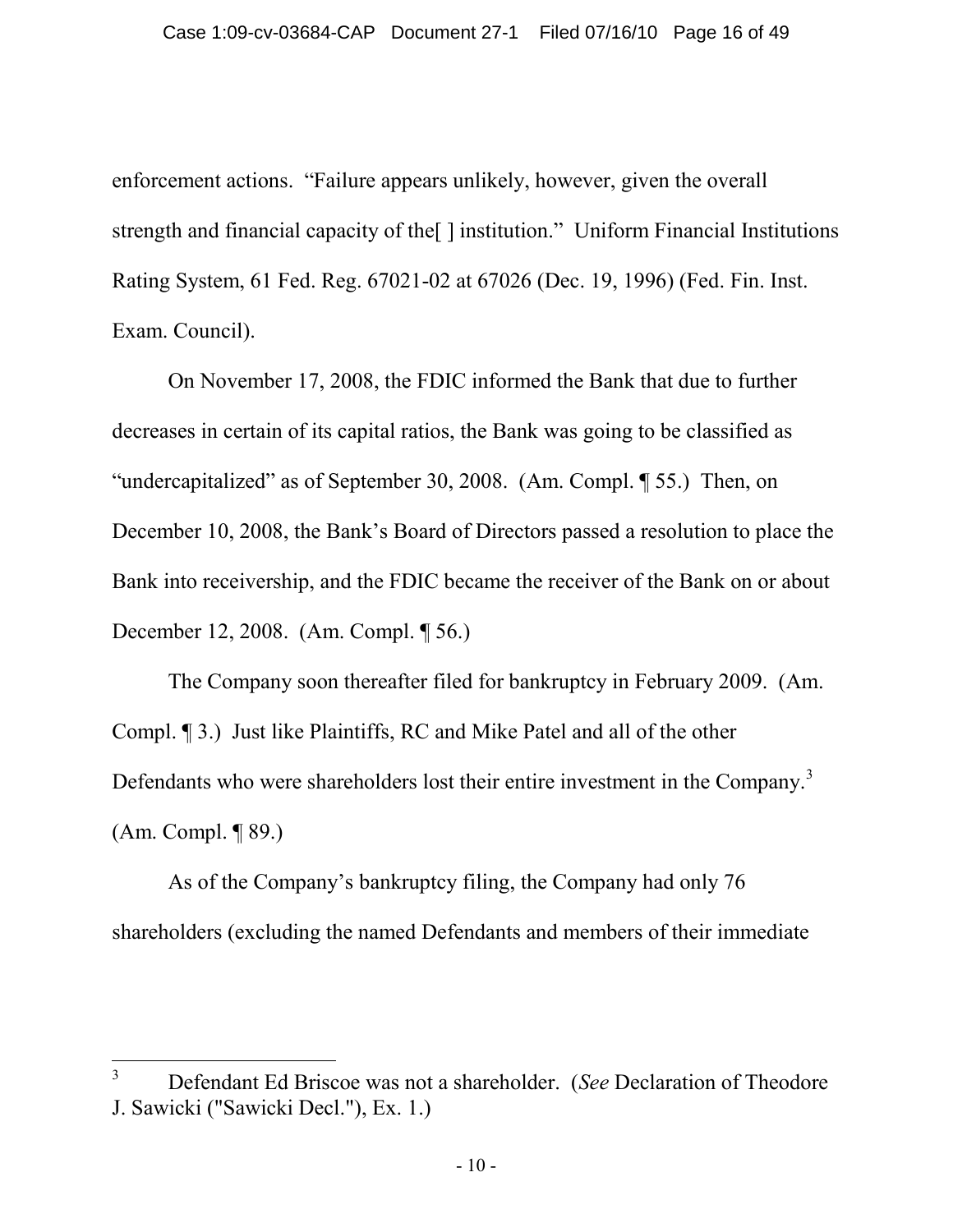family).<sup>[4](#page-16-0)</sup> (Sawicki Decl., Ex. 1 (List of Haven Trust Bancorp, Inc. Equity Security Holders); RC Patel Decl.  $\P$  6.) Of those shareholders, on information and belief based on their addresses of record on the Company's shareholder list, only 23 are not citizens of Georgia. (Sawicki Decl., Ex. 1.)

# **III. STANDARDS GOVERNING THE DECISION ON THIS MOTION TO DISMISS**

### **A. General Principles**

The basic elements of a 10b-5 claim are: (1) a material misrepresentation or omission; (2) made with scienter; (3) a connection with the purchase or sale of a security; (4) reliance on the misstatement or omission; (5) economic loss; and (6) a causal connection between the material misrepresentation or omission and the loss, known as "loss causation." *Dura Pharms., Inc. v. Broudo*, 544 U.S. 336, 341-42 (2005). In alleging such a claim, a plaintiff must comply with the heightened pleading standards imposed by the Private Securities Litigation Reform Act of 1995 (the "Reform Act").

<span id="page-16-0"></span><sup>&</sup>lt;sup>4</sup> Haven Trust Bancorp, Inc. at all relevant times was an S corporation pursuant to Internal Revenue Code § 1361, 26 U.S.C. § 1361. In an S corporation, a husband and wife (and their estates), and all members of a family (and their estates) are treated as one shareholder. 26 U.S.C. § 1361(c)(1)(A).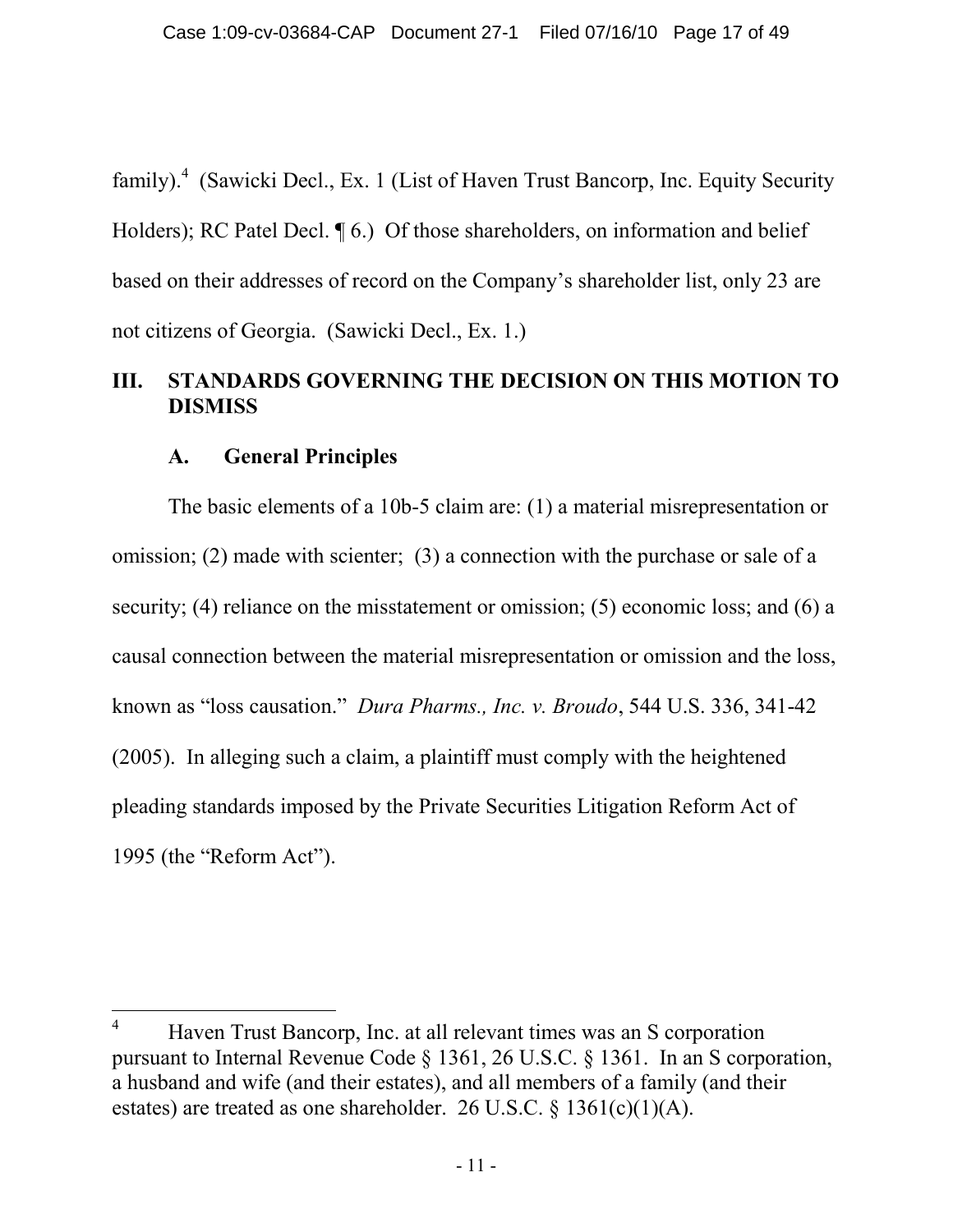#### **B. The Reform Act**

In passing the Reform Act, Congress responded to dangers that the Supreme Court had first identified in *Blue Chip Stamps v. Manor Drug Stores*, 421 U.S. 723 (1975). There, the Supreme Court observed that securities class action litigation "presents a danger of vexatiousness different in degree and in kind from that which accompanies litigation in general" and provides "the potential for nuisance or 'strike' suits" whose "very pendency . . . may frustrate or delay normal business activity of the defendant which is totally unrelated to the lawsuit." *Id.* at 739-740. Thus, even a complaint "which by objective standards may have very little chance of success at trial has a settlement value to the plaintiff out of any proportion to its prospect of success at trial." *Id.*

The Reform Act is intended to strengthen pleading standards for securities claims "to establish a uniform and stringent pleading requirement to curtail the filing of abusive lawsuits," deter the filing of strike suits and empower courts to dismiss them. S. Rep. No. 104-98, at 15 (1995), *reprinted in* 1995 U.S.C.C.A.N. 679, 694. "In enacting [the Reform Act], Congress clearly intended to cut back the ease with which shareholders, through federal class action suits, could hold corporations and their officers at legal swordpoint. . . . The means Congress chose to achieve that goal was to tighten up pleading and practice in such suits." *In re*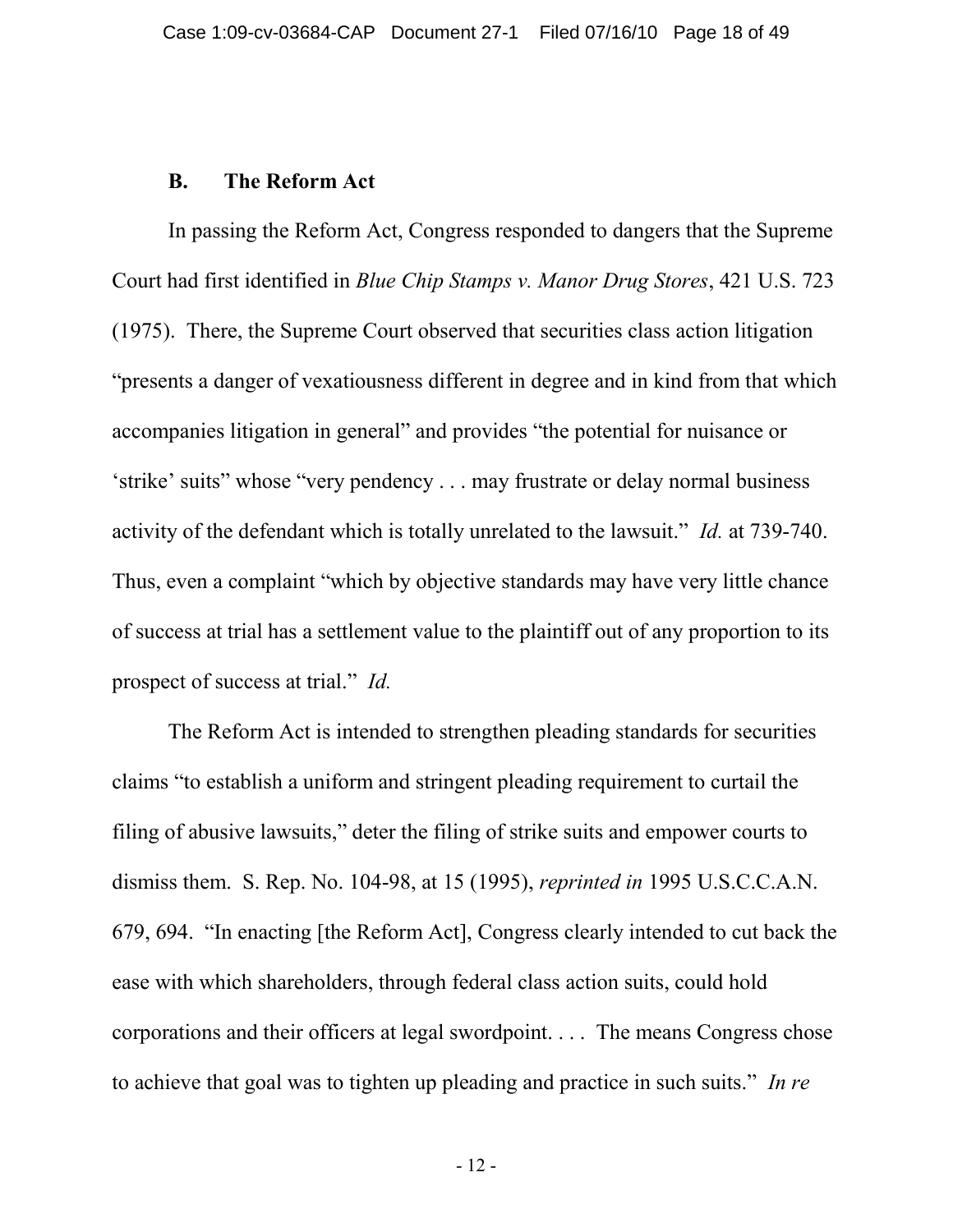*Manugistics Group, Inc.*, No. CIV.S 98-1881, 1999 WL 1209509, at \*1 (D. Md.

Aug. 6, 1999).

The Reform Act requires that a securities fraud class action complaint:

specify each statement alleged to have been misleading, the reason or reasons why the statement is misleading, and, if an allegation regarding the statement or omission is made on information and belief, the complaint shall state with particularity all facts on which that belief is formed.

15 U.S.C. § 78u-4(b)(1)(B).

The Reform Act also raises the standard for pleading scienter. It states that a plaintiff asserting a securities fraud claim "shall, with respect to each act or omission alleged to violate this chapter, state with particularity facts giving rise to a strong inference that the defendant acted with the required state of mind." 15 U.S.C. § 78u-4(b)(2). The requisite state of mind for a 10b-5 claim is an intent to deceive, manipulate, or defraud, or a showing of severe recklessness. *Mizzaro v. Home Depot, Inc.*, 544 F.3d 1230, 1238 (11th Cir. 2008). Therefore, in a securities fraud class action, a plaintiff can no longer plead the scienter element generally. *Id.* Moreover, the complaint must allege facts supporting a strong inference of scienter "for each defendant with respect to each violation." *[Phillips v. Scientific-Atlanta,](http://web2.westlaw.com/find/default.wl?referencepositiontype=S&serialnum=2004613577&referenceposition=1016&rp=%2ffind%2fdefault.wl&sv=Split&utid=1&rs=WLW10.06&db=506&tf=-1&findtype=Y&fn=_top&mt=NewLitigator&vr=2.0&pbc=3972E5B2&tc=-1&ordoc=2021777543) Inc.,* [374 F.3d 1015, 1016 \(11th Cir. 2004\).](http://web2.westlaw.com/find/default.wl?referencepositiontype=S&serialnum=2004613577&referenceposition=1016&rp=%2ffind%2fdefault.wl&sv=Split&utid=1&rs=WLW10.06&db=506&tf=-1&findtype=Y&fn=_top&mt=NewLitigator&vr=2.0&pbc=3972E5B2&tc=-1&ordoc=2021777543)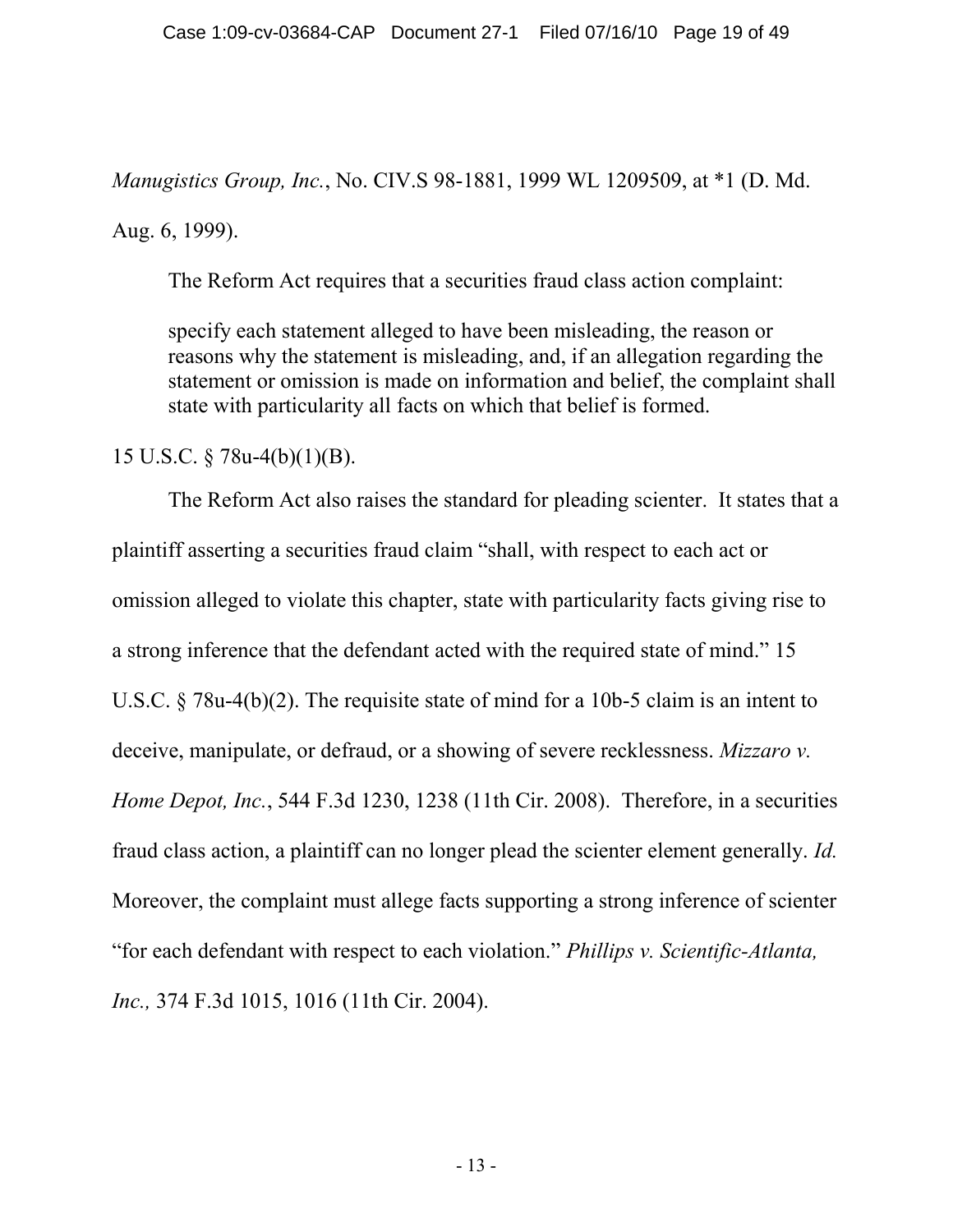#### **C. Fed. R. Civ. P. 9(b)'s Heightened Pleading Requirements**

All of Plaintiffs' other state statutory and common law fraud claims are subject to the heightened pleading requirements of Fed. R. Civ. P. 9(b). *Mizzaro*, 544 F.3d at 1237. Rule 9(b) is satisfied if the complaint sets forth "(1) precisely what statements were made in what documents or oral representations or what omissions were made, and (2) the time and place of each such statement and the person responsible for making (or, in the case of omissions, not making) same, and (3) the content of such statements and the manner in which they misled the plaintiff, and (4) what the defendants obtained as a consequence of the fraud." *Id*. (citations omitted).

#### **D. Fed. R. Civ. P. 12(b)(1) Motions**

"Rule 12(b)(1) motions to dismiss for lack of subject matter jurisdiction can be asserted on either facial or factual grounds." *Carmichael v. Kellogg, Brown & Root Serv., Inc.*, 572 F.3d 1271, 1279 (11th Cir. 2009), *cert*. *denied*, No. 09-683, 2010 WL 2555215 (U.S. June 28, 2010). Where a factual attack is made, the trial court is free to consider matters outside the pleadings, including testimony and affidavits. *Lawrence v. Dunbar*, 919 F.2d 1525, 1529 (11th Cir. 1990).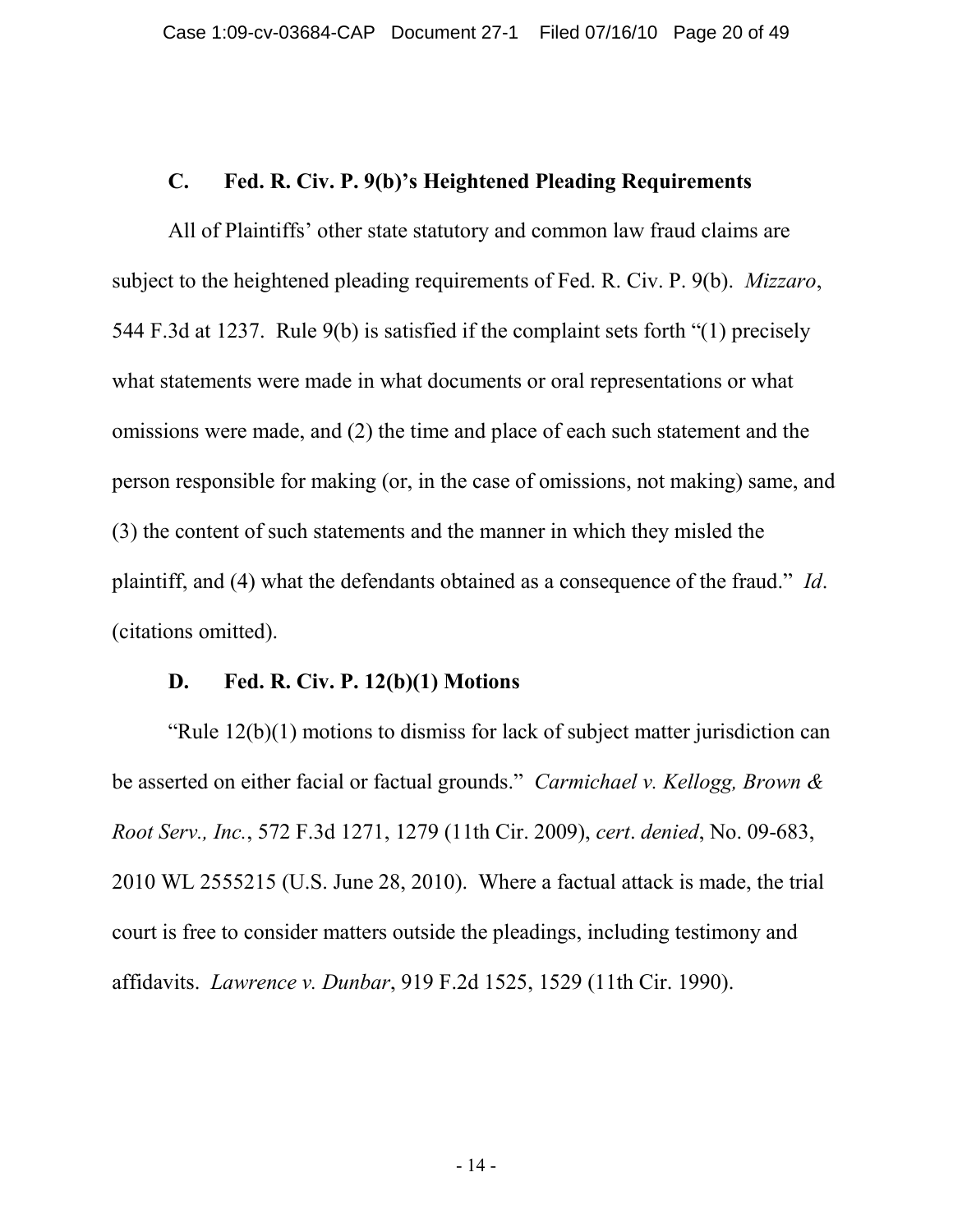### **IV. ARGUMENTS AND CITATIONS OF AUTHORITY**

## **A. Plaintiffs' Purported "Non-fraud" Claims Under the Georgia Securities Act of 1973 Must Be Dismissed Because Scienter is an Essential Element of All Such Claims.**

It is beyond genuine dispute that scienter is an essential element of claims under O.C.G.A. §§ 10-5-12(a) and 10-5-14(a). *Keogler v. Krasnoff*, 268 Ga. App. 250, 254, 601 S.E.2d 788, 791 (2004). Indeed, the Georgia Court of Appeals has held that claims for common law fraud and securities fraud under O.C.G.A. § 10-5-12(a) involve similar elements. *GCA Strategic Inv. Fund, Ltd. v. Joseph Charles & Assocs.,* 24[5](#page-20-0) Ga. App. 460, 463-64, 537 S.E.2d 677, 681-82 (2000).<sup>5</sup> Therefore, Counts I and II of the Amended Complaint, wherein Plaintiffs "expressly exclude and disclaim any allegation sounding in fraud, or intentional, knowing or reckless conduct" (Am. Compl. ¶¶ 90, 96), must be dismissed.

<span id="page-20-0"></span><sup>5</sup> According to the Georgia Court of Appeals, "[s]cienter must be pleaded with particular facts that give rise to a strong inference that the defendant acted in a severely reckless manner. 'Severe recklessness is limited to those highly unreasonable omissions or misrepresentations that involve not merely simple or even inexcusable negligence, but an extreme departure from the standards of ordinary care. . . .'" *GCA Strategic Inv. Fund, Ltd.* at 464, 537 S.E.2d at 682 (quoting *Bryant v. Avado Brands, Inc.*, 187 F.3d 1271, 1281 (11th Cir. 1999)).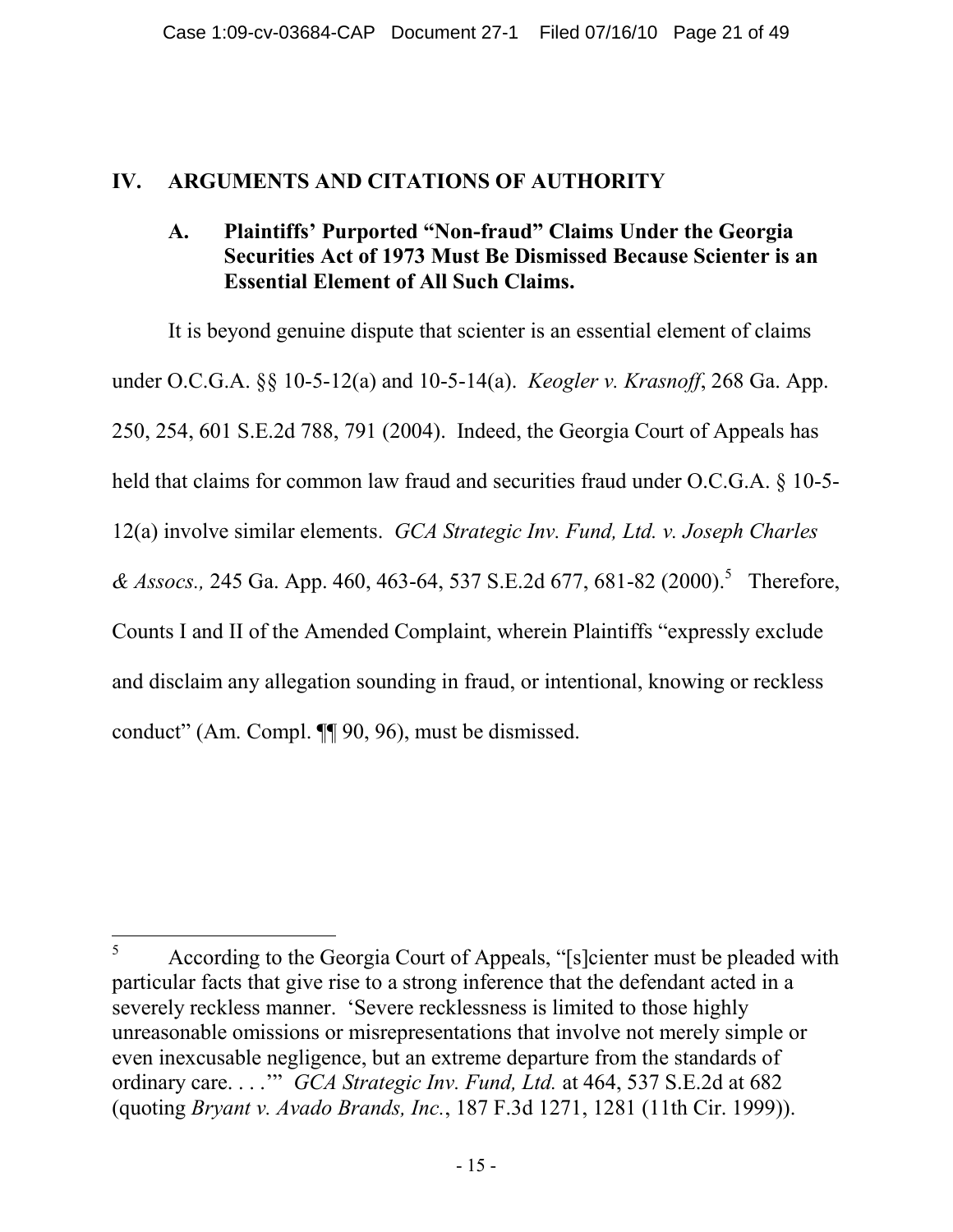### **B. The Amended Complaint's Scienter Allegations Fail To Support An Inference Of Scienter That Is At Least As Compelling As Plausible Nonculpable Inferences.**

In *Tellabs, Inc. v. Makor Issues & Rights, Ltd.*, 551 U.S. 308 (2007), the Supreme Court held that plaintiffs in private securities fraud actions must plead facts in their complaints that raise an inference of scienter that is "more than merely plausible or reasonable – it must be cogent and at least as compelling as any opposing inference of nonfraudulent intent." *Id.* at 309. This showing must be made as to each individual defendant and as to each alleged act or omission. *Mizzaro*, 544 F.3d at 1238.

Plaintiffs purport to allege that only three of the named Defendants – RC Patel, a director, Mike Patel, the Chairman of the Board of Directors, and Ed Briscoe, CEO and a director, acted with intent to defraud or reckless disregard. (Am. Compl. ¶¶ 107-114.) As demonstrated below, the Complaint fails to plead any inference of scienter, much less the strong inference required by the Reform Act.

First, as the Court is aware, securities plaintiffs typically rely on insider trading to demonstrate scienter. *See Mizzaro*, 544 F.3d at 1253. Here, it is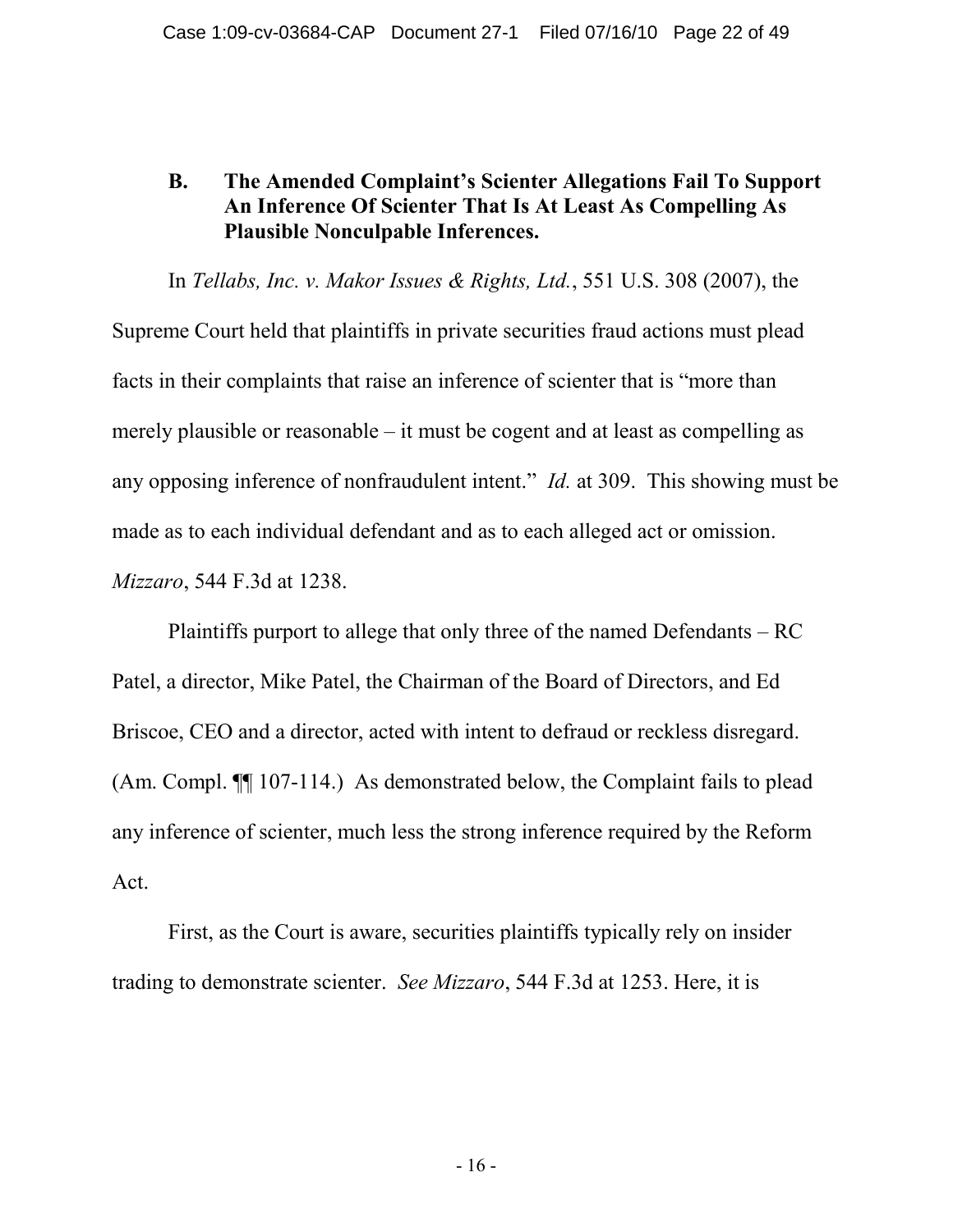significant that Plaintiffs do not and cannot allege any insider stock sales by RC Patel, Mike Patel or Ed Briscoe.<sup>[6](#page-22-0)</sup>

Second, the Amended Complaint's reliance on the Defendants' positions as directors and officers, their attendance at meetings, and access to internal documents and reports is insufficient to allege scienter. *See In re Coca-Cola Enters., Inc. Sec. Litig.*, 510 F. Supp. 2d 1187, 1200-01 (N.D. Ga. 2007).

Third, Plaintiffs' allegation that RC Patel, Mike Patel and Ed Briscoe were motivated to commit fraud in order to maintain a dividend stream does not establish a strong inference of scienter, as required by the Reform Act and Supreme Court precedent. *Malin v. IVAX Corp.*, 17 F.Supp.2d 1345, 1361 (S.D. Fla. 1998). Plaintiffs specifically point to two dividend payments of \$.21 per share made in January 2008 and May 2008. (Am. Compl. ¶ 114.) As disclosed in the 2008 PPM, all shareholders of the Company, including Plaintiffs and the Class, shared equally in the "benefits" of the dividend stream.<sup>[7](#page-22-1)</sup> The motivation to maintain a dividend stream does not establish scienter because it is closely

<span id="page-22-0"></span><sup>6</sup> To the contrary, Defendants RC Patel and Mike Patel, as well as the other named Defendants, all purchased stock in the 2006 and 2008 Offerings. (RC Patel Decl., ¶¶ 3, 5.)

<span id="page-22-1"></span><sup>7</sup> Defendant Briscoe was not a shareholder, so this allegation could not provide a basis for inferring scienter as to him. (*See* Sawicki Decl., Ex. 1.) Defendants respectfully submit that Plaintiffs' reference to this information in the Amended Complaint (Am. Compl. ¶ 28) makes it entirely appropriate to consider in deciding the sufficiency of their scienter pleading.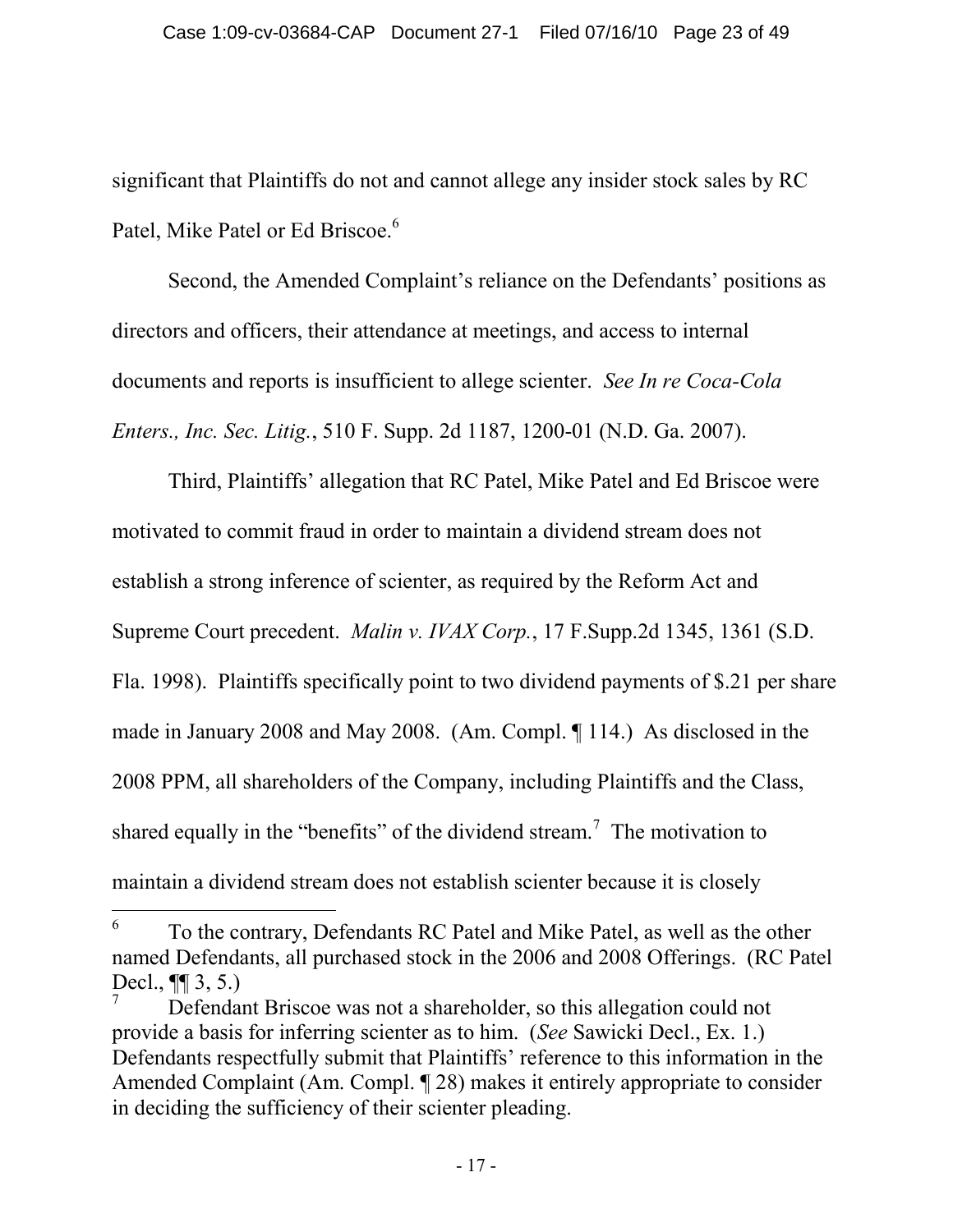analogous to the desire to sustain a company's stock price, which courts have held does not support a strong inference of scienter. *See In re Homebanc Corp. Sec. Litig.*, No. 08-cv-1461-TCB, 2010 WL 1524836, at \*19 (N.D. Ga. Apr. 13, 2010); *Malin v. IVAX Corp.*, 17 F.Supp.2d 1345, 1361 (S.D. Fla. 1998); *Druskin v. Answerthink, Inc.*, 299 F.Supp.2d 1307 (S.D. Fla. 2004)). Indeed, preserving a dividend stream is merely a motive that "can be ascribed to virtually all corporate officers and directors." *Malin*, 17 F.Supp.2d at 1361. Thus, this allegation as a matter of law cannot support the essential element of scienter. *Id*.

Fourth, how the Defendants' knowledge that the Bank was "adequately capitalized" in 2008, which Plaintiffs acknowledge is specifically disclosed in the 2008 PPM, supports the element of scienter is simply baffling. (Am. Compl. ¶ 113.) And Plaintiffs offer no specificity as to how the fact that the Bank was "adequately capitalized" at some point in 2005, but returned to "well capitalized" soon thereafter and remained so until 2008, supports a strong inference that any of the Defendants was acting with scienter.

Fifth, Plaintiffs' conclusory and speculative allegations about certain loans made to adult children of RC Patel and their related interests (Am. Compl. ¶¶ 109- 110) cannot form the basis of any scienter allegations. There is no specific allegation that there was concealment from the regulators or anyone else about the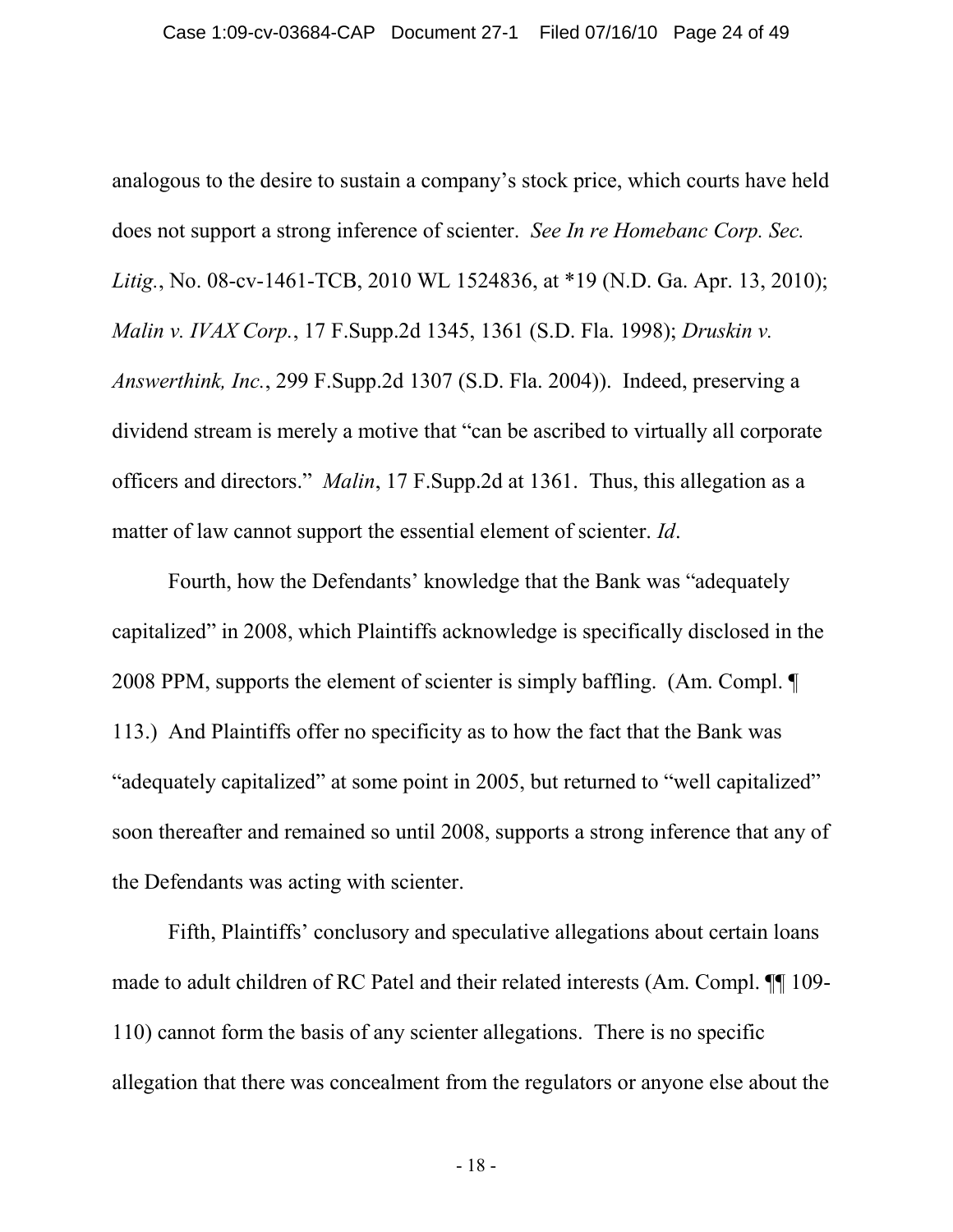nature, purpose or terms of those loans, or that the Defendants bypassed or skirted the Bank's normal loan approval process, which included review and approval by the Bank's Directors unrelated to RC Patel (who were themselves Company shareholders). Moreover, the 2008 PPM specifically disclosed that the Bank had entered into and would continue to enter into banking and other business transactions in the ordinary course of business with the Company's directors and officers and their related interests. (2008 PPM at 43-44.)

Lastly, the FDIC and GDBF were closely examining the Bank, and the FDIC was negotiating a Memorandum of Understanding with management in August and September 2008, while the 2008 Offering was ongoing, and before Plaintiffs made their investments. (Am. Compl. ¶¶ 9, 12, 52-54.) Defendants respectfully submit that the FDIC and GDBF presumably were aware of the 2008 Offering. While Defendants do not suggest that the FDIC and GDBF by their silence endorsed the 2008 Offering or the 2008 PPM, Defendants do submit that it is not plausible to infer that Defendants were able to perpetrate a fraudulent securities offering while under the strict scrutiny of the Bank's regulators.

When the Amended Complaint's allegations are viewed holistically, the reasonable inferences showing culpable motive are not as compelling as those showing innocent behavior. *See Tellabs*, 551 U.S. at 323; *see also Andropolis v.*

- 19 -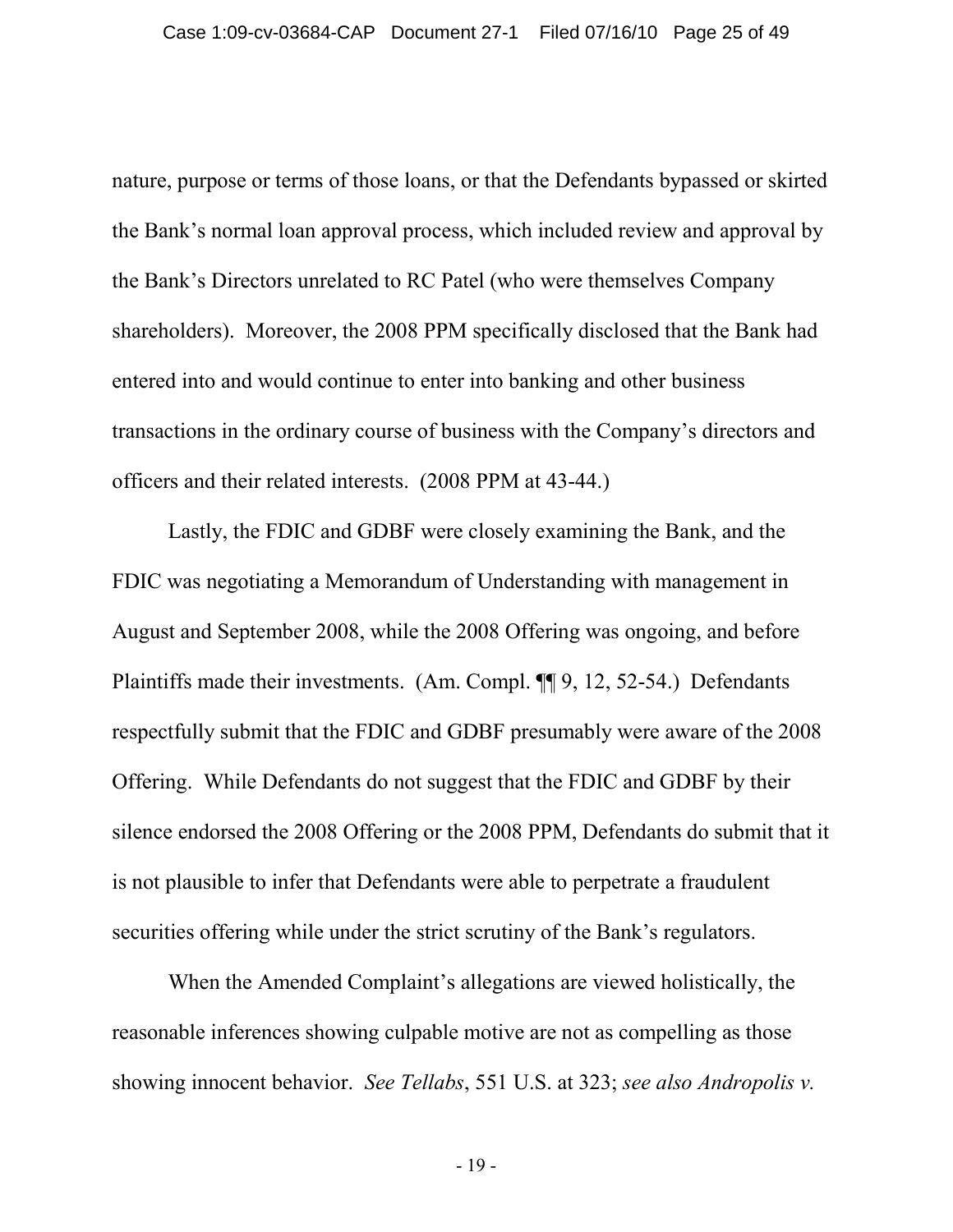*Red Robin Gourmet Burgers, Inc.*, 505 F. Supp. 2d 662, 678 (D. Colo. 2007); *Crowell v. Ionics, Inc.*, 343 F. Supp. 2d 1, 15 (D. Mass. 2004).

#### **C. Plaintiffs Fail to Allege Loss Causation.**

To demonstrate loss causation, a plaintiff must allege that "'the untruth was in some reasonably direct, or proximate, way responsible for his loss.'" *See Homebanc*, 2010 WL 1524836, at \*20; *[Robbins v. Koger Props., Inc.,](http://web2.westlaw.com/find/default.wl?tf=-1&rs=WLW10.06&referencepositiontype=S&serialnum=1997135975&fn=_top&sv=Split&referenceposition=1447&pbc=86EB2DF5&tc=-1&ordoc=2002439813&findtype=Y&db=506&vr=2.0&rp=%2ffind%2fdefault.wl&mt=394)* 116 F.3d [1441, 1447 \(11th Cir. 1997\)](http://web2.westlaw.com/find/default.wl?tf=-1&rs=WLW10.06&referencepositiontype=S&serialnum=1997135975&fn=_top&sv=Split&referenceposition=1447&pbc=86EB2DF5&tc=-1&ordoc=2002439813&findtype=Y&db=506&vr=2.0&rp=%2ffind%2fdefault.wl&mt=394). Thus, even if a defendant's misconduct induces the plaintiff to make the investment, if the particular loss complained of is caused by supervening general market forces or other factors unrelated to the defendant's misconduct that operate to reduce the value of the plaintiff's securities, the plaintiff is precluded from recovery under Rule 10b-5. *Id*. Further, to survive a motion to dismiss, "something beyond the mere possibility of loss causation must be alleged." *Bell Atlantic Corp. v. Twombly,* 550 U.S. 544, 557-58 (2007*)* (citing *Dura, supra*).

Here, Plaintiffs allege that the FDIC's December 2008 announcement that it was taking over the Bank caused the loss in value of Plaintiffs' stock.<sup>[8](#page-25-0)</sup> (Am.

<span id="page-25-0"></span><sup>8</sup> The only other disclosure that Plaintiffs even attempt to claim touched upon the alleged misrepresentations and omissions is the FDIC OIG Report (Am. Compl. ¶ 89), which was released in August 2009 -- 8 months *after* the drop in the stock price. It defies logic to suggest that the FDIC OIG Report caused a drop in the stock price that occurred 8 months prior. *See also Homebanc*, 2010 WL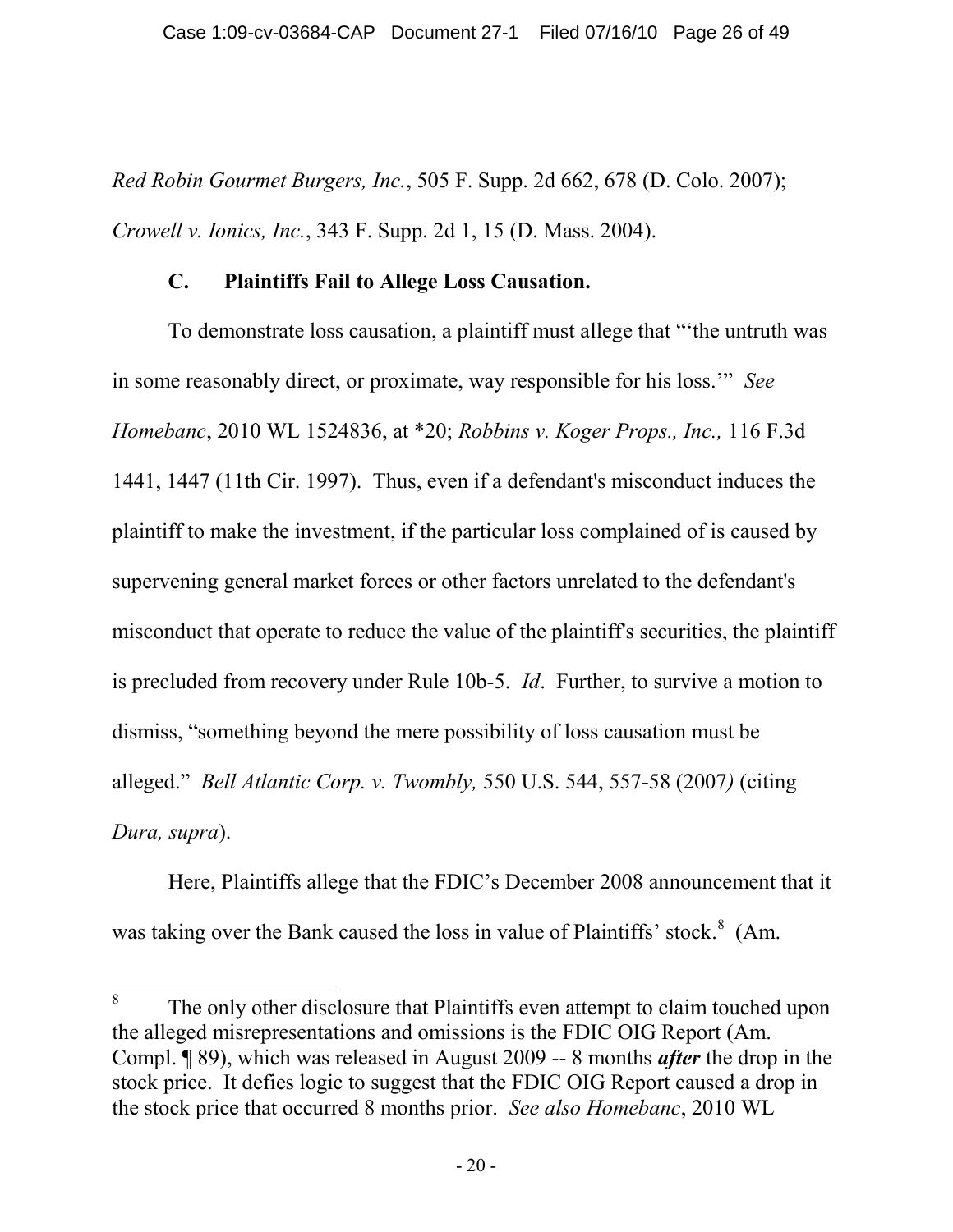Compl. ¶ 89 ("Haven Trust stock . . . lost all of its value upon the announcement of the FDIC takeover of the Bank.").) But, rather than establish that Defendants' alleged misrepresentations or omissions caused Plaintiff's loss, these allegations only establish that their loss was directly caused by the precipitous decision of the FDIC to close the Bank in the wake of the unanticipated, calamitous effects of the subprime mortgage and financial crises on the Bank's loan portfolio and value of its real estate collateral.<sup>[9](#page-26-0)</sup> The loss causation element is not satisfied, however, by alleging only "that the putative class paid artificially inflated prices for their stock and that [the company's] collapse alone revealed the 'truth' so that [the company's] statements during the class period must have been false." *Homebanc*, 2010 WL 1524836, at \*20; *see also D.E. & J. Ltd. P'ship v. Conaway*, 133 F. App'x. 994, 1001-02 (6th Cir. 2005) (allegation that stock price dropped following bankruptcy announcement was not the same as alleging that defendants' fraud caused the loss).

Further, this Court has held that "[w]hen the plaintiff's loss coincides with a marketwide phenomenon causing comparable losses to other investors, the

<sup>1524836,</sup> at \*20 ("In essence, [the loss causation] element requires a plaintiff to allege that the share price of the security 'fell significantly *after* the truth became known.'") (emphasis added).

<span id="page-26-0"></span><sup>9</sup> The Court may take judicial notice of the nationwide financial crisis. *See Homebanc*, 2010 WL 1524836, at \*1.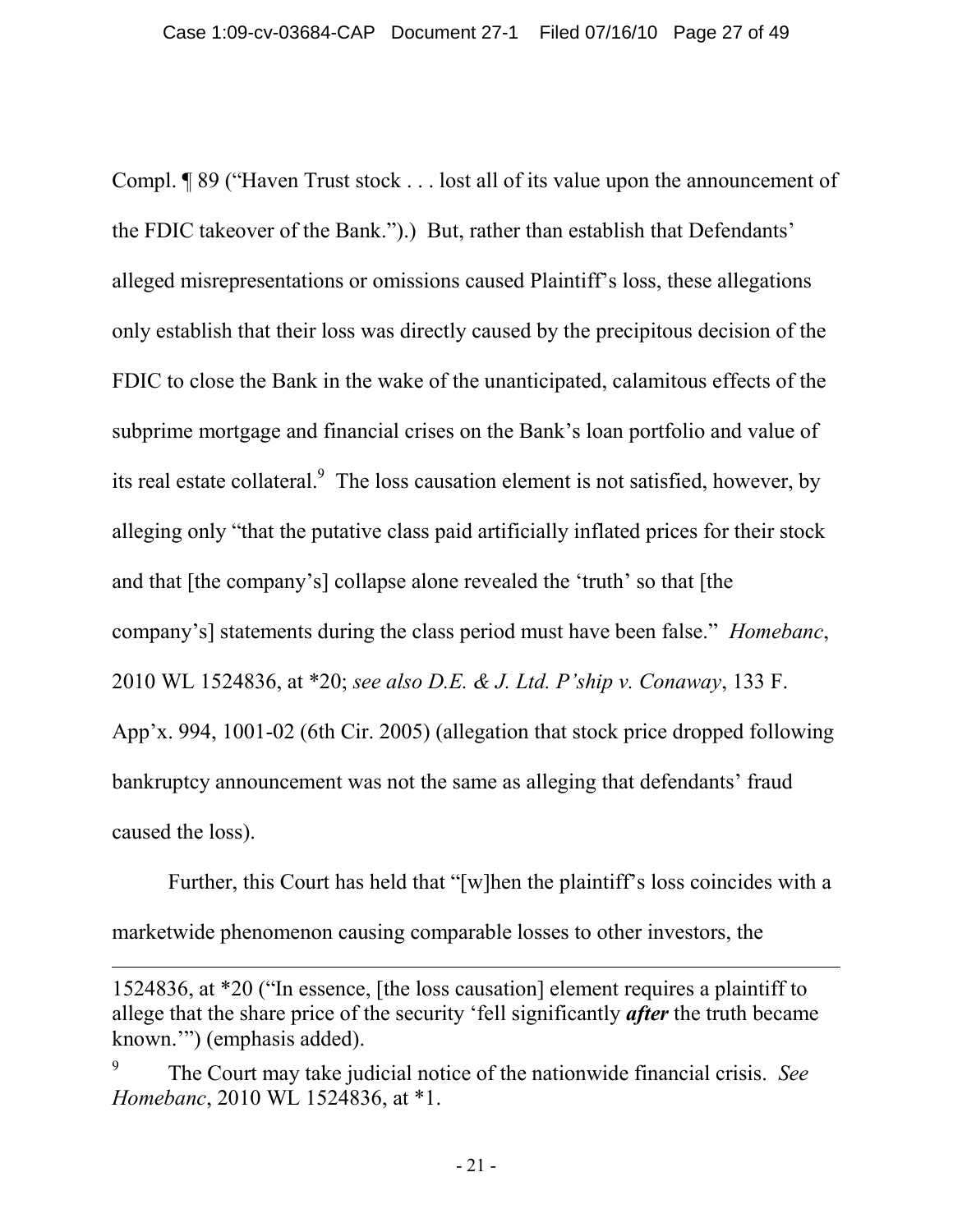prospect that the plaintiff's loss was caused by the fraud decreases, and a plaintiff's claim fails when it has not adequately pled facts which if proven would show that its loss was caused by the alleged misstatements **as opposed to intervening events**." *See Homebanc*, 2010 WL 1524836, at \*21 (emphasis added). Here, Plaintiffs have not offered any facts distinguishing between any losses purportedly caused by Defendants' alleged misrepresentations and the intervening events that wreaked havoc on the banking industry as a whole.<sup>[10](#page-27-0)</sup> Thus, Plaintiffs have not adequately alleged loss causation. Accordingly, the 10b-5 claim should be dismissed for failure to plead loss causation.

### **D. All of Plaintiffs' Claims Based on Alleged Omissions to Disclose Information Contained in the Regulators' Reports of Examinations of the Bank Must Be Dismissed Because Defendants Were Prohibited by Law from Disclosing Any Such Information.**

Much of the Amended Complaint depends on Plaintiffs' allegations that Defendants wrongfully omitted to disclose criticisms, comments, deficiencies and warnings made by the Bank's regulators (the FDIC and GDBF) to the Bank in connection with the periodic examinations of the Bank's activities by those

<span id="page-27-0"></span><sup>&</sup>lt;sup>10</sup> Further lacking from Plaintiffs' Complaint is any allegation that the December 2008 FDIC announcement "revealed the truth" of the alleged fraud or even touched upon the alleged misrepresentations and omissions. *See Lentell v. Merrill Lynch & Co.*, 396 F.3d 161, 175 (2d Cir. 2005) (loss causation lacking if alleged curative disclosure does not "reveal the truth" about the misconduct alleged in complaint).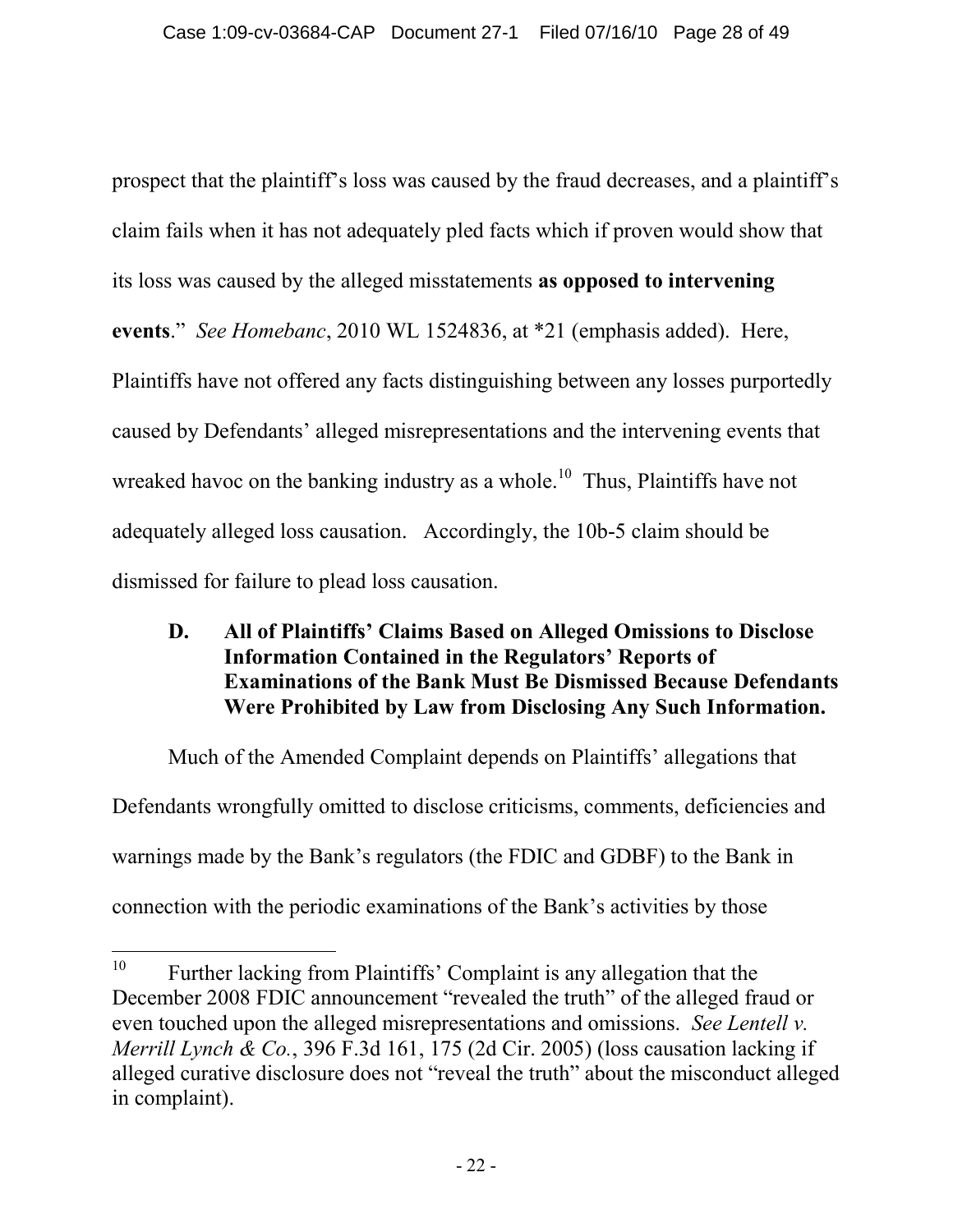regulators during the relevant period. (*See* Am. Compl. Preamble, ¶¶ 45-50, 52-55, 69, 70, 75, 81, 89, 111-112.) In making these allegations, Plaintiffs blithely ignore the FDIC's clear and comprehensive prohibition against the disclosure of *any* examination reports or information contained therein. 12 C.F.R. §309.6(a).

It is hornbook law that a securities fraud omission claim cannot be premised on the failure to disclose information that cannot be disclosed. "Silence, absent a duty to disclose, is not misleading under Rule 10b-5." *Basic, Inc. v. Levinson*, 485 U.S. 224, 239 n. 17 (1988); *see also Ziemba v. Cascade Int'l, Inc.*, 256 F.3d 1194, 1206 (11th Cir. 2001).

#### **E. The Remaining Alleged Misrepresentations and Omissions Are Not Material or Otherwise Actionable.**

1. The statement about the Bank's internal loan limit in juxtaposition with certain loans that were exceptions thereto is not material.

Plaintiffs attempt to transform isolated loan decisions into a securities fraud scheme. They claim that two loans made by the Bank in 2004, one loan with no referenced origination date, and one loan made in 2007, exceeded the Bank's internal loan limits described in the 2006 and 2008 PPMs, and Defendants therefore misled investors by failing to tell them that the Bank did not adhere to its own loan limits. (Am. Compl. ¶¶ 39, 63, 76.) The source of Plaintiffs'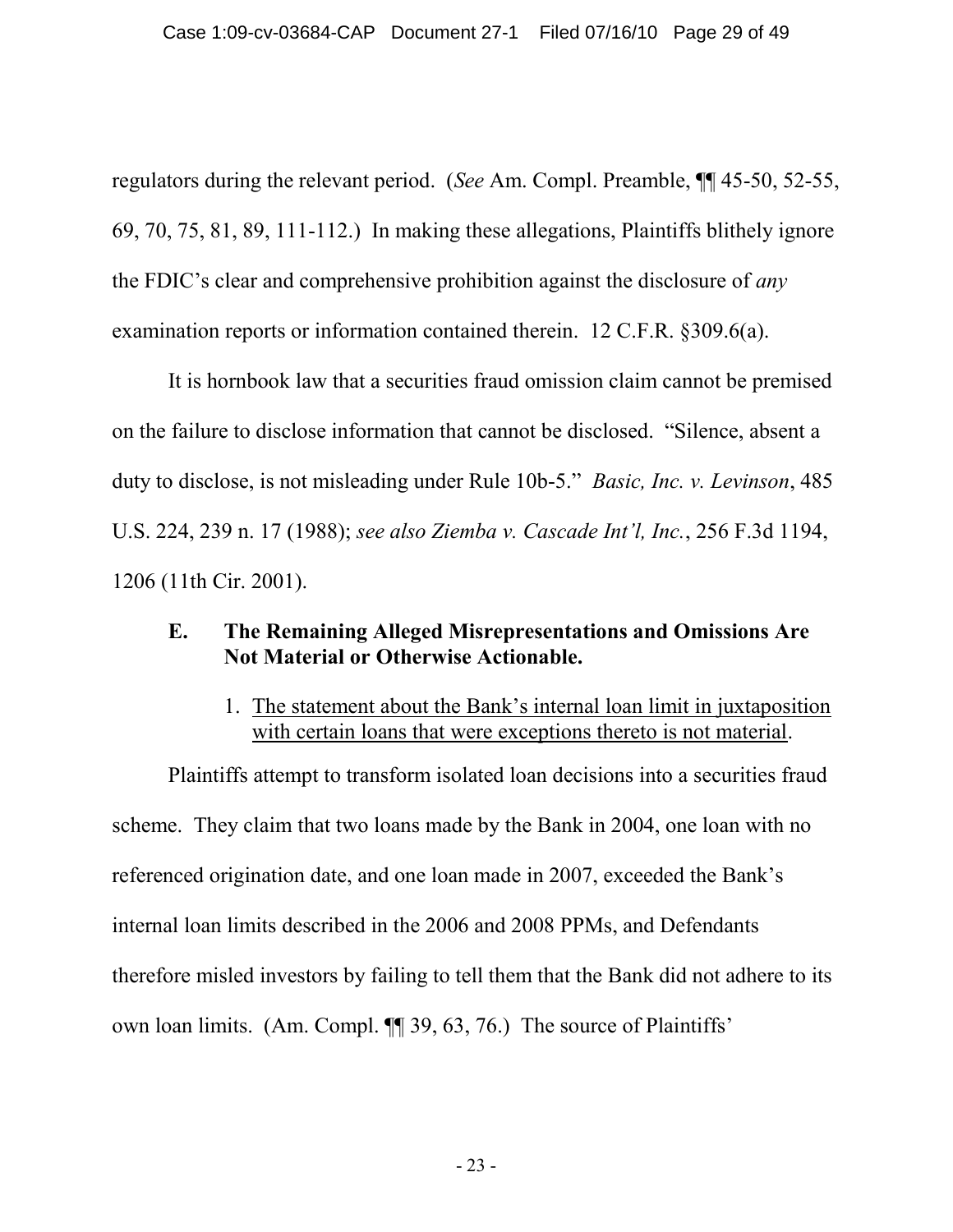information about those loans is the FDIC OIG Report on the Bank. (Am. Compl., Ex. 2 (FDIC OIG Report), at pp. 12, 14-17.)

However, the FDIC OIG Report makes clear with respect to those loans that either the portion of the loan that exceeded the Bank's internal loan limit was sold to another party, or the loan did not in fact exceed the Bank's internal or legal lending limits.  $(Id.)^{11}$  $(Id.)^{11}$  $(Id.)^{11}$  Thus, Plaintiffs' own complaint reveals that there is no basis in fact for Plaintiffs' allegations.

Moreover, Plaintiffs' erroneous effort to transform the Bank's loan decisions and credit administration activities into securities fraud fails in any event because such allegations raise nothing more than claims for mismanagement, which are not actionable under 10b-5. *Santa Fe Indus., Inc. v. Green*, 430 U.S. 462, 479 (1977); *see also Barr v. Matria Healthcare, Inc.*, 324 F. Supp. 2d 1369, 1384 (N.D. Ga. 2004).

# 2. The risks of CRE loans, including inadequate collateral value, were adequately disclosed in the 2006 PPM.

Plaintiffs allege in Paragraph 65 of the Amended Complaint that the 2006 PPM was materially misleading because it omitted any mention of the risk that the

<span id="page-29-0"></span><sup>&</sup>lt;sup>11</sup> As to the undated loan referenced on page 12 of the FDIC OIG Report, the report itself does not expressly state whether any portion of the loan was sold to another entity, but the FDIC OIG does not complain or allege that the loan violated either the Bank's internal loan limit or its legal lending limit. (Am. Compl., Ex. 2.)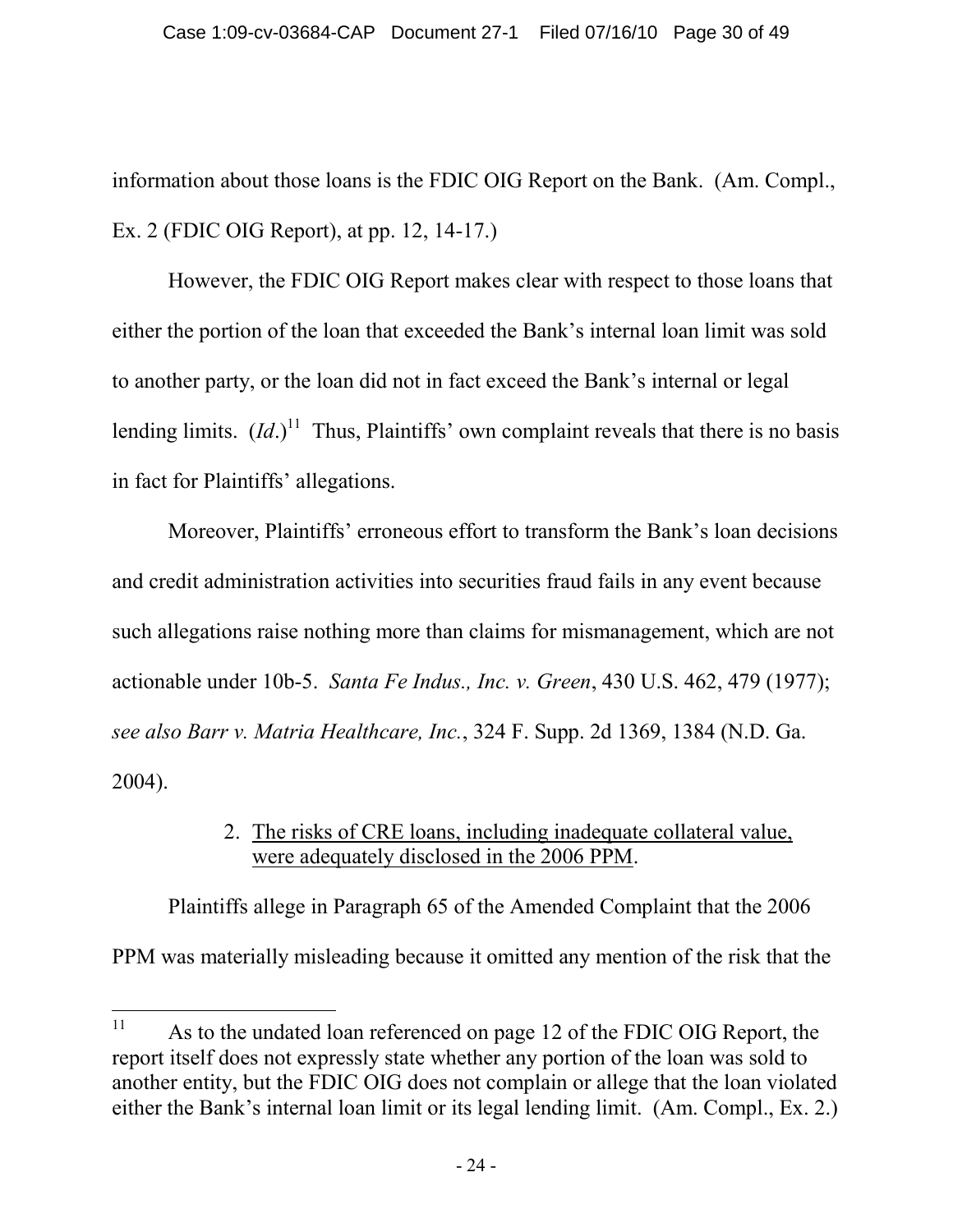value of the collateral securing real estate loans would be insufficient to protect the Bank. However, given the numerous other risk factors discussed and disclosed in the 2006 PPM, and the fact that the 2006 Offering was specifically addressed to sophisticated investors (2006 PPM at 5-9, 16), it is inappropriate and unavailing to attempt to characterize as materially misleading the discussion in the PPM about real estate collateral value risk.

## 3. The alleged omission to fully disclose the potential ramifications of the Bank being rated as "adequately capitalized" for brief periods of time is not material or otherwise actionable.

Plaintiffs allege that the Bank relied on brokered deposits as a source of funding but for brief periods in 2005 and 2008 was rated as "adequately capitalized" without applying for the required FDIC waiver to continue to accept brokered deposits. (Am. Compl. ¶113.) To support their claims, Plaintiffs repeatedly allege that Defendants omitted to fully disclose the potential adverse regulatory consequences of the Bank being rated "adequately capitalized" – namely, the restriction on accepting brokered deposits absent an FDIC waiver. (Am. Compl. ¶¶ 2, 3, 36, 43, 44, 52, 71, 79, 80 and 113.) These allegations fail, however, for the basic reason that the PPMs actually disclose what Plaintiffs claim was omitted.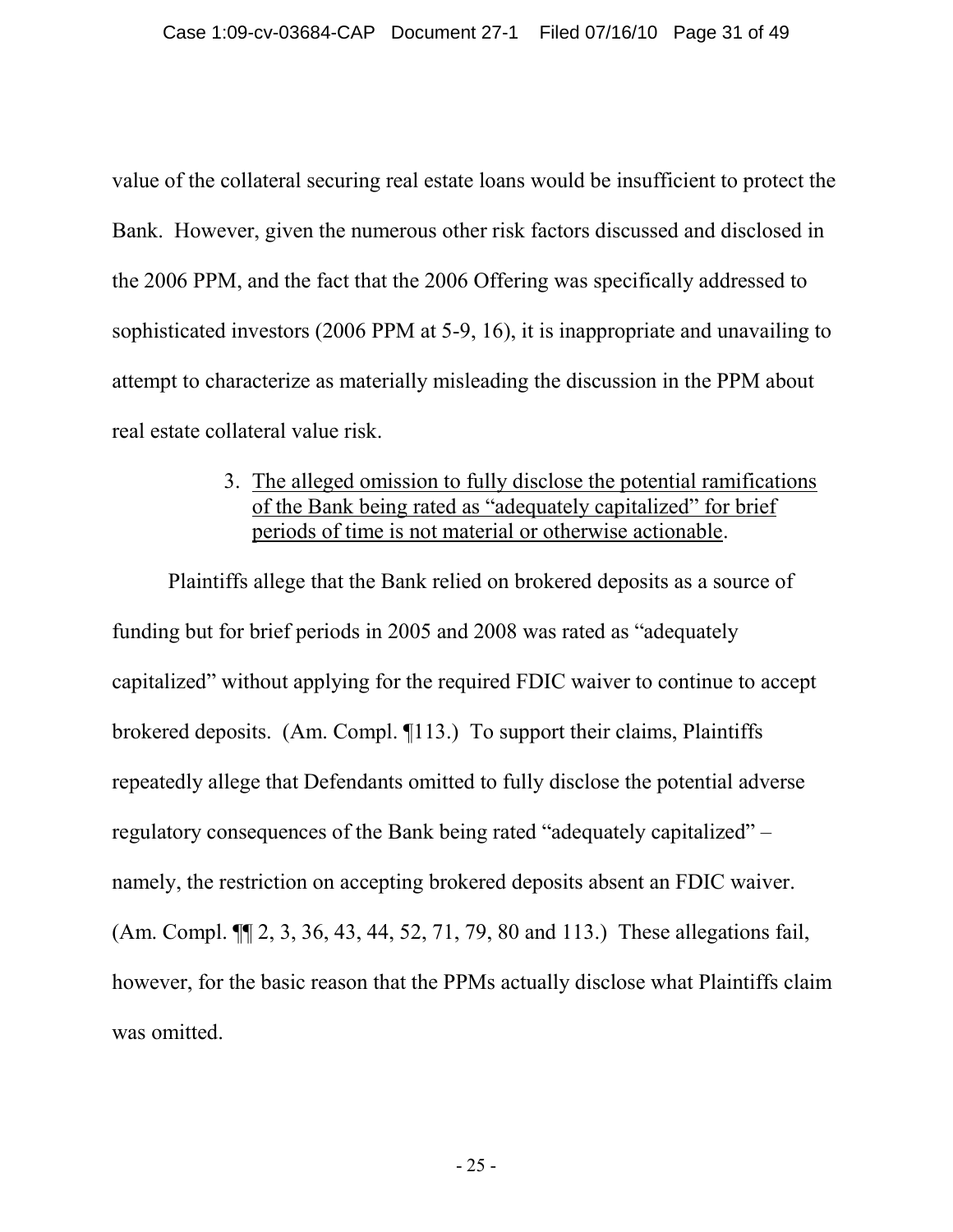First, both PPMs specifically disclosed that: "Failure to meet capital guidelines could subject a bank . . . to a variety of enforcement remedies, including . . . a prohibition on accepting brokered deposits. (2006 PPM at 28; 2008 PPM at 33.) Further, the 2008 PPM states: " . . . the cost related to out of market and brokered deposits can be volatile, and *if we are unable to access these markets* or if our costs related to out of market and brokered deposits increases, *our liquidity and ability to support demand for loans could be adversely affected.*" (2008 PPM at 11 (emphasis added).) Thus, Plaintiffs were specifically warned of the consequences to the Bank if it could not accept brokered deposits.

Second, the 2008 PPM specifically disclosed that the Bank's rating was "adequately capitalized" as of May 31, 2008. (2008 PPM at 30.)

Third, assuming *arguendo* the truth of the allegation that the Bank continued to accept brokered deposits without an FDIC waiver during the periods it was rated "adequately capitalized," Plaintiffs do not allege that the Bank in fact suffered any undisclosed negative consequences.

All of these disclosures and circumstances undermine Plaintiffs' contention that material information was not disclosed and lead to the conclusion that prospective investors were provided with sufficient information about the Bank's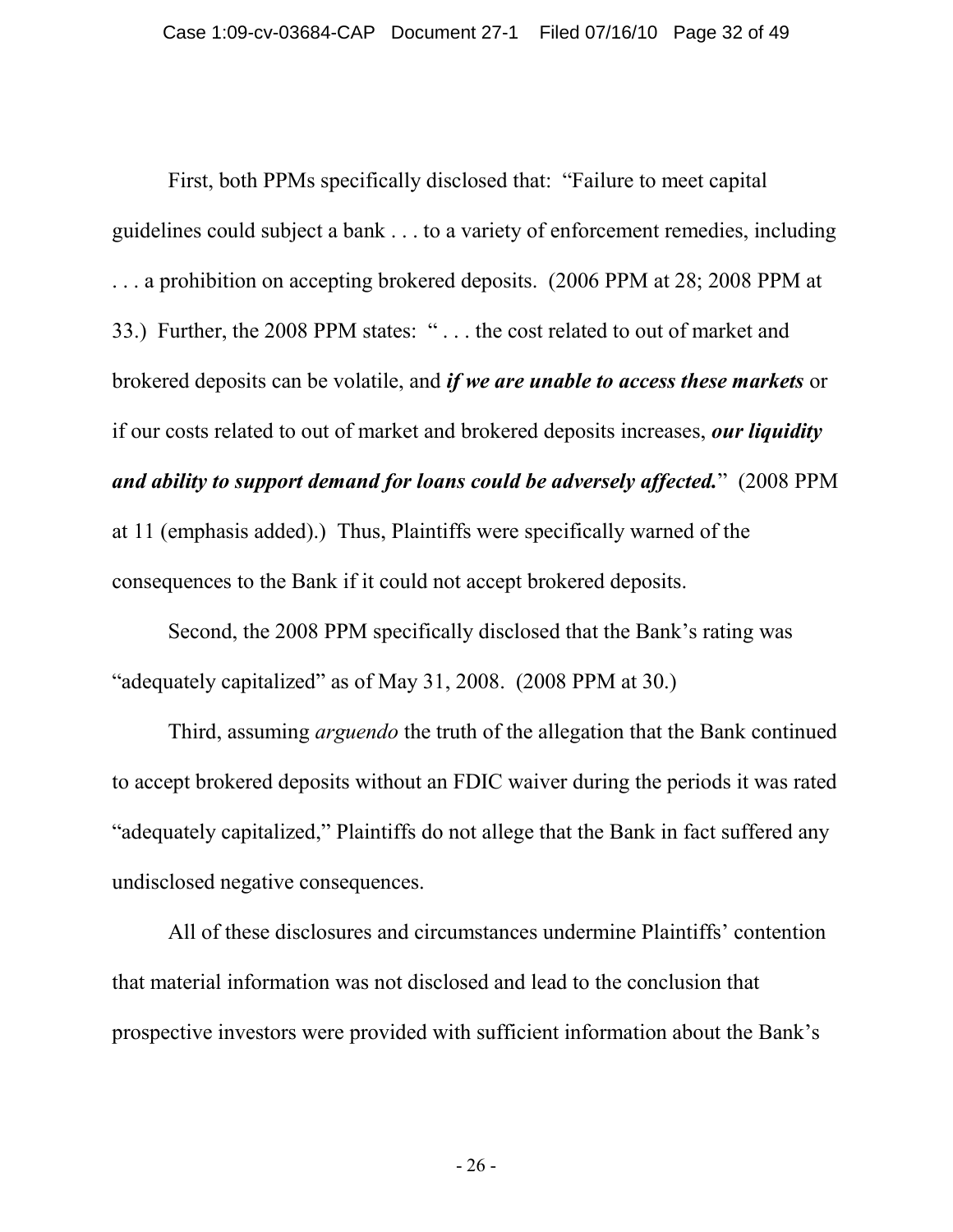capital rating and funding sources to enable them to make informed investment decisions.

> 4. The 2008 PPM's statements about the Bank's ALLL methodology were not misleading.

The Amended Complaint alleges in ¶¶ 82 and 83 that the following

statement in the 2008 PPM about the Bank's allowance for loan and lease loss

["ALLL"] methodology was materially misleading:

Consistent with supervisory guidance, the Bank maintains a prudent and conservative, but not excessive, ALLL . . . , that is at a level appropriate to cover estimated credit losses on individually evaluated loans determined to be impaired as well as estimated credit losses in the remainder of the loan and lease portfolio. The Bank's estimate of credit losses reflects consideration of all significant factors that affect the collectability of the portfolio as of the evaluation date.

(2008 PPM at 31.) Plaintiffs base this allegation solely on their assertion that the

FDIC OIG Audit Report states that the Bank failed to incorporate the current

ALLL methodology into its loan policy. (Am. Compl. ¶ 83.)

In fact, the only reference to the Bank's ALLL in the FDIC OIG Report

appears in the report's section entitled "Assessment of FDIC Supervision." (Am.

Compl., Ex. 2 at pp. 17-22.) Specifically, the OIG Report states: "ROEs [Reports

of Examination] from 2004 through January 2008 were generally not critical of the

bank's ALLL. The DBF's *September 2008 examination* [i.e., *after* the 2008 PPM

was prepared] noted that the bank was in contravention of the December 2006...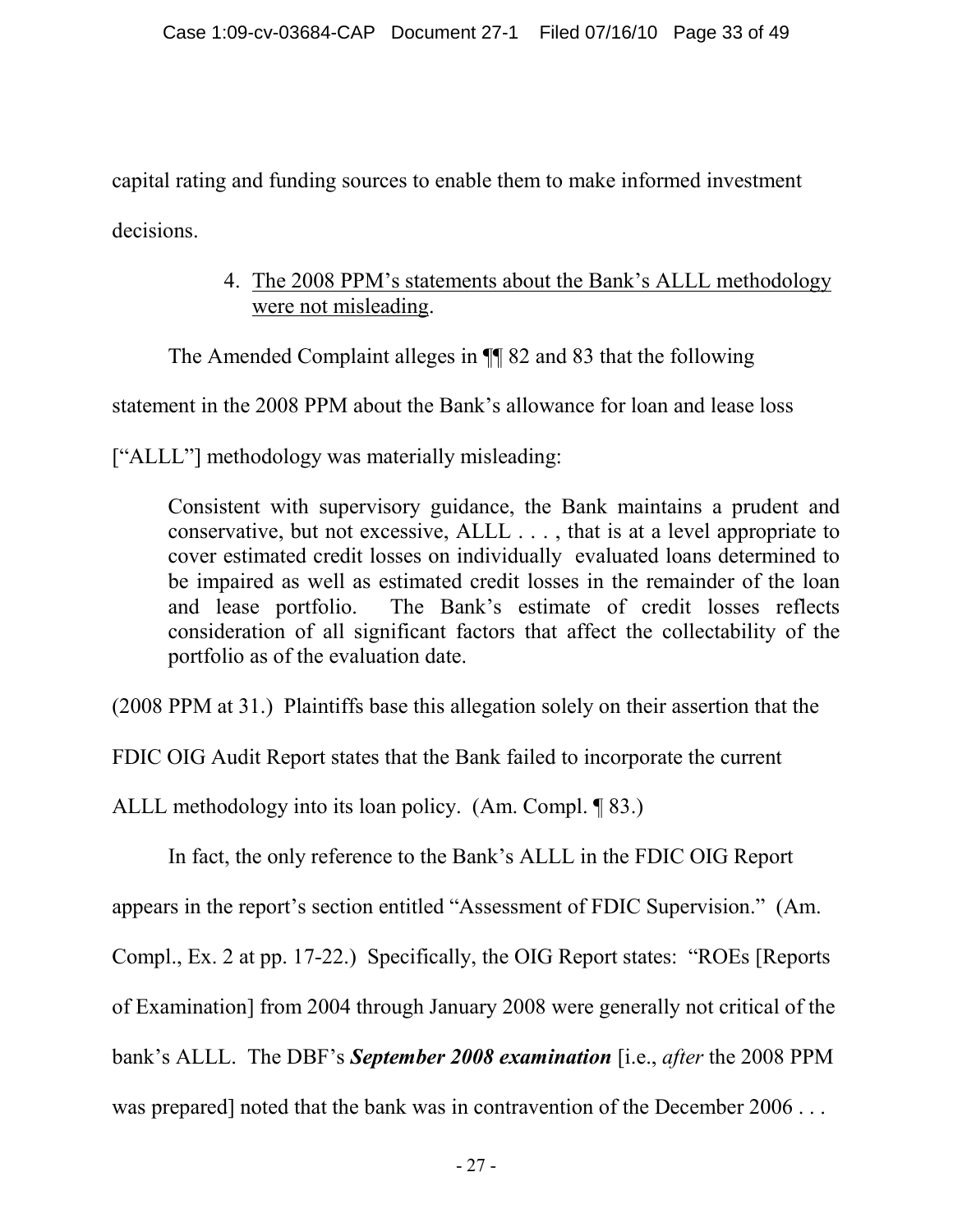Interagency ALLL Guidance." (*Id*. at p. 21 (emphasis added).) The OIG Report then goes on to say: "In our opinion, additional examiner attention should have been given to the analysis of the bank's ALLL. . . . Given the inherent risk in Haven's loan portfolio, *examiners should have required bank management to develop a better methodology for determining its ALLL earlier than 2008*." (*Id*. (emphasis added).)

The 2008 PPM statement about ALLL begins with the qualifier: "Consistent with supervisory guidance,  $\dots$ ," indicating that at the time the PPM was issued – March 2008 -- the Company believed that the Bank was performing its methodology in accordance with the examiners' advice. Thus, the OIG Report does not support Plaintiffs' claim that Defendants were intentionally misleading prospective investors about the efficacy of the Bank's ALLL policy or its conformance to regulatory guidance, and instead actually confirms the truthfulness of the 2008 PPM's statement about the Company's belief at the time that the Bank's ALLL methodology conformed to regulatory guidance.

Nothing in the OIG Report or the Amended Complaint alleges with the requisite specificity that Defendants were intentionally misleading prospective investors about regulatory guidance regarding the Bank's ALLL methodology. Plaintiffs' conclusory statements of falsity can be given no weight on a motion to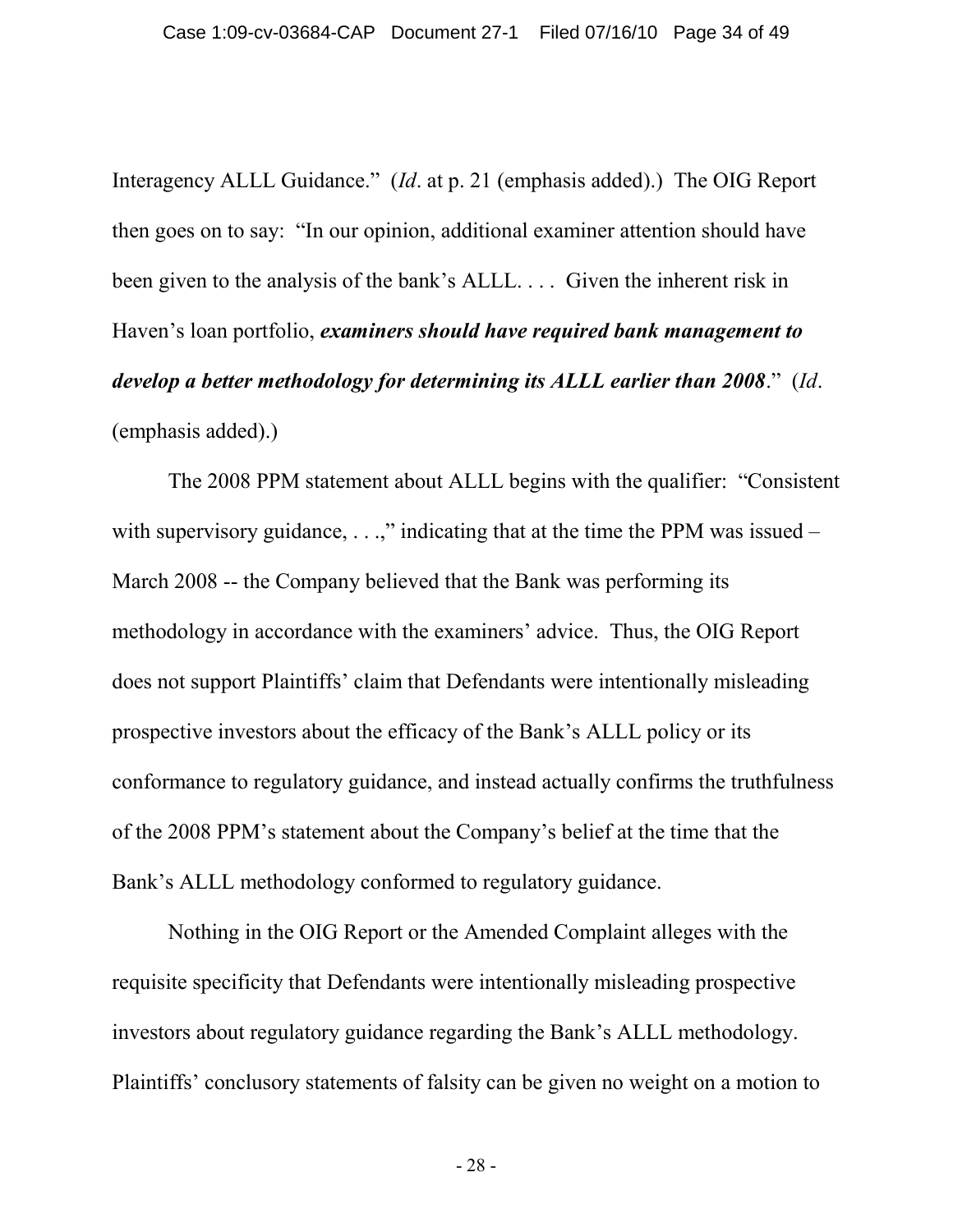dismiss. *Ashcroft v. Iqbal*, 129 S. Ct. 1937, 1949 (2009); *Next Century Commc'ns Corp. v. Ellis*, 318 F.3d 1023, 1025 (11th Cir. 2003).

### 5. Plaintiffs' allegation that the 2008 PPM was misleading because it failed to disclose the Bank's purported "amend and pretend" practices does not meet Reform Act pleading standards.

Plaintiffs allege that the 2008 PPM omits to disclose that by 2008 the Bank "had in practice adopted a policy" of never charging off delinquent loans, but instead restructuring, extending or refinancing them. (Am. Compl. ¶ 84.) To support this allegation, Plaintiffs apparently rely on "a former Bank employee knowledgeable of the process for extending loans." (*Id*.)

These conclusory allegations do not meet the specificity requirements for Reform Act pleading. As an initial matter, the broad-side accusation lacks the specificity required by the Reform Act. The single paragraph does not identify any specific loans, amounts or terms of refinanced, or restructured or extended loans, and does not provide any allegations establishing that these refinancing and extension decisions were material and caused Plaintiffs' loss.

This lack of specificity is all the more problematic given that the source of the information is purportedly a "knowledgeable" former Bank employee. Plaintiffs do not provide any of the specific information required concerning the former Bank employee to enable Defendants and the Court to properly evaluate the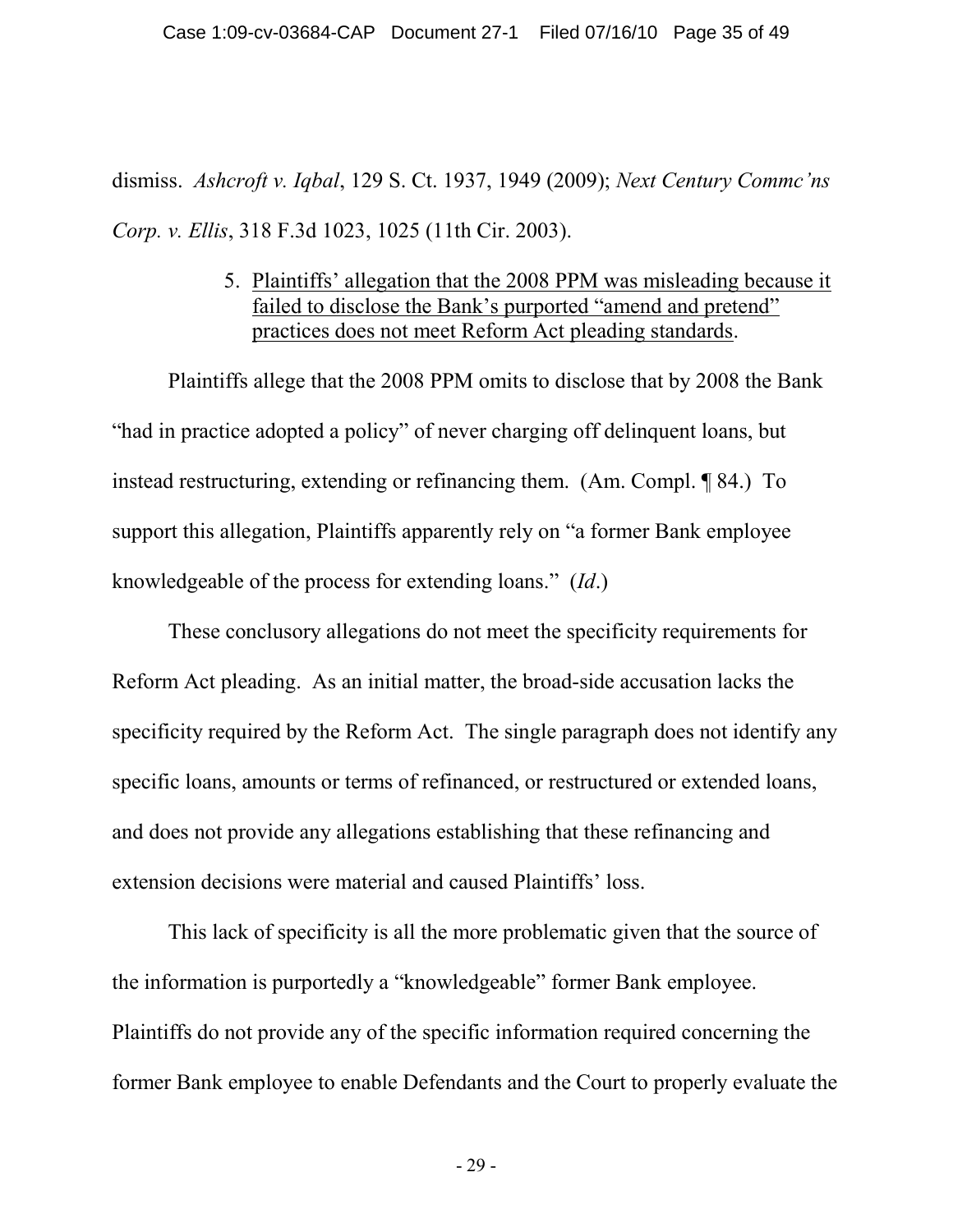credibility of the source of the information and the accusation being made. *Mizzaro*, 544 F.3d at 1239-40. The courts have consistently dismissed 10b-5 claims based on general allegations proffered by unnamed persons with an indeterminate basis for knowledge or connection to the defendants' business. *See, e.g., Hubbard v. BankAtlantic Bancorp, Inc.*, 625 F.Supp.2d 1267, 1284-85 (S.D. Fla. 2008).

In any event, Plaintiff's allegation in essence complains of mismanagement in the handling of troubled loans. Such criticisms cannot supply the basis for a 10b-5 claim. *See Homebanc*, 2010 WL 1524836, at \*20 ("In sum, at most the complaint tells a narrative of Defendants' unsound business strategy; it does not allege facts sufficient to support a cogent and compelling inference of fraud."); *see also* Section IV.E.9 *infra*.

> 6. Plaintiffs' allegation that the 2008 PPM was misleading because it failed to disclose that the Bank was insolvent as of January 2008 is conclusory, speculative and fails to meet applicable heightened pleading standards.

The Amended Complaint summarily asserts that the 2008 PPM was materially misleading because it failed to disclose that Haven Trust was insolvent by January 2008. (Am. Compl. ¶¶ 51, 85.) In support of this claim, Plaintiffs merely refer to an allegation made by the Company's bankruptcy trustee in the Haven Trust Bancorp Chapter 7 proceeding.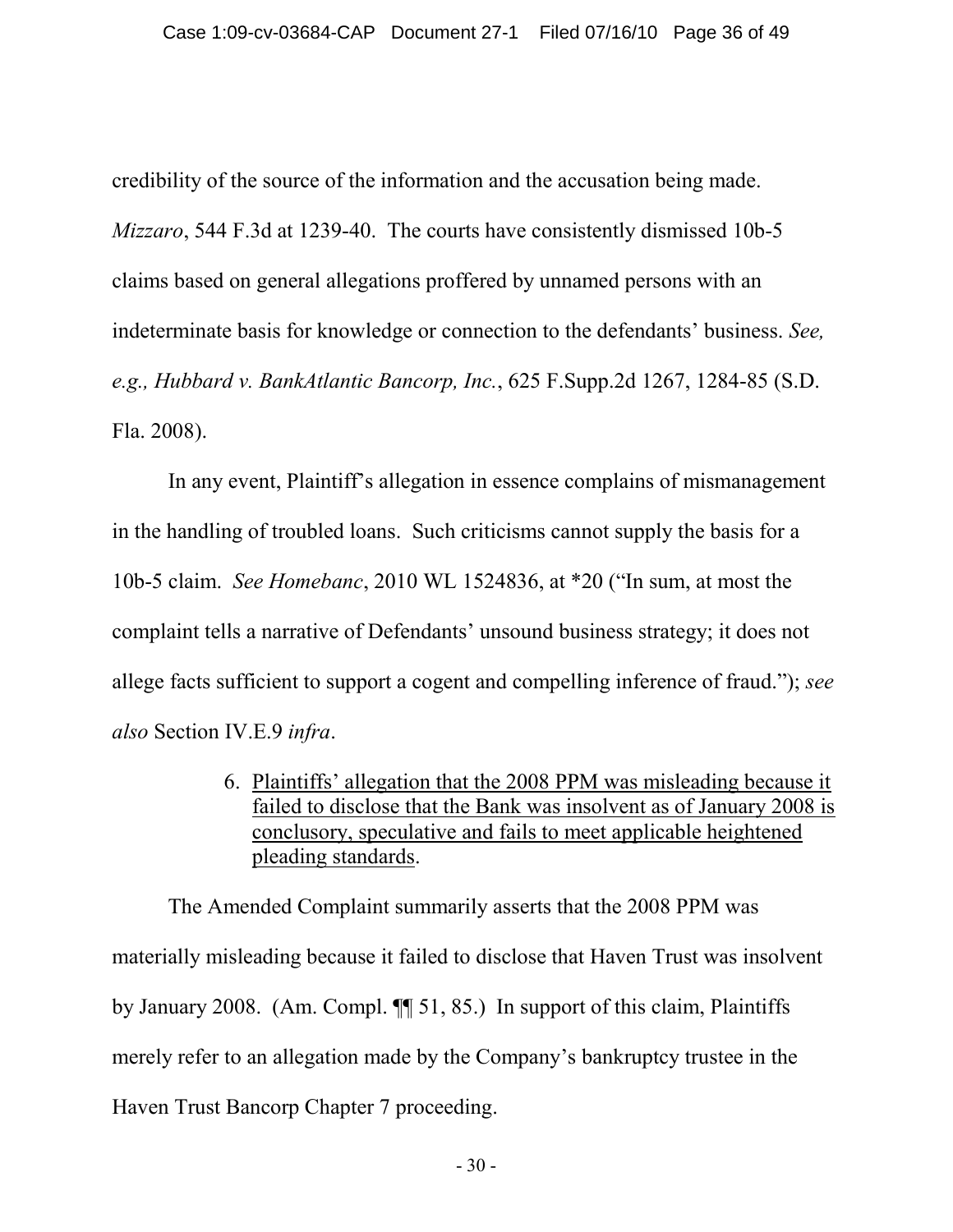Repeating an allegation someone else has made does not change it into a specific fact or infuse the assertion with more weight or credibility. Plaintiffs offer no specific factual support for this conclusory allegation. They do not even allege that any of the financial information disclosed in either the 2006 PPM or 2008 PPM was false or fraudulent. Consequently, this sort of pleading falls well short of the heightened pleading standards imposed by the Reform Act, and cannot provide a basis for Plaintiffs' purported 10b-5 claim. *In re Spectrum Brands, Inc. Sec. Litig.*, 461 F. Supp.2d 1297, 1307 (N.D. Ga. 2006).

# 7. Plaintiffs' allegations that Defendants stated that Haven Trust was a "great investment opportunity" and "safe" are inactionable puffery.

The Amended Complaint mentions that in 2008 Defendants Mike and RC Patel "told investors that Haven Trust stock was a great investment opportunity" (Am. Compl. ¶ 86) and that in September 2008 they "again described the investment as safe." (Am. Compl. ¶ 88.) These statements are not actionable because they are merely puffery. *Waterford Twp. Gen. Emps. Ret. Sys. v. BankUnited Fin. Corp.,* No. 08-civ-22572 Cooke/Bandstra*,* 2010 WL 1332574, at \*8 (S.D.Fla. Mar. 30, 2010).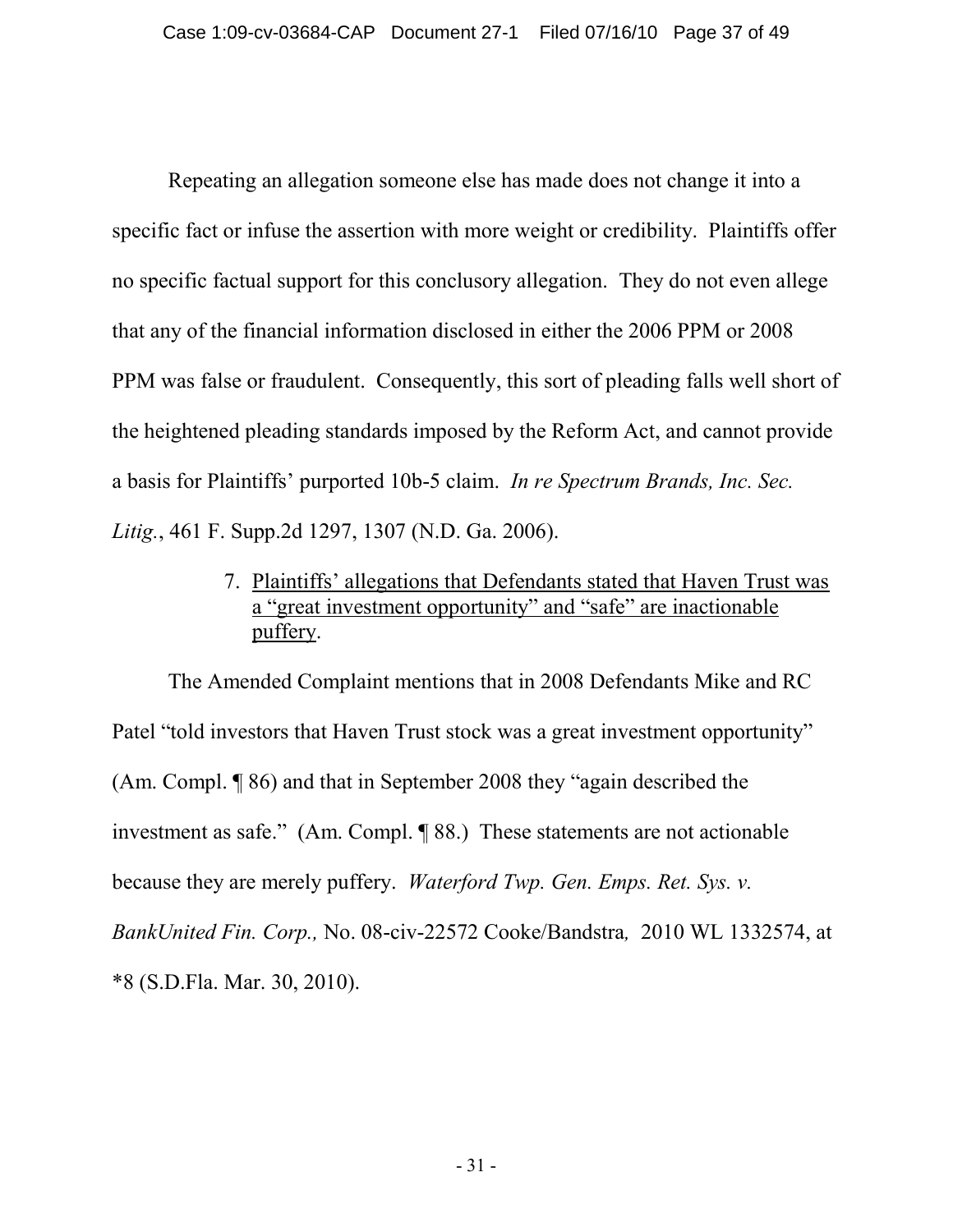#### 8. The Amended Complaint's allegations concerning alleged insider loans are insufficient as a matter of law.

To bolster their attempt to cast Defendants as fraudfeasors, Plaintiffs parrot the FDIC OIG Report's allegations and speculations about certain loans made to Defendants, their children and related interests. (*Cf.* Am. Compl., Ex. 2 at pp. 11, 16 *with* Am. Compl. ¶¶ 40-42, 78, 109, 110.) These allegations do not pass muster under the Reform Act.

First, Plaintiffs neglect to point out that the 2008 PPM specifically disclosed to prospective investors that the Bank has entered into and will continue to enter into banking and other business transactions in the ordinary course of business with the Company's directors and officers and their related interests. (2008 PPM at 43-44.)

Second, the only thing the FDIC OIG Report and the Amended Complaint say are that the loans were made. They do not allege with any specificity that any material aspect of the loans was concealed from the Loan Committee, that the Bank's usual process for underwriting, approving and administering these loans was not followed, or that the terms of the loans differed substantially from, or involved more than the normal risk of collectibility than, loans to unrelated parties.

Third, neither Plaintiffs nor the FDIC OIG Report allege or show that the loans were not current at the time the Bank was closed by the FDIC, or that the

- 32 -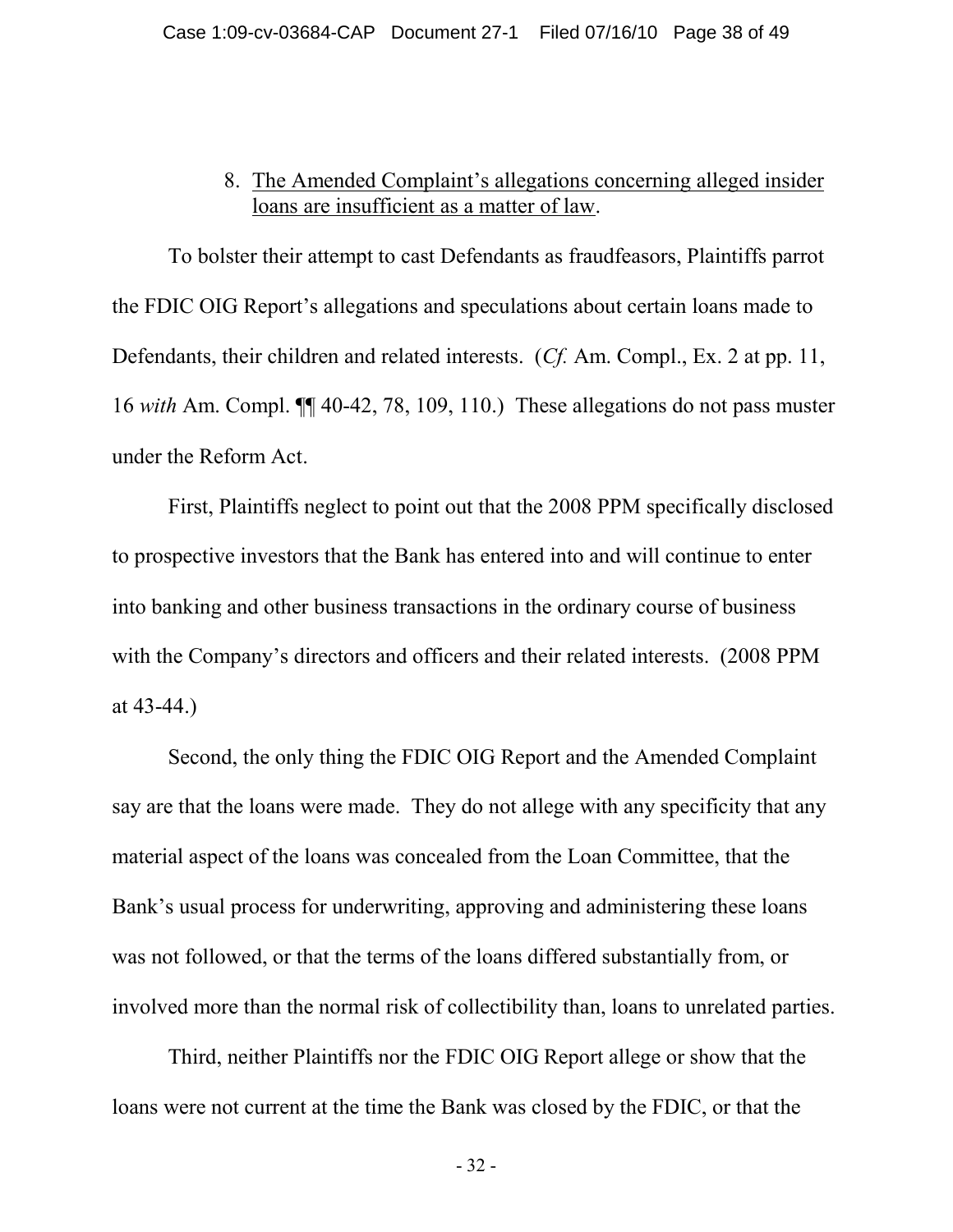making of those loans, and their concealment from Plaintiffs, caused Plaintiffs' investment loss.

And fourth, even assuming *arguendo* the truth of the FDIC's descriptions and criticisms of the loans, those descriptions and criticisms suggest nothing more than mismanagement.

### 9. The remainder of the Amended Complaint alleges nothing more than fraud by hindsight or corporate mismanagement.

Far before the Reform Act's passage, the Supreme Court held that the federal securities laws do not provide a remedy for acts "'which constitute no more than internal corporate mismanagement.'" *Santa Fe*, 430 U.S. at 479; *see also Barr*, 324 F. Supp. 2d at 1384. Gripes about management cannot be permitted to evade the *Santa Fe* doctrine by allowing Plaintiffs to use "artful legal draftsmanship" to transform a claim arising from corporate mismanagement into a cognizable claim under federal law. *Panter v. Marshall Field & Co.*, 646 F.2d 271, 287-88, 289 (7th Cir. 1981).

Moreover, the securities laws do not allow fraud by hindsight claims. *Plumbers & Steamfitters Local 773 Pension Fund v. Canadian Imperial Bank of Commerce*, 694 F.Supp.2d 287, 301 (S.D.N.Y. 2010) (citing *Acito v. IMCERA Group, Inc.*, 47 F.3d 47, 53 (2d Cir. 1995); *DiLeo v. Ernst & Young*, 901 F.2d 624, 627 (7th Cir. 1990). "[T]he accuracy of offering documents must be assessed in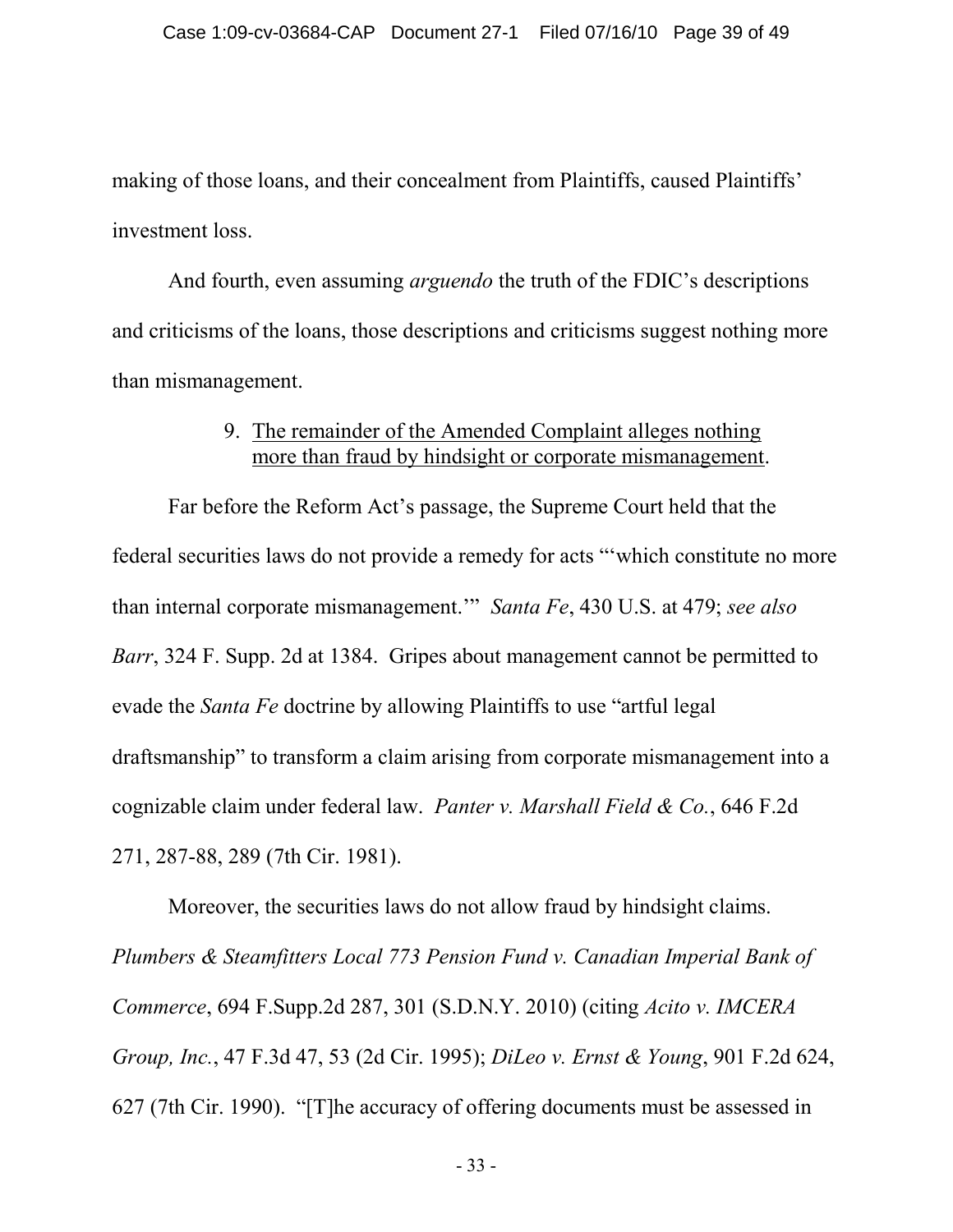light of information available at the time they were published. . . . A backward-

looking assessment . . . cannot help plaintiff's case." *Yu v. State Street Corp.*, 686

F.Supp.2d 369, 377 (S.D.N.Y. 2010).

Compounding its other fatal deficiencies discussed herein, the Amended

Complaint rests in large measure on critiques of the quality and comprehensiveness

of the Bank's underwriting, loan approval and credit administration policies and

management's adherence to those policies. (Am. Compl. ¶ 63, 64, 65, 67, 77-78,

82-83, 84.) For example, Plaintiffs allege:

The statement [in the 2006 PPM] that "when properly managed and monitored none of these categories represents a significantly higher risk than the other" was materially misleading in its omissions. First, Haven Trust's portfolio was *not* properly managed and monitored, as discussed above. Second, Haven Trust's real estate and commercial loans *both* represented unreasonable risks of default because of the Bank's deficient approval process.

(Am. Compl. ¶ 64.) Similarly, in support of their scienter allegations, Plaintiffs

allege:

First, the Bank pursued excessively risky lending practices. The Bank extended highly speculative and risky CRE and ADC loans to borrowers. The Bank's poor loan underwriting and lack of risk management controls combined with loans concentrated in high-risk CRE and ADC made the Bank particularly vulnerable to any downturn in the real estate market.

(Am. Compl. ¶ 108.)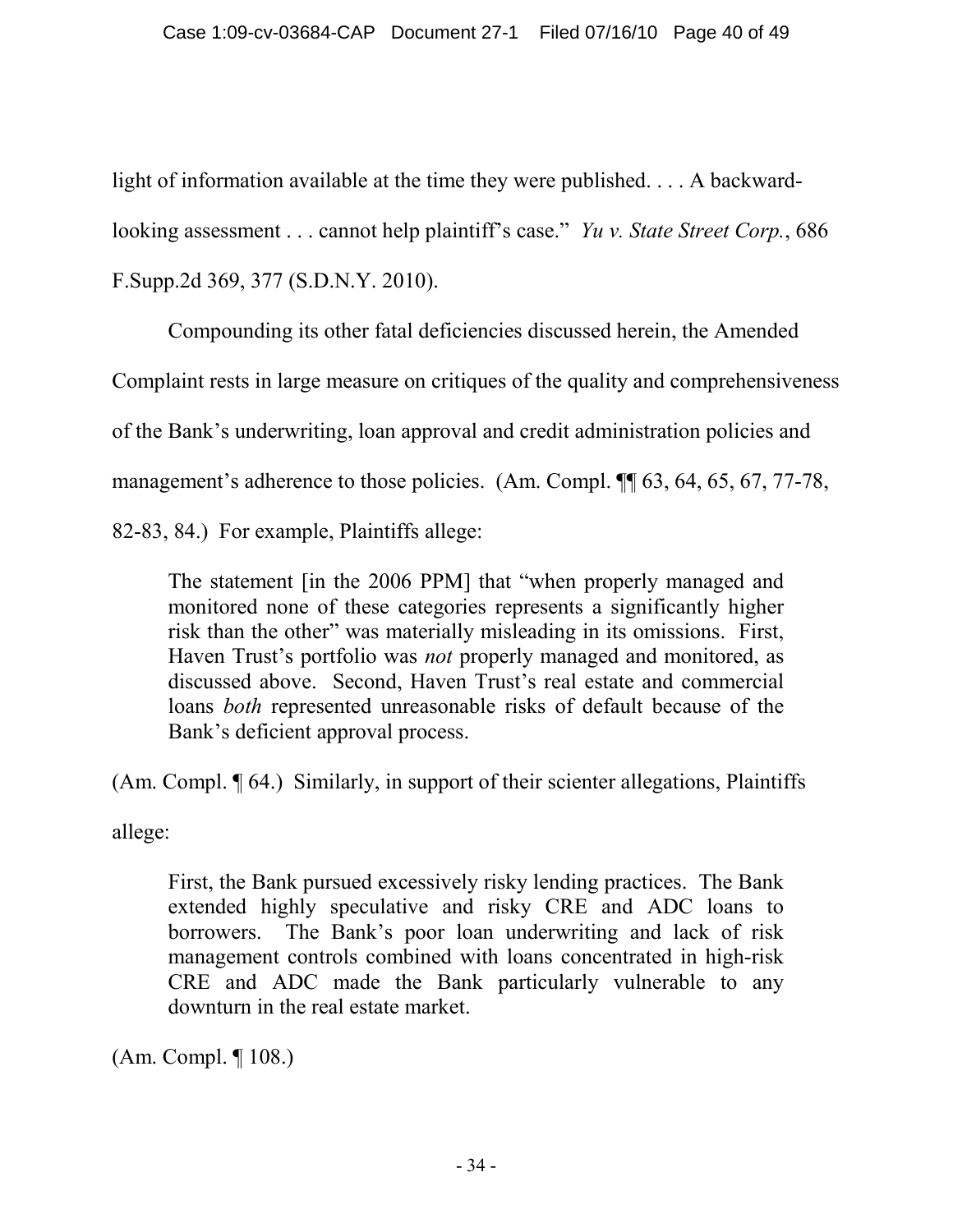In the same vein, Plaintiffs' heavy reliance on the opinions in the August 2009 FDIC OIG Report on Haven Trust (Am. Compl., Ex. 2) about the quality, responsiveness and operational skills of the Bank's Board of Directors and management does not save or improve their claims.

First, the opinions of the FDIC OIG are merely opinions; they are not allegations of fact. As such, they do nothing to help Plaintiffs meet the Reform Act's requirement that they plead specific facts in support of their 10b-5 claim. *See Homebanc*, 2010 WL 1524836, at \*9.

Second, these *post mortem* assertions, opinions and comments in the FDIC OIG Report are nothing more than allegations of mismanagement made with the benefit of hindsight. *See In re Serologicals Sec. Litig.*, No. Civ.A. 1:00- CV1025CAP, 2003 WL 24033694, at \*10 (N.D. Ga. Feb. 20, 2003) (plaintiffs' use of SEC order to bolster allegations was demonstrative of fraud by hindsight and did not support a strong inference of scienter). Their character and weight, for purposes of satisfying the Reform Act's pleading standards, are not transformed merely because they were made by a regulatory authority.

# **F. The Complaint Does Not State a Claim for "Control Person" Liability.**

As shown, the Amended Complaint fails to state a claim against any Defendant for a primary 10b-5 violation or primary violation of  $\S$  10-5-12(a) of the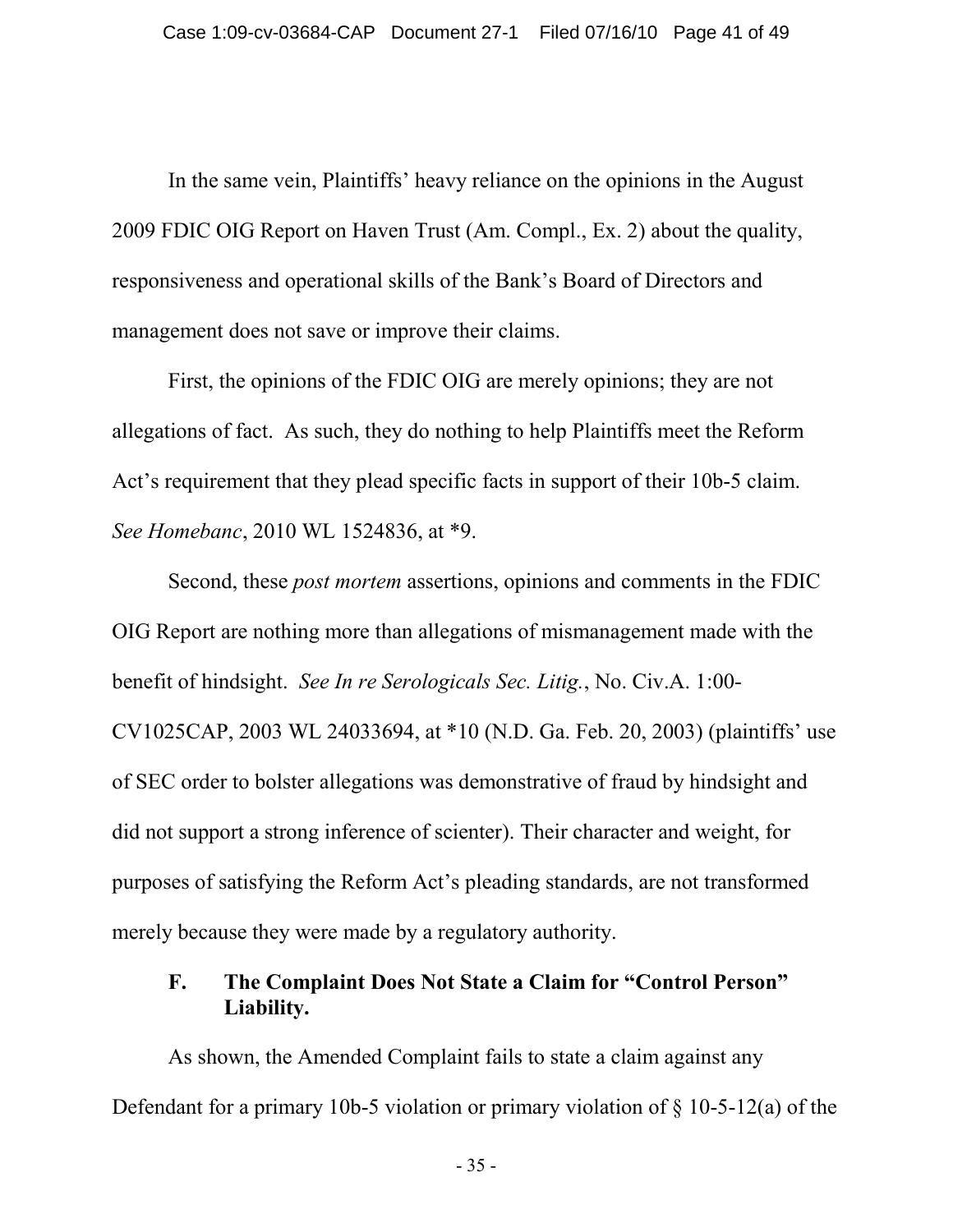Georgia Securities Act of 1973. Thus, there can be no claim for "control person" liability under Section 20(a), 15 U.S.C.  $\frac{8}{8}$  78t(a), or  $\frac{8}{8}$  10-5-14(c) of the Georgia Securities Act of 1973. *Mizzaro*, 544 F.3d at 1255; O.C.G.A. § 10-5-14(c).

### **G. Plaintiffs Have Failed to State a Cognizable Negligence/Negligent Misrepresentation Claim.**

Plaintiffs attempt to assert an amorphous negligence/negligent misrepresentation claim in Count III. Plaintiffs merely allege that "the Defendants breached their legal duty to provide accurate information to each Class Member as prospective purchasers of investments in Haven Trust . . . ." (Am. Compl. ¶ 103.) This negligent misrepresentation claim fails, however, because Defendants are not subject to this claim, and Plaintiffs do not properly allege the essential elements of actual reliance and loss causation.

In *Holmes v. Grubman*, 286 Ga. 636, 691 S.E.2d 196 (Ga. 2010), the Supreme Court of Georgia answered certified questions from the Second Circuit about whether Georgia common law recognizes fraud and negligent misrepresentation claims based on forbearance in the sale of publicly traded securities. The court answered the questions in the affirmative, but in so doing, set forth strict limitations as to the scope of a negligent misrepresentation claim. Specifically, the court held that a negligent misrepresentation claim is viable only when a plaintiff can allege and prove (in addition to the other essential elements)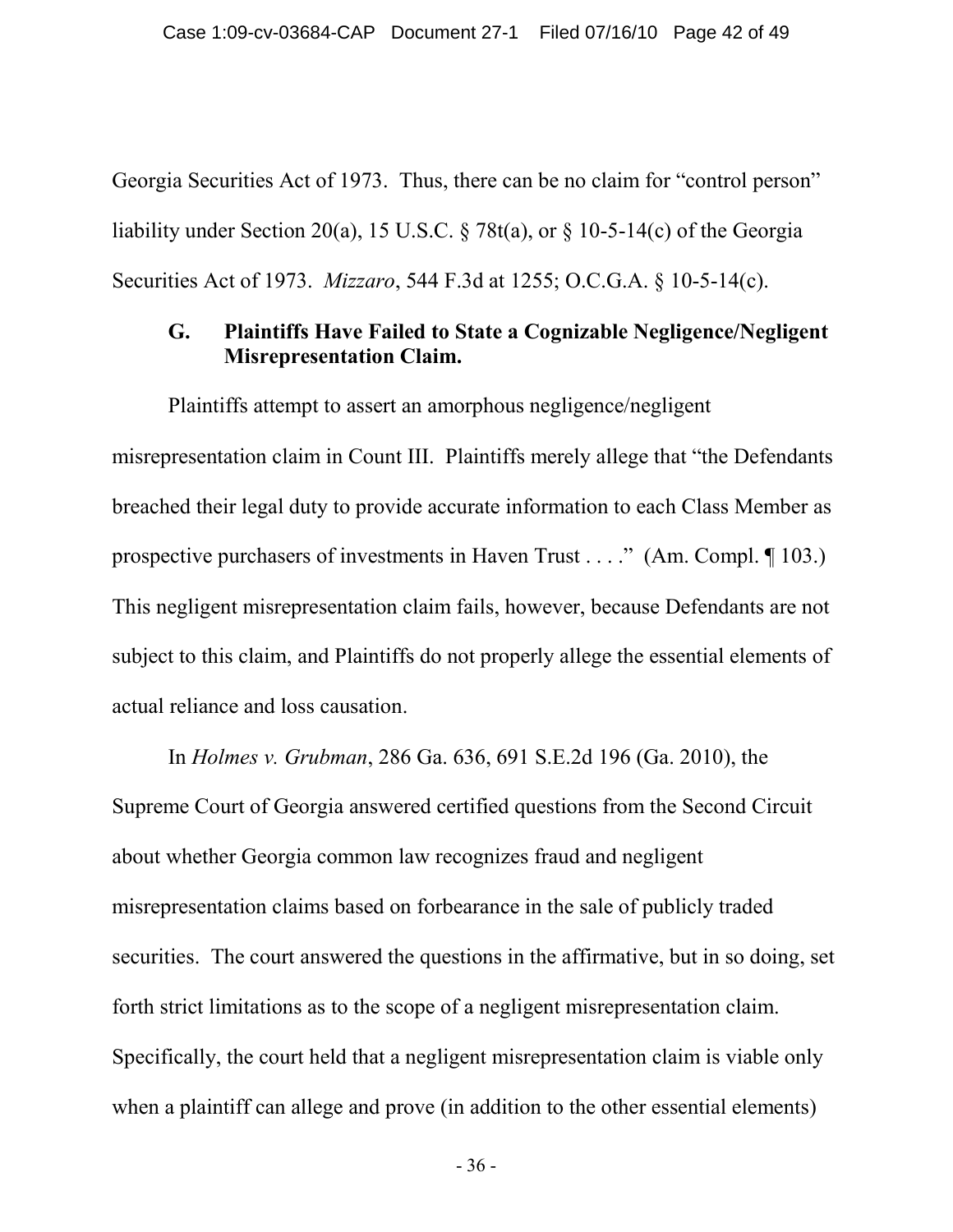*direct communication* with a defendant and *specific reliance* on that defendant's communication. *Holmes*, 286 Ga. at 199-200, 691 S.E.2d at 638-41 (emphasis added).

Here, Plaintiffs do not allege any direct communication with any Defendant or specific reliance on any Defendant's communication with any of them. The only specific communications Plaintiffs point to are the 2006 and 2008 PPMs, but those documents are not communications by any of the individual Defendants; they are the communications of the Company. Ignoring this distinction and critical limitation on the scope of a negligent misrepresentation claim in the circumstances presented by the instant case would expose every individual associated with an entity personally liable for negligent misrepresentation for all of that entity's communications. Such a gross expansion of the claim would contravene Georgia law and undermine the policy reasons for the Supreme Court of Georgia's affirmative decision to place strict limitations on such causes of action, as discussed and referenced in the *Holmes* decision.

In Paragraph 86, Plaintiffs allege that Defendants RC and Mike Patel made at least two "road show" presentations, but they do not allege that any of them attended those events, nor do they identify any specific alleged misrepresentation or omission. Thus, this allegation does not meet the *Holmes* requirements.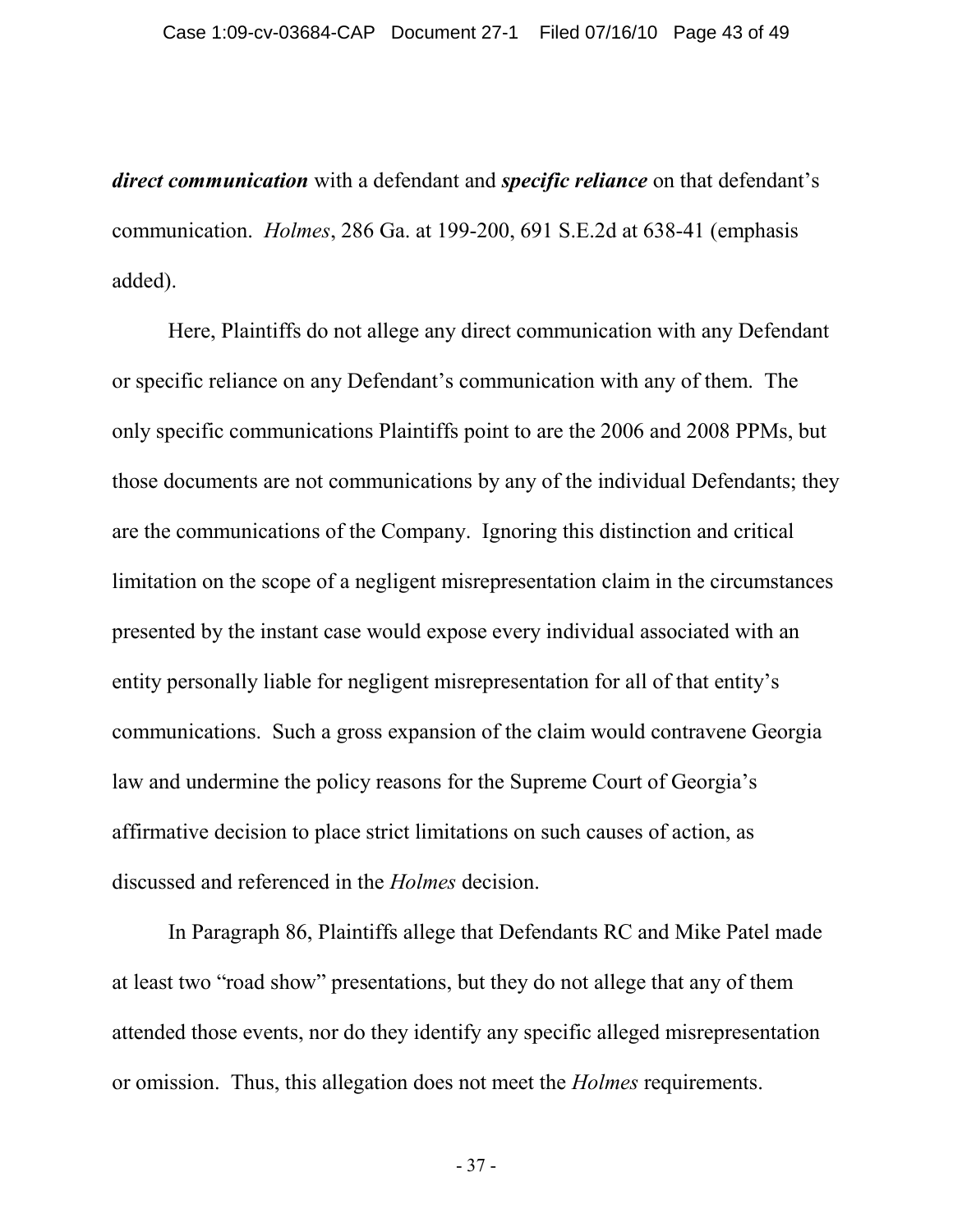Plaintiffs' allegation in Paragraph 88 that Defendants RC and Mike Patel solicited Plaintiff Mukta Patel fails for the same reasons.

Furthermore, as a general rule, "negligent misrepresentation generally applies to professional defendants only, who provide information that is false through failure to exercise reasonable care or competence in obtaining information that is relied upon by a third party." *Smiley v. S & J Invs., Inc.*, 260 Ga. App. 493, 496, 580 S.E.2d 283, 287 (2003). Plaintiffs do not and cannot allege that any of the Defendants are professionals.

Some courts have held that negligent misrepresentation applies to a defendant who has a pecuniary interest in the underlying transaction. *See American Casual Dining, L.P. v. Moe's Southwest Grill, L.L.C.*, 426 F.Supp.2d 1356 (N.D. Ga. 2006) (citing *Smiley*, *supra*). However, Plaintiffs do not and cannot allege Defendants sold their own stock to them. Instead, the Company was the issuer and the only person or entity that had a direct pecuniary interest in the subject investment transactions.

In any event, the claim for negligent misrepresentation fails because Plaintiffs fail to properly allege actual reliance and loss causation, which are essential elements under Georgia law. *See Holmes*, 286 Ga. at 640-43, 691 S.E.2d at 199-201; Section § IV.C, *supra*.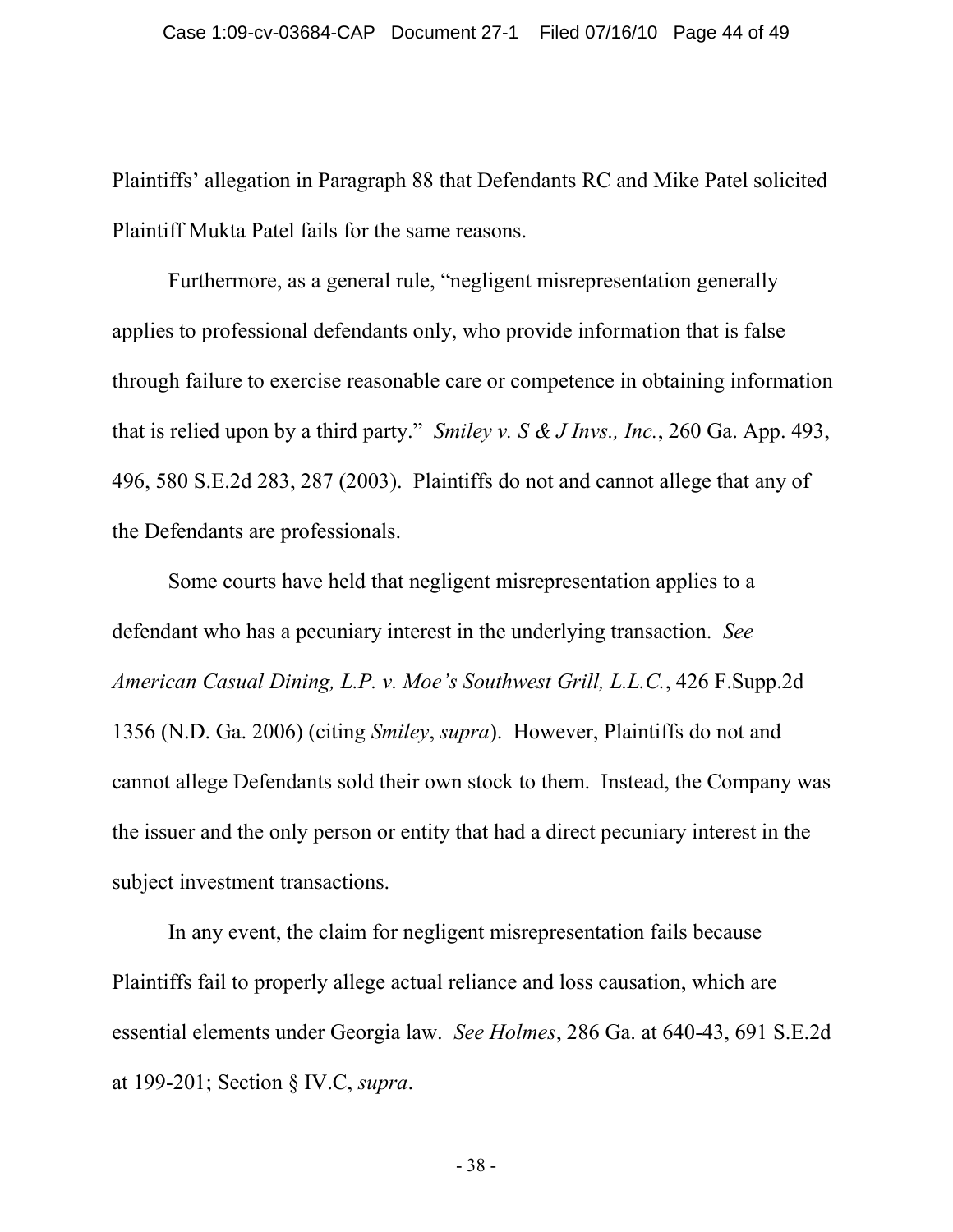### **H. There is no Basis for Subject Matter Jurisdiction Under 28 U.S.C. § 1332(d)(2).**

Plaintiffs allege 28 U.S.C.  $\S$  1332(d)(2) as an alternative basis for subject matter jurisdiction in this case. However, 28 U.S.C. § 1332(d)(4)(B) provides that "a district court *shall* decline to exercise jurisdiction under [§ 1332(d)(2) where] . . . two-thirds or more of the members of all proposed plaintiff classes in the aggregate, and the primary defendants, are citizens of the State in which the action was originally filed." Also, 28 U.S.C.  $\S$  1332(d)(5)(B) provides that  $\S$  1332(d)(2) is not available where the number of all proposed classes in the aggregate is less than 100.

Excluding Defendants and their immediate family members, the Company had 76 shareholders. There are 23 shareholders who, on information and belief, are not citizens of Georgia. (Sawicki Decl., Ex. 1.) Thus, more than two-thirds of the members of all proposed plaintiff classes in the aggregate, and the primary defendants, are citizens of Georgia. (Sawicki Decl., Ex. 1; Am. Compl. ¶¶ 9-21.) Accordingly, there is no basis for subject matter jurisdiction over this action pursuant to 28 U.S.C. § 1332(d)(2).

Consequently, upon the dismissal of Plaintiffs' only federal claims (the 10b-5 claim and the "control person" claim in Counts IV and V) for failure to state any claim upon which relief can be granted, and if the Court decides not to dismiss the

- 39 -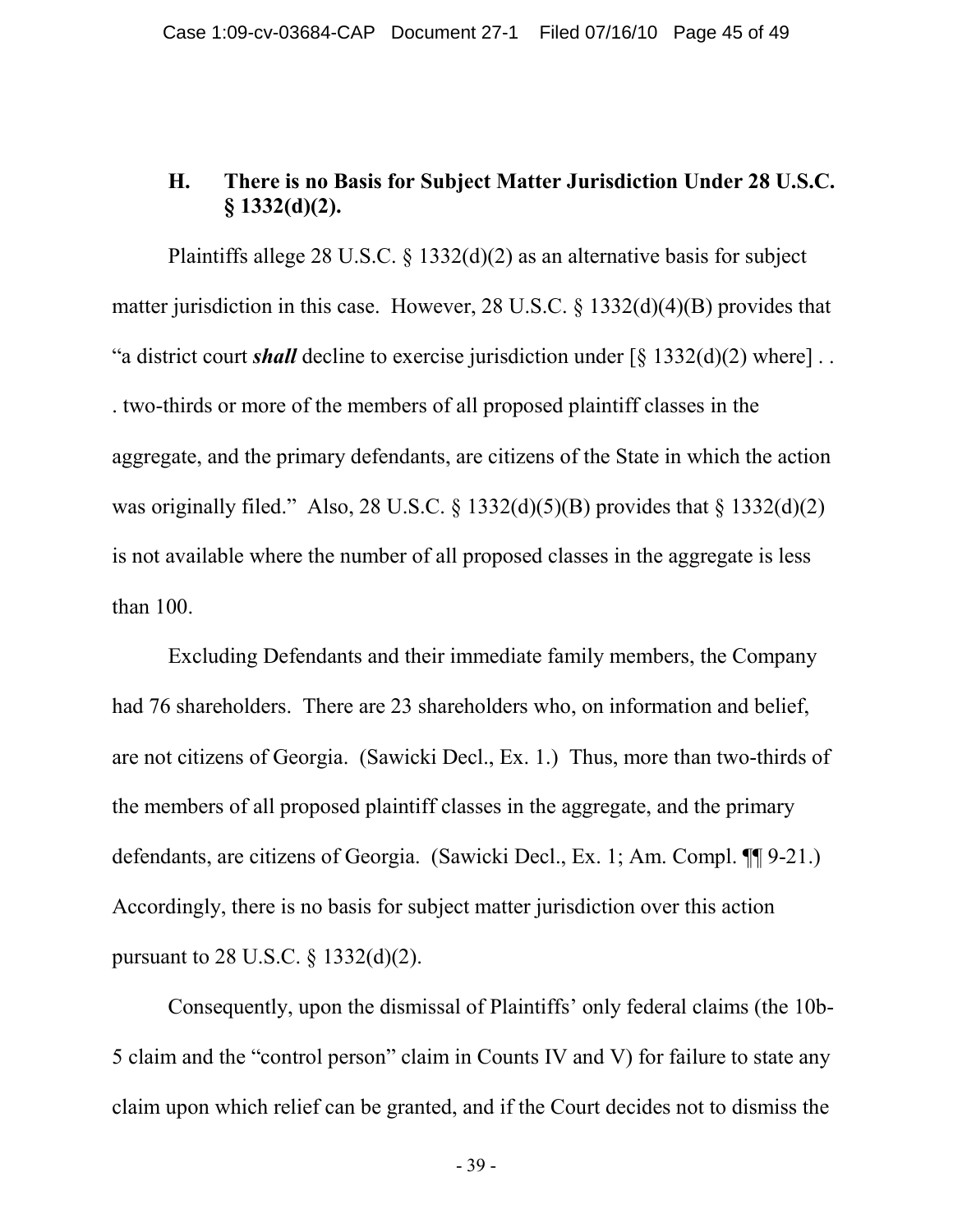remaining claims under Fed. R. Civ. P. 12(b)(6) for the reasons set forth above, the Court should dismiss the state law claims for lack of subject matter jurisdiction, and decline to exercise supplemental jurisdiction over those claims pursuant to 28 U.S.C. § 1367(c)(3). *Nolin v. Isbell,* [207 F.3d 1253, 1258 \(11th Cir. 2000\).](http://web2.westlaw.com/find/default.wl?tf=-1&rs=WLW10.06&referencepositiontype=S&serialnum=2000086103&fn=_top&sv=Split&referenceposition=1258&pbc=8C185141&tc=-1&ordoc=2021466071&findtype=Y&db=506&vr=2.0&rp=%2ffind%2fdefault.wl&mt=Westlaw)

#### **V. CONCLUSION**

For the reasons set forth herein, Defendants respectfully move the Court to dismiss the Amended Complaint in its entirety pursuant to Fed. R. Civ. P. 12(b)(6). In the alternative, and in the event the Court dismisses only the federal claims pursuant to Fed. R. Civ. P. 12(b)(6), Defendants respectfully move the Court to dismiss the remaining state law claims pursuant to Fed. R. Civ. P. 12(b)(1) and 28 U.S.C. § 1367(c)(3).

Further, Defendants respectfully pray for such other and further relief as the Court deems just and proper, including and not limited to sanctions for abusive litigation, per the provisions of Fed. R. Civ. P. 11 and 15 U.S.C. § 78u-4(c). *Ledford v. Peeples*, 605 F.3d 871 (11th Cir. 2010).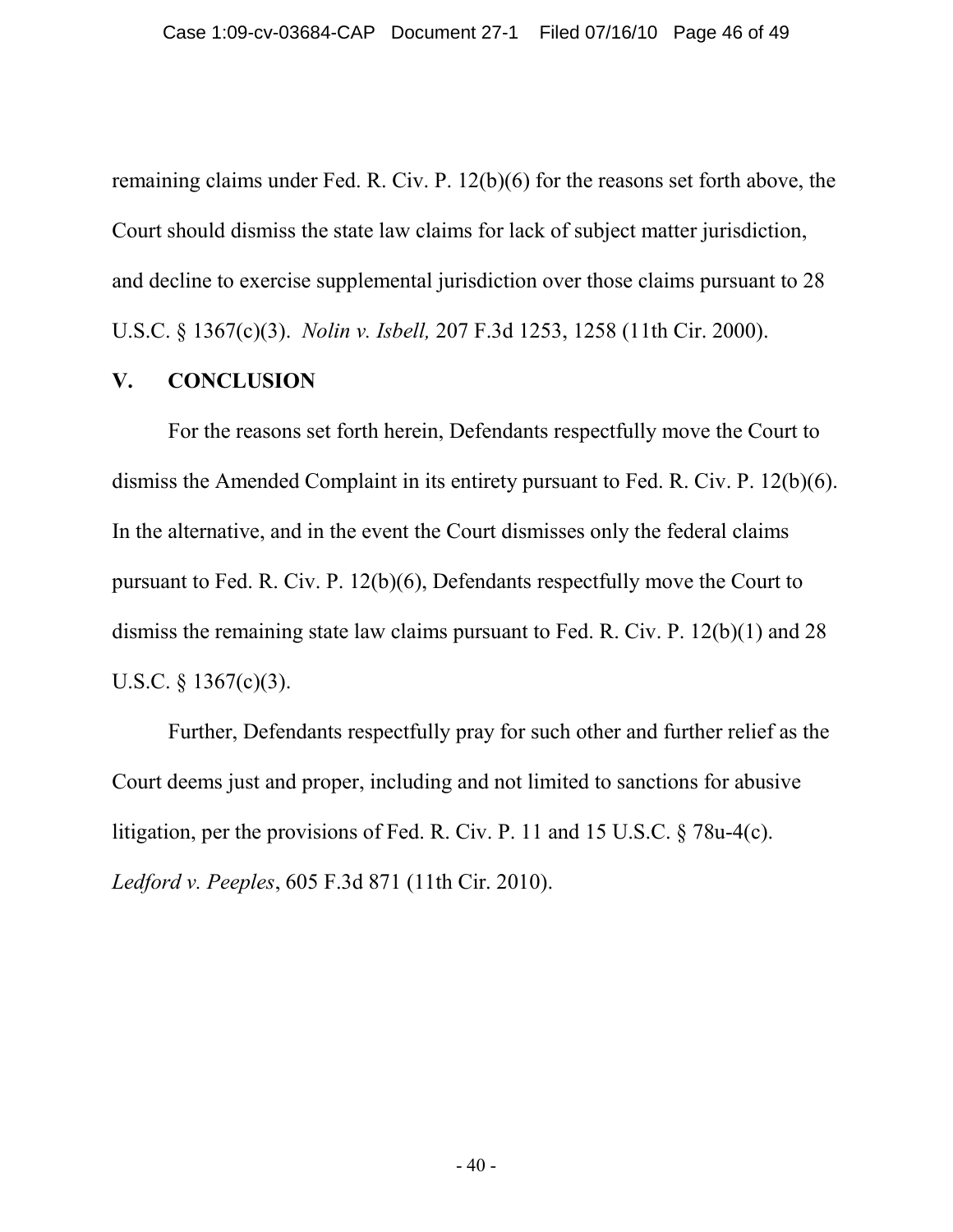Dated: July 16, 2010

Respectfully submitted,

#### ALSTON & BIRD LLP

By: /s/ Kerry K. Vatzakas Theodore J. Sawicki Georgia Bar No. 627851 Robert R. Long Georgia Bar No. 141546 Kerry K. Vatzakas Georgia Bar No. 141347 1201 West Peachtree Street Atlanta, Georgia 30309 Tel: (404) 881-7000 Fax: (404) 881-7777

*Counsel for Defendants*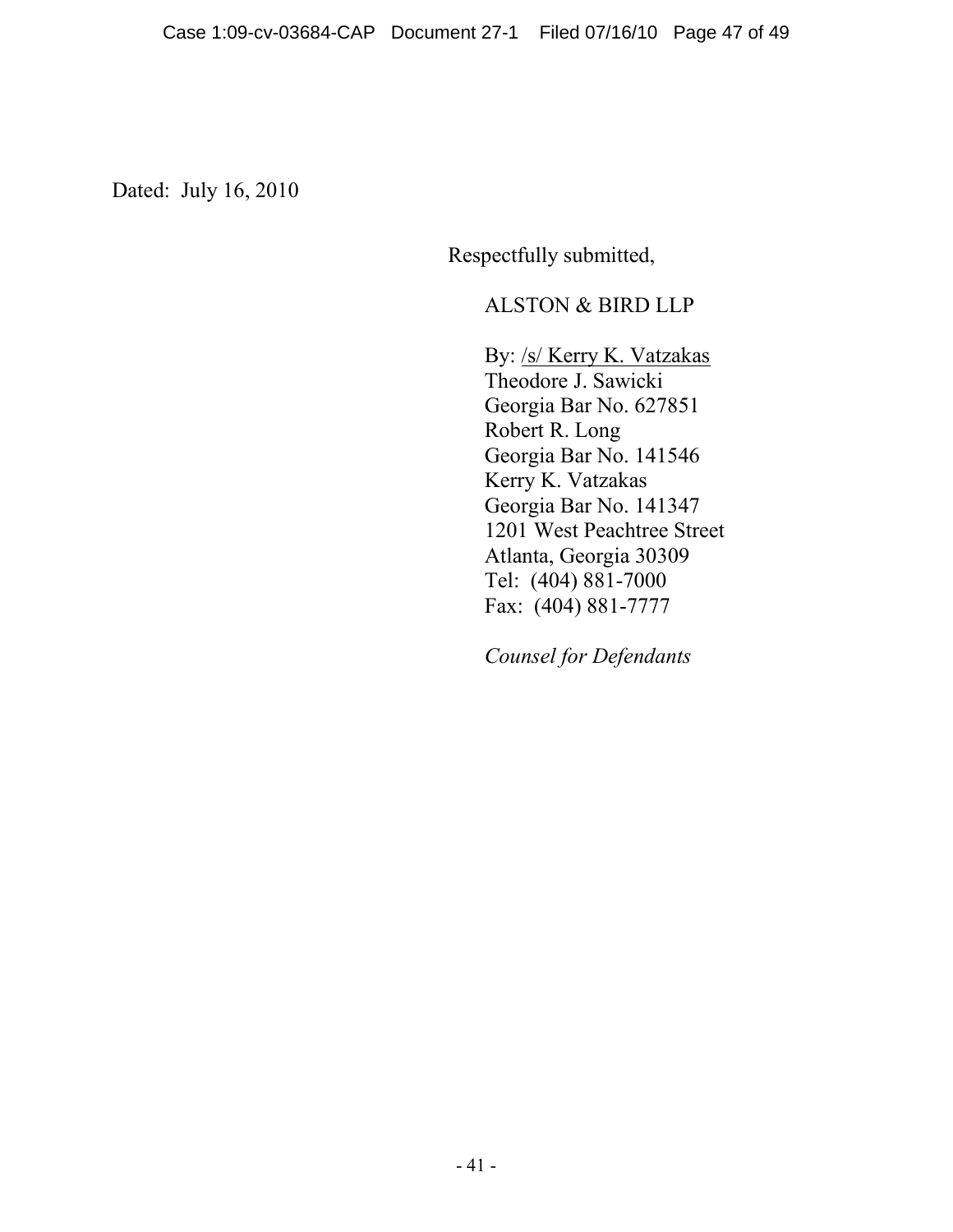# **CERTIFICATION OF TYPEFACE COMPLIANCE**

Pursuant to LR 7.1(D), NDGa., counsel for Defendants hereby certifies that this brief has been prepared with one of the font and point selections approved by the Court in LR 5.1, NDGa.